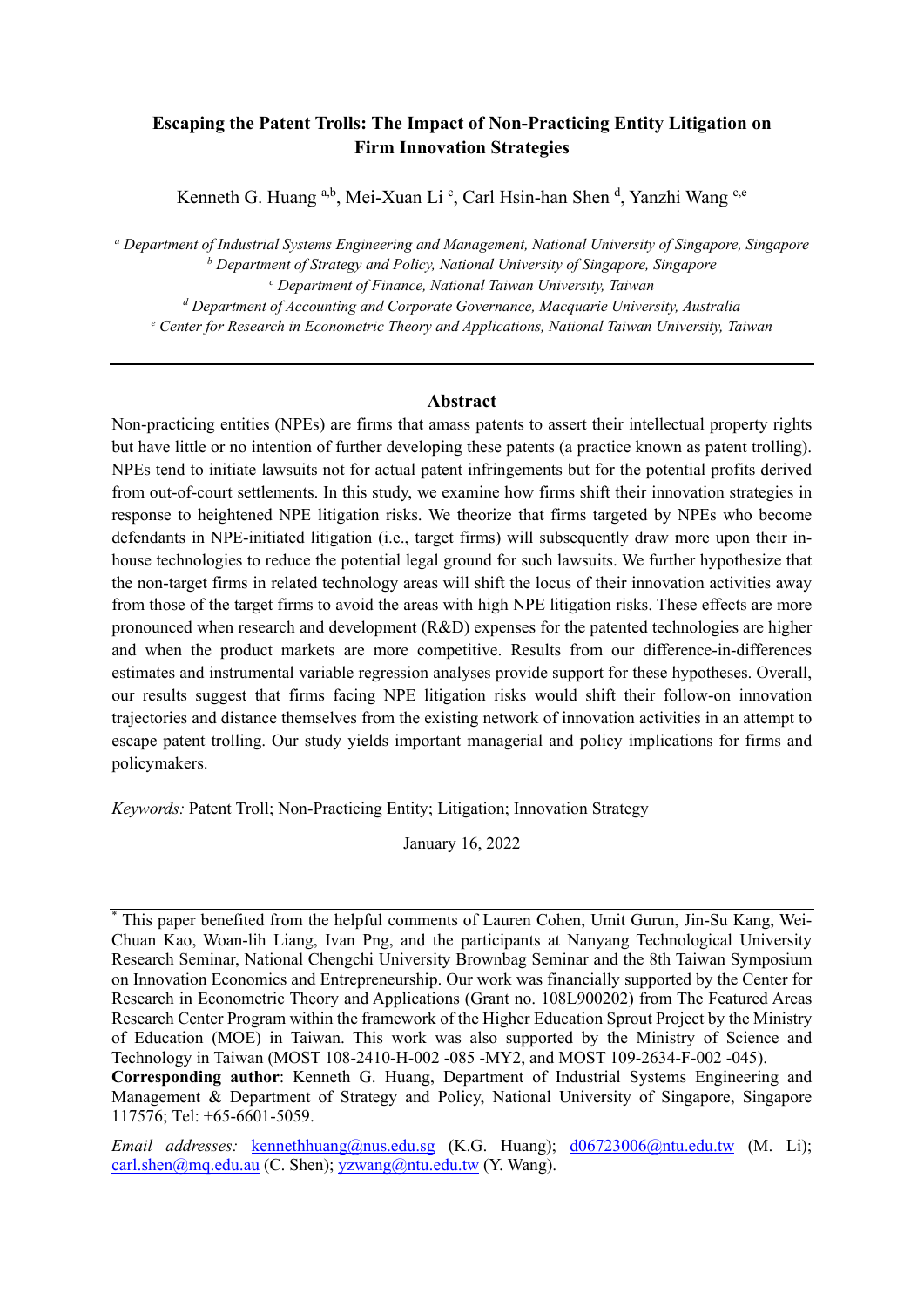#### **1. Introduction**

1

Innovation contributes to economic growth by creating new knowledge and increasing productivity in society (Arrow, 1962; Brown et al., 2009; Rivera-Batiz & Romer, 1991; Sorenson & Fleming, 2004). Intellectual property rights facilitate and increase firms' incentives to innovate by providing formal legal protection against expropriation (Arora & Gambardella, 2010a, 2010b; Hu & Png, 2013; Levin et al., 1987). Over the past three decades, we have witnessed innovation-driven economic growth in developed economies like that of the United States (US), which is fueled by technological breakthroughs under the protection of the patent system. At the same time, observers have noted that patent litigations initiated by non-practicing entities (NPEs) have surged since the 2000s (Bessen & Meurer, 2013; Liang, 2010). NPEs, also commonly known as "patent trolls," are firms that amass patents and build their portfolios to enforce their intellectual property rights and litigate against potential infringers but have little or no intention of further developing these patents.<sup>[1](#page-1-0)</sup> Therefore, NPEs often initiate patent infringement lawsuits with little or no genuine intent of developing or implementing their intellectual property rights. Their primary goal is to earn monetary profits through private remedies or out-of-court settlements (Cohen et al., 2016, 2019).

Recent studies have shown that NPEs harm the collective welfare of society and reduce firms' research and development (R&D) investment. Bessen, Ford, and Meurer (2011) find that NPE litigations have cost defendants about half a trillion US dollars of wealth between 1990 and 2010. Cohen, Gurun, and Kominers (2016, 2019) find that firms reduce their innovation activities after being targeted by NPEs. Recent anecdotal evidence has also shown that NPEs may also hurt public health and downstream research by suing medical device testing companies that develop devices used in COVID-19 testing.[2](#page-1-1) However, there is scant empirical evidence of the consequence of rising NPE litigation threats on firm innovation strategies and trajectories.

<span id="page-1-0"></span> $1$  By contrast, practicing-entities (PEs), such as Intel and IBM, file litigations for real patent infringements so as to protect their rights in future development and application of the focal patent.

<span id="page-1-1"></span><sup>&</sup>lt;sup>2</sup> As an example of controversial NPE lawsuit, Labrador Diagnostics, a "patent troll", sued a medical device testing company, BioFire, for patent infringement in March 2020, where BioFire was working on a coronavirus test and Labrador Diagnostics asked for an injunction against the sales and usages of BioFire's testing device. See more details in [https://www.patentprogress.org/2020/03/18/patents-in-the-time-of-coronavirus/.](https://www.patentprogress.org/2020/03/18/patents-in-the-time-of-coronavirus/)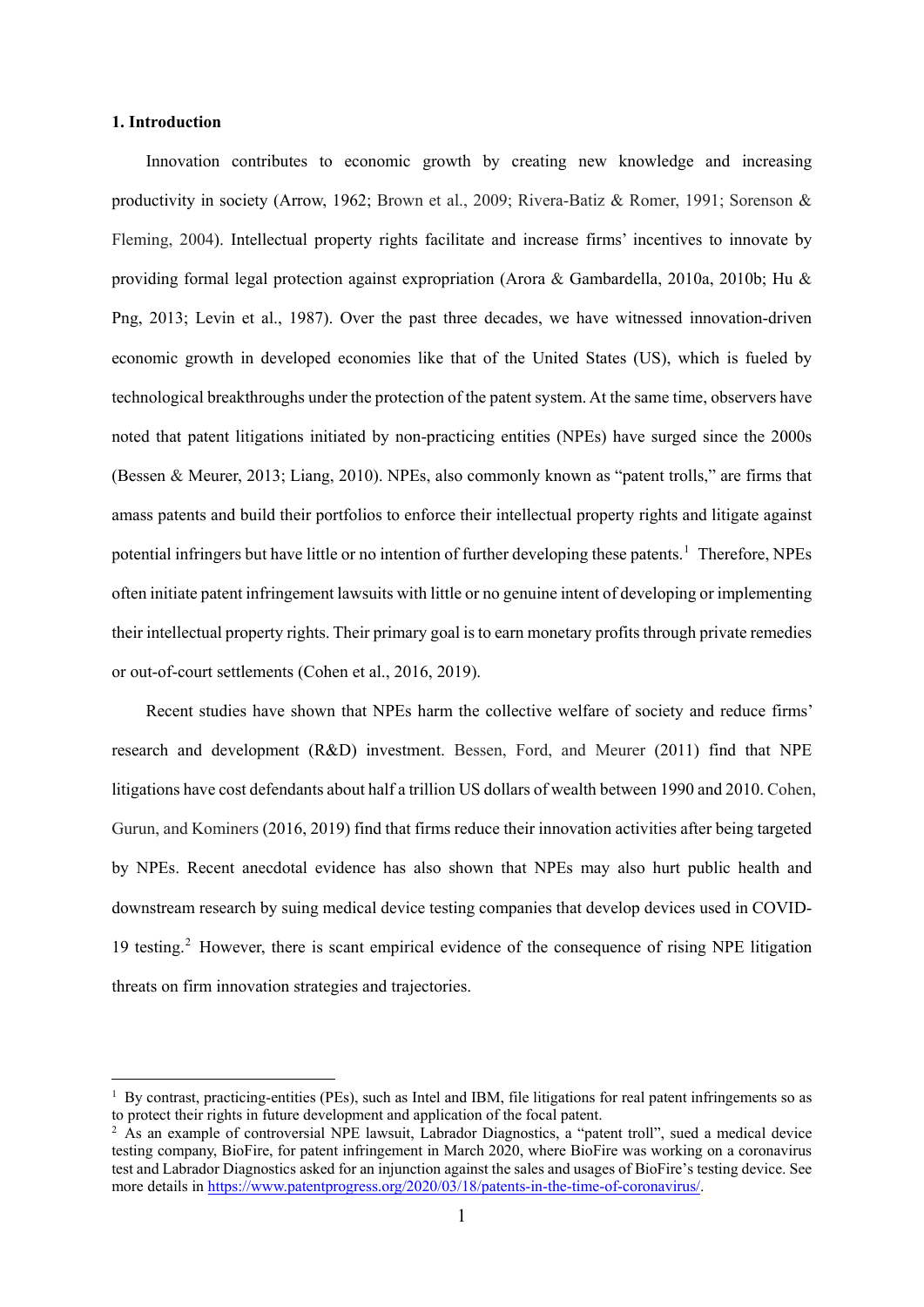In this study, we investigate the important question of how heightened NPE litigation risks impact the innovation strategies and trajectories of firms that are targeted by NPEs. We theorize that facing the rising threat of patent trolls, firms targeted by patent trolls (henceforth, target firms) would shift their innovation strategies to protect themselves from the advances of NPEs. [3](#page-2-0) Specifically, we hypothesize that after target firms have become the defendants in NPE-initiated lawsuits, they will draw more upon their in-house technologies to reduce the potential legal ground for NPE lawsuits. Furthermore, we hypothesize that after observing the occurrence of NPE lawsuits, the peer firms operating in related areas will shift the locus of their innovation activities away from those of target firms to avoid areas with high NPE litigation risks. Lastly, these effects should be more pronounced when the patented technologies are costlier in terms of R&D expenses and when the product markets in which the firms operate are more competitive.

To test our predictions, we construct a longitudinal dataset of US public companies with comprehensive patent litigation data between 2008 and 2016 from the following datasets: (i) patent litigation cases from the Lex Machina database; (ii) NPE data from the Stanford NPE litigation dataset (Miller, 2018); (iii) patent and related patent data from the European Patent Office (EPO) Worldwide Patent Statistical Database (PATSTAT, 2018 edition); and (iv) firm financial data and other attributes from the Compustat database.

To perform our empirical analyses, we focus on the effect of the first NPE litigation filed against a target firm, given that the reaction of target firms to subsequent NPE litigations might be affected by the reaction to the first NPE litigation. The patent lawsuits initiated by NPEs are usually sudden and unanticipated by the target firms as target firms have little or no idea whether and when an NPE might initiate a patent lawsuit against them. Therefore, we perform a staggered difference-in-differences analysis using the timing of the first patent lawsuit by an NPE against a given target firm (treatment group) as a plausible exogenous event. We find that compared with their propensity-score matched control firms, which have never experienced any NPE litigation, the firms in the treatment group show

1

<span id="page-2-0"></span><sup>&</sup>lt;sup>3</sup> Shah IP Law, an IP law firm, indicated, "how can a startup deter patent trolls? Unfortunately, there is not much that you can do to prevent trolls from filing lawsuits against you." [https://www.shahiplaw.com/can-startups-deter](https://www.shahiplaw.com/can-startups-deter-patent-trolls/)[patent-trolls/.](https://www.shahiplaw.com/can-startups-deter-patent-trolls/)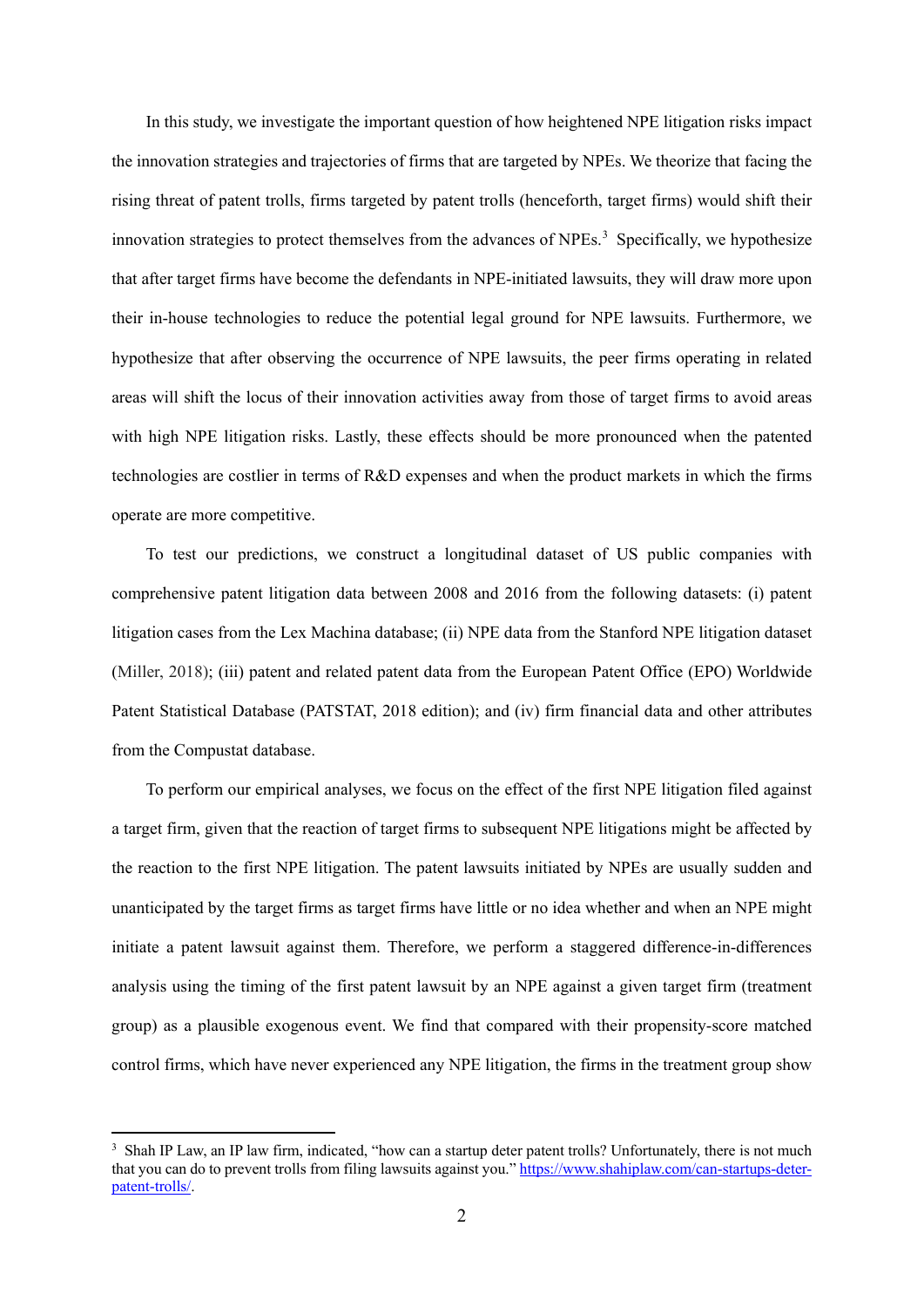an increase in the number of backward self-citations to their patented innovations post-NPE litigation. We also find that these firms experience a decrease in the number of forward non-self-citations. The first set of results is consistent with our predictions that, post-NPE litigation, these target firms draw more upon their in-house technologies to reduce the potential legal ground for NPE lawsuits. The second set of results suggests that the non-target firms in related technology areas will shift their locus of innovation away from those of the target firms. In other words, these non-target firms distance themselves from the existing innovation activities at risk of NPE litigation in an attempt to "escape" the patent trolls. These effects are more pronounced when R&D expenses for the patented technologies are higher and when the product markets are more competitive.

This paper makes the following contributions. First, we contribute to the heated debate on how patent trolling and litigation lawsuits affect the innovation activities of firms and potential firm collaboration. While proponents have argued that NPEs serve society by "policing" the patent infringement, the opponents believe that they exploit the legal process and disrupt innovation activities (Cohen et al., 2016, 2019). However, few or no studies have examined how NPE lawsuits affect target firms' innovation strategy. Our study fills this important gap. Specifically, we show that NPE litigations hamper inter-firm collaboration and technology developments by making firms adopt more inwardlooking innovation strategies and distance themselves from the existing network of innovation activities. In other words, patent litigation threats deter potential collaboration among innovating firms in related areas and hinder the exchange and accumulation of knowledge.

Second, we document the potentially detrimental effects of NPE litigation on knowledge externality resulting from technological innovation and adoption (i.e., knowledge spillover). Prior studies have provided evidence on the importance of knowledge spillover. Jaffe (1986) shows that the productivity of a firm is affected by the R&D investment made by its peer firms. Fosfuri and Rønde (2004) show that, to benefit from technology spillovers, firms have stronger incentive to cluster in an industrial district when the growth potential of an industry is high. Bloom, Schankerman, and Van Reenen (2013) ascertain that the positive spillover created by corporate R&D investment outweighs its negative effects on product market competition. Chen, Chen, Liang, and Wang (2013) find that firms benefiting more from spillover experience higher post-R&D long-run stock performance. Our study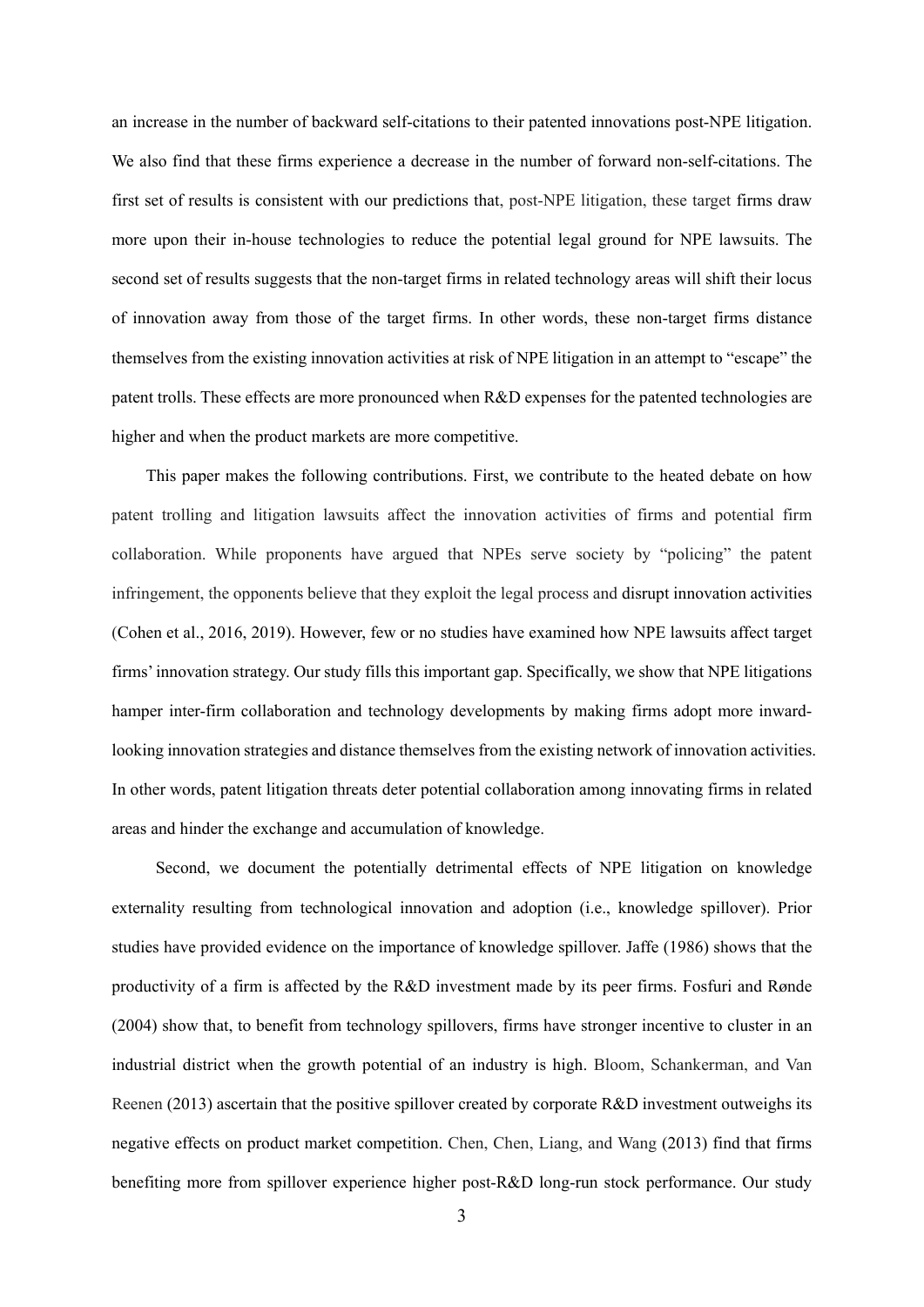shows that the threat of NPE litigation induces firms to isolate themselves from their usual network of innovation, thereby reducing the positive knowledge spillover beneficial to their industries and society.

Third, our study advances our understanding of the effects of US anti-patent troll legislation and its policy implications. Most states in the US have passed anti-patent troll laws between 2013 and 2016. While some prior studies in law have looked at the usefulness of the adoption of anti-patent troll law (e.g., Hrdy, 2018; Martyn, 2014; Mezzanotti & Simcoe, 2019; Thoman, 2014; Vogel, 2015), few or no studies have examined its impact on the innovation and business activities of firms. Consistent with our predictions, we show that after the passage of the state-level anti-patent troll laws, firms significantly lower the reliance on their own technology and increase technology collaboration among firms. This large-scale empirical evidence provides strong justification for the adoption and implementation of antipatent troll legislation across different states in the US, as well as support for policymakers imposing greater restrictions on NPE litigation. For example, Cohen, Gurun, and Kominers (2017) propose an automatic process of the administrative review of infringement lawsuits in US district courts that meets the minimum threshold of patent litigations as a way of providing feedback and information for the evaluation and adjustment of the patent system. Our paper provides the theoretical and empirical reasons for why these proposed policies are vital and needed.

#### **2. Conceptual Framework and Hypotheses Development**

#### **2.1 Main Effects of NPE Lawsuits**

NPEs amass patents and build their patent portfolios to enforce their intellectual property rights and initiate patent infringement lawsuits against potential infringers, but, unlike practicing entities, they have little or no intention of further developing these patents. Their primary goal is to earn monetary profits through private remedies or out-of-court settlements (Cohen et al., 2016, 2019).

NPEs frequently purchase unused patents and strategically claim the ownership of basic components of certain products of the target firms. Patent litigation cost consists of direct and indirect parts. The major component of direct cost is the legal fee. According to a survey of IP-related costs of the American Intellectual Property Lawyer's Association, litigation costs per patent related to claim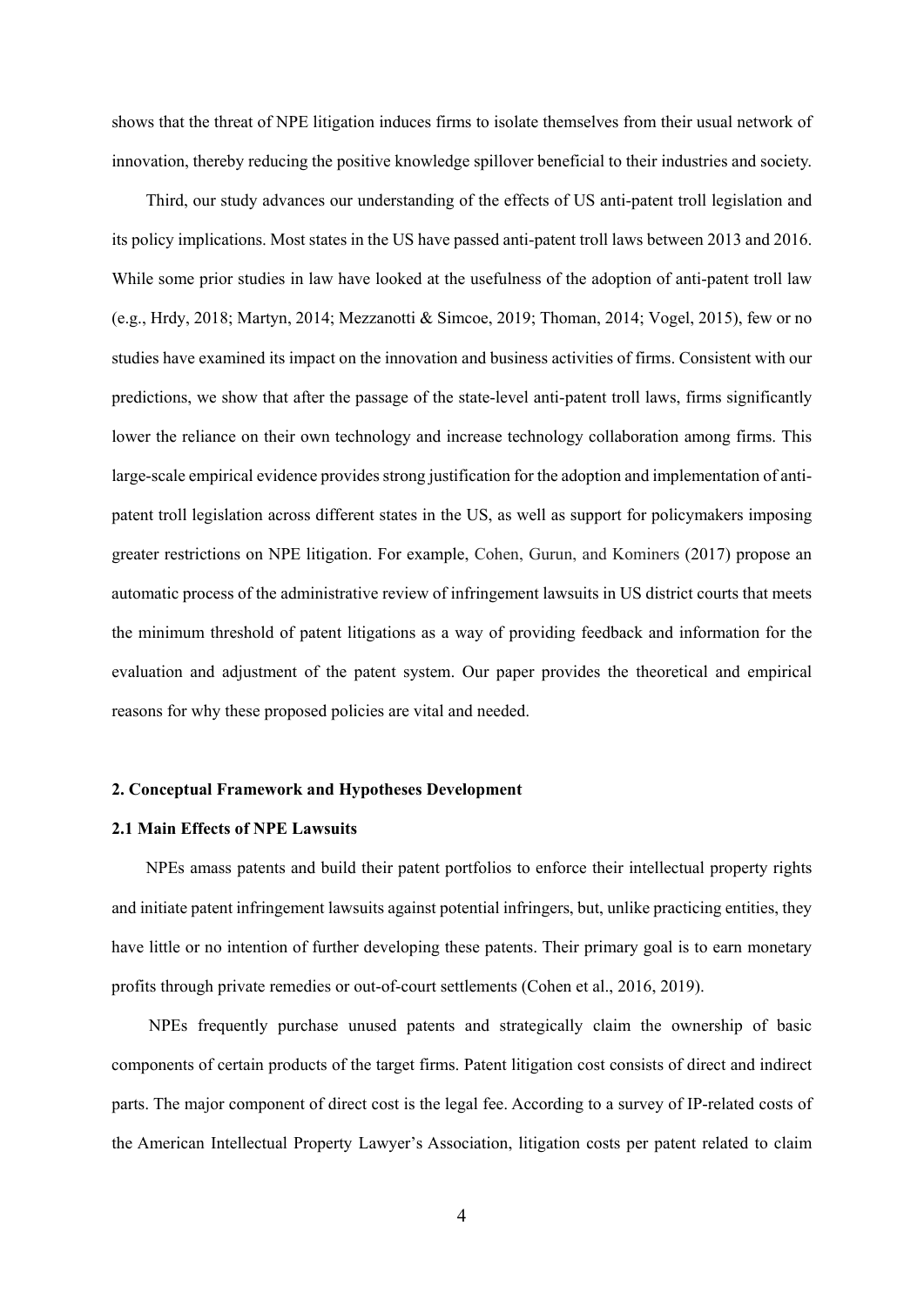construction could reach 2.4 million US dollars or more. [4,](#page-5-0)[5](#page-5-1) In addition, based on the PwC 2018 Patent Litigation Study, the median damages award for NPEs was 14.8 million US dollars from 2013 to 2017.<sup>[6](#page-5-2)</sup> Indirect patent cost is typically even higher than direct cost, including the drop in stock price around the announcement of patent lawsuits and the reduction of revenue resulting from the risk that the court might rule in favor of the plaintiff. For instance, a court might order a damage payment or an injunction interrupting the production of products claimed by the patents (Bessen & Meurer, 2012). To avoid being trapped in a long, costly legal process, many target firms might accept settlement agreements when facing NPE-initiated lawsuits. NPE-initiated lawsuits are inconsistent with the commonly known deterrence model, which describes that the patenting system should function in a way that deters potentially unfounded patent lawsuits (Chen, 2013). This is because NPEs do not utilize their patents to produce goods and services, hence bearing little, if any, indirect patent litigation costs, such as prohibited sales and loss of customer trust (LaLonde & Gilson, 2017; Urbanek, 2008; Yun et al., 2017).

To the extent that the occurrence of NPE litigation is unpredictable (Fishwick, 2013), the first NPE litigation against a target firm could alarm the firm, raising awareness of the possibility of litigation. Therefore, to reduce the risks of being targeted by NPEs again and incurring further direct and indirect patent litigation costs, firms that are targeted by NPEs are likely to adopt an inward innovation strategy after the initial NPE lawsuit to reduce future litigation threats from NPEs. In other words, target firms will draw more upon their in-house technologies to reduce the potential legal ground for NPE lawsuits in the future. Prior studies have used the proportion of citations to those patents belonging to the same firm to represent internalized knowledge use and proportion of the benefits captured by the original firm (Hall et al., 2001, 2005; Zhao, 2006). Indeed, the number of self-citations to a firm's focal patents reflects the firm's strategy of resources allocation between investing in internal development and the external acquisition of technologies. A higher number of self-citations indicates that a firm internalizes more knowledge created by its own R&D efforts, which suggests a strong competitive position in a

1

<span id="page-5-0"></span><sup>4</sup> Claim construction is defined as "the process in which courts interpret the meaning and scope of a patent's claims." Given that the claims in patent lawsuits define the invention to which the patentee is entitled the right to exclude, claim construction generally determines the possible outcome of patent litigations. See more detailed definition of claim construction a[t https://www.finnegan.com/en/insights/articles/claim-construction.html](https://www.finnegan.com/en/insights/articles/claim-construction.html)

<span id="page-5-1"></span><sup>5</sup> <https://blueironip.com/what-are-the-costs-to-enforce-or-defend-a-patent/>

<span id="page-5-2"></span><sup>6</sup> <https://www.ipwatchdog.com/wp-content/uploads/2018/09/2018-pwc-patent-litigation-study.pdf>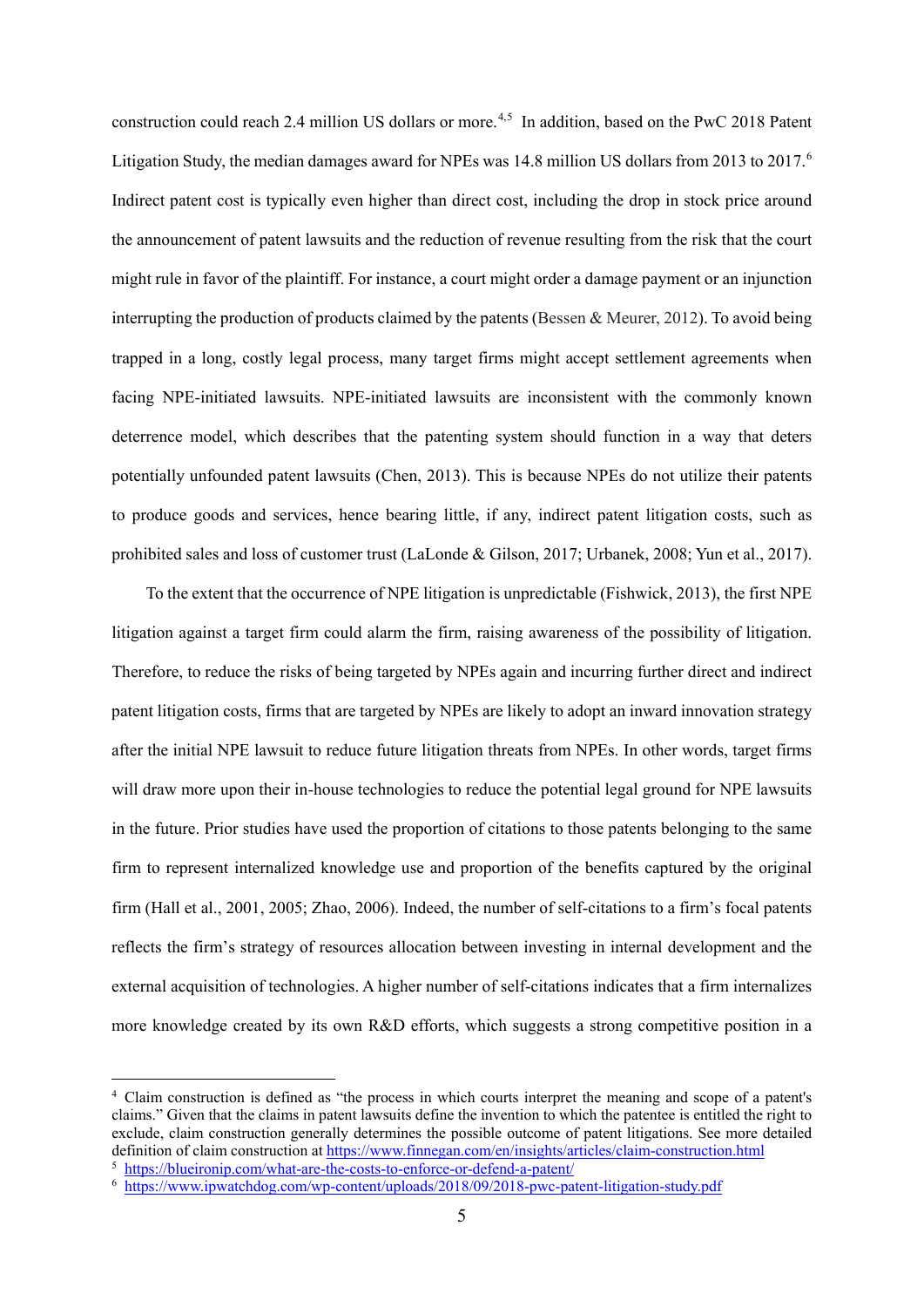particular technology area as the firm relies more on itself and less on other firms (Hall et al., 2005). Furthermore, firms with a high level of self-citations to their own patents can better appropriate their intellectual assets by reducing potential threats and hold-ups from outside patent owners (Alcacer & Gittelman, 2006; Zhao, 2006). Thus, we postulate that the target firms' inward-looking innovation strategy would be reflected in an increase in the proportion of backward patent self-citations. This leads to our first hypothesis:

# **Hypothesis 1 (H1): After the initial NPE lawsuit, target firms will increase the proportion of backward self-citations to their patented innovations.**

The null hypothesis associated with H1 is that the target firms just accept the cost of NPE lawsuits as an inevitable operating cost and do not significantly alter their innovation strategies as a response. However, we will show empirically later that target firms and peer firms actually respond to the potential threat posed by NPEs by shifting their innovation strategies and trajectories, thereby rejecting the null hypothesis.

Moreover, the potential risk of litigations initiated by patent trolls may also keep innovators away from certain areas of technology. Prior studies have provided evidence that firms learn about their operating environment by observing their peers in the same industry. Cho, Kim, and Rhee (1998) show that firms could learn from the mistakes of early movers in similar product categories. Prince and Rubin (2002) argue that a lawsuit against a firm could be seen as an indication of a heightened litigation risk by other firms in the same industry. Specifically, NPE lawsuits may affect peer firms that invest in similar or related technology areas as the defendant firm. In the common law system, an unfavorable precedent ordered by a court against one firm imposes the same restriction on all other firms using the same technology. An NPE lawsuit thereby presents litigation risk not only to the defendant firm but also to all other peer firms using similar technology (Prince & Rubin, 2002). As such, after observing the occurrence of NPE lawsuits, even firms not directly sued by NPEs (non-target firms) may also be incentivized to rework their innovation strategy and shift the locus of their innovation activities away from those of the target firms to avoid areas with potentially high NPE litigation risks.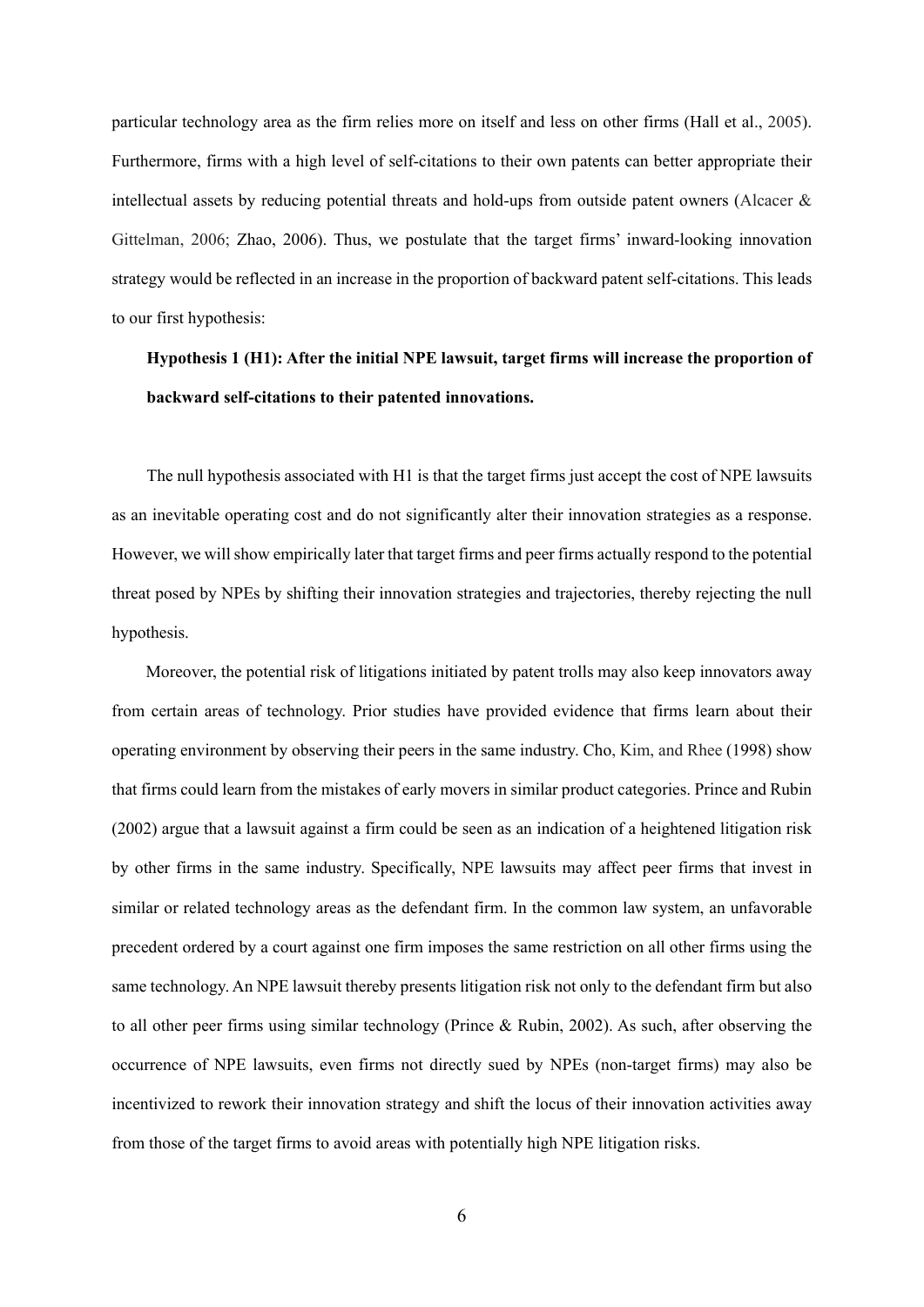As a consequence, once targeted by NPEs, the target firm may receive *less* forward (non-self-) citations for its affected patents because other firms divert their resources and innovation activities away from the targeted technology area.<sup>[7](#page-7-0)</sup> Therefore, we hypothesize that the non-target firms in related technology areas will shift the locus of their innovation activities away from those of the target firms to avoid the areas with high NPE litigation risks. This leads to the following prediction:

**Hypothesis 2 (H2): After the initial NPE lawsuit, the proportion of forward non-self-citations received by a target firm's focal patented innovations will decrease.**

#### **2.2 Moderating Role of R&D Expenses**

-

Next, we explore the internal and external factors that may influence the effect of the heightened NPE litigation risks on firms' decision to shift their innovation strategy. First, we argue that target firms might respond to NPE litigation risks more vigorously when they undertake costlier research and technology development. When a court orders a damage payment, firms that had incurred a high cost for developing expensive patents tend to suffer the greatest loss. These firms are also most vulnerable to NPE litigations and have the highest incentive to accept out-of-court settlements. Therefore, when R&D on technology innovation is more expensive, NPE-targeted firms tend to increase the reliance on their in-house technologies, hence exacerbating the hypothesized relationship in H1. This leads to the following hypothesis:

**Hypothesis 3a (H3a): The increase in the proportion of backward self-citations to patented innovations of the target firm after the initial NPE lawsuit will be more pronounced when the R&D expense for the patented innovation is higher.**

Following similar logic, when the R&D cost of a particular technology area is high, it not only attracts more NPE litigations but also makes the outcome of the litigations, such as out-of-court

<span id="page-7-0"></span><sup>&</sup>lt;sup>7</sup> We acknowledge the possibility that a firm may see an NPE lawsuit against its competitor as an opportunity to gain the leading position (Rubin & Bailey, 1994) and further increase their investment in the same technology. However, to the extent that NPE lawsuits are becoming increasingly more commonplace and affect all firms working in similar technology areas, the diversion of resources and innovation activities is becoming the predominant strategy.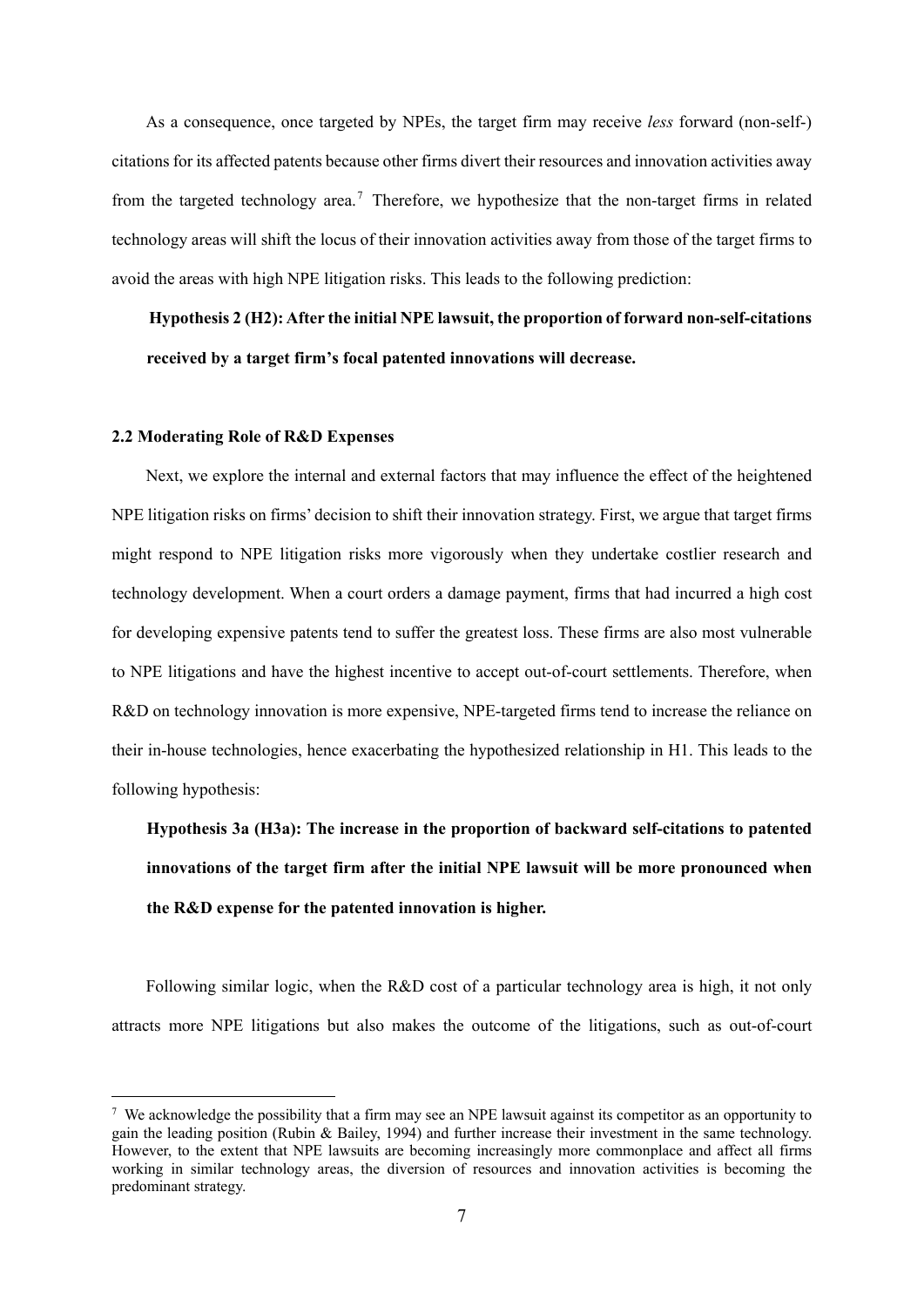settlements, costlier for the non-target firms in related technology areas. These non-target firms are thus more likely to shun such technological areas. Therefore, the hypothesized relationship depicted in H2 will be more pronounced when R&D expenses on a given patented technology are higher. This leads to the next prediction:

**Hypothesis 3b (H3b): The decrease in the proportion of forward non-self-citations received by a target firm's focal patented innovations will be more pronounced when the R&D expense for the patented innovation is higher.**

#### **2.3 Moderating Role of Product Market Competition**

An important external factor to consider is the competition in the product market in which the target firms operate. In a highly competitive market, firms can only earn normal profits, which are typical profits that firms can earn in a (close to) perfectly competitive product market. Such profits are particularly sensitive to and are adversely affected by any additional costs, such as those incurred through litigations (Baggs & De Bettignies, 2007). Therefore, these firms must respond quickly to any emerging threats in their operating environment to survive, a notion that has been studied and affirmed in prior papers. For example, it has been argued that greater competition may reduce the firm's profits and increase the probability that the firm might face financial distress, thus compelling managers to work harder toward cost reduction to avoid firm liquidation (Schmidt, 1997). Moreover, responding to an increase in product market competition, firms tend to undertake more aggressive merger and acquisition strategies to maintain their competitive advantage (Chatain, 2014; Chen et al., 2020).

As such, we hypothesize that firms' response and change in their innovation strategies to heightened NPE litigation risk for both target firms and non-target firms in related technology areas (as depicted in H1 and H2, respectively) should be more pronounced in a competitive product market. Therefore, we make the following predictions (H4a and H4b, which correspond to H1 and H2, respectively):

**Hypothesis 4a (H4a): The increase in the proportion of backward self-citations to patented innovations of the target firm after the initial NPE lawsuit will be more pronounced when competition in the product market in which the target firm operates is stronger.**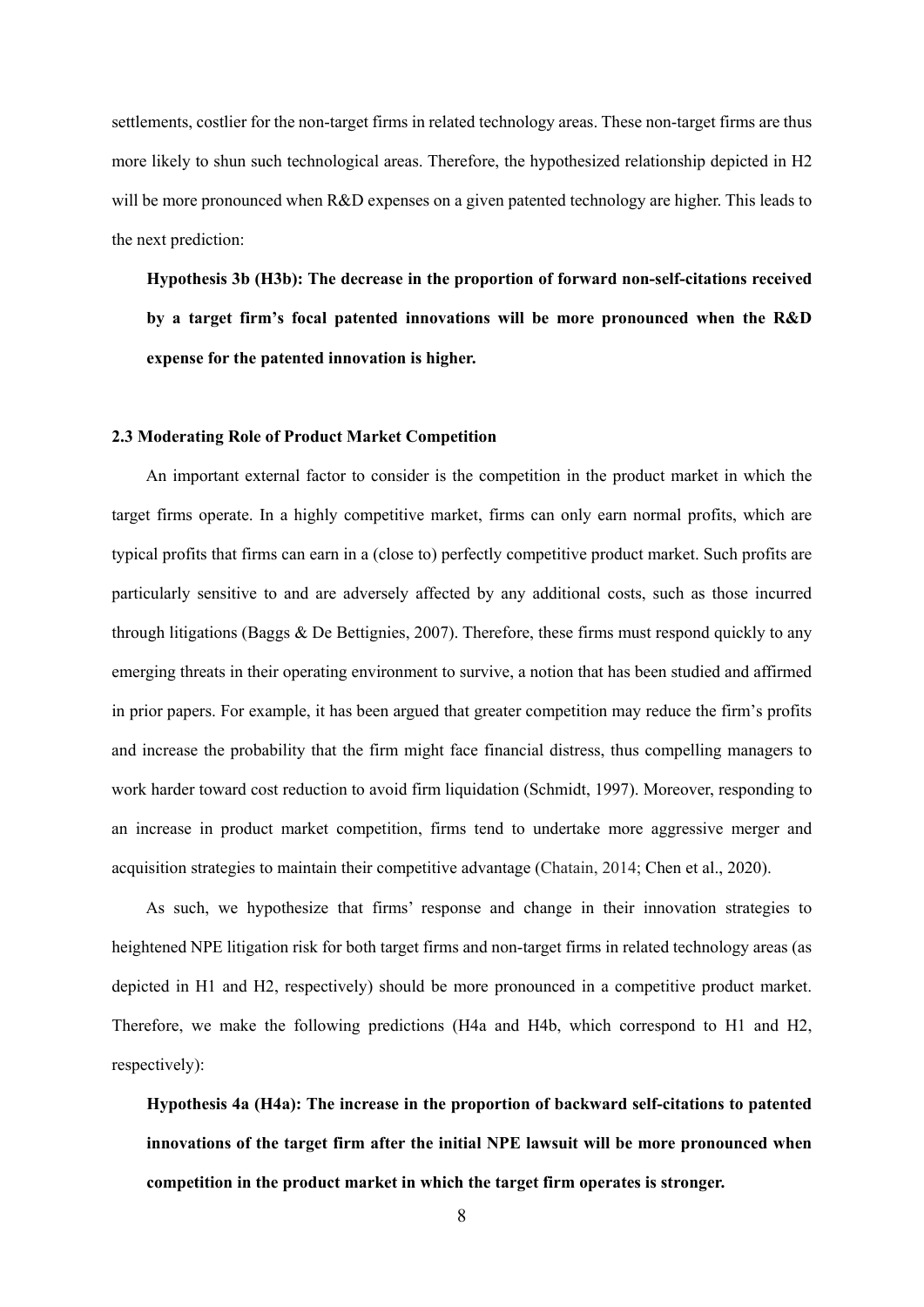**Hypothesis 4b (H4b): The decrease in the proportion of forward non-self-citations received by a target firm's focal patented innovations will be more pronounced when competition in the product market in which the target firm operates is stronger.**

We illustrate our conceptual framework in Figure 1, which depicts the effects of NPE litigation on firm innovation strategies, manifested in the backward self-citations and forward non-self-citations to target firms' patents, as well asthe moderating effects of R&D expenses and product market competition.

[Insert Figure 1 about here]

#### **3. Methodology**

-

#### **3.1 Empirical Context and Strategy**

NPE litigation provides an important context for our study. Indeed, there is a rising trend in NPE litigation over the past decade, which is of growing concern to managers and policymakers (Figure 2). Figure 2 shows the patent litigation cases against publicly listed firms on NYSE/NASDAO/AMEX.<sup>[8](#page-9-0)</sup>

#### [Insert Figure 2 about here]

In our empirical analyses, we focus on the effect of the initial NPE litigation filed against a target firm. This approach allows us to assess the effect of NPE litigation more effectively because the reactions of the target firm to subsequent NPE litigations might be affected by the reaction to the first NPE litigation. To the target firm, the initial patent lawsuit initiated by an NPE is usually sudden and largely unanticipated as the target firm has little or no idea whether and when the NPE might initiate a patent lawsuit against it and for which particular technology or patent (Fishwick, 2013). Furthermore, NPEs often take advantage of vague, difficult-to-interpret words and phrases in patents to make claims that otherwise were difficult to predict. Even if the accused infringer has read the patent closely, it was difficult to understand how an infringement had happened (Samuels, 2013). Therefore, we consider this event as a plausibly exogenous one and perform a staggered difference-in-differences analysis that relies

<span id="page-9-0"></span><sup>&</sup>lt;sup>8</sup> The figure of patent litigation cases against all firms shows a similar trend.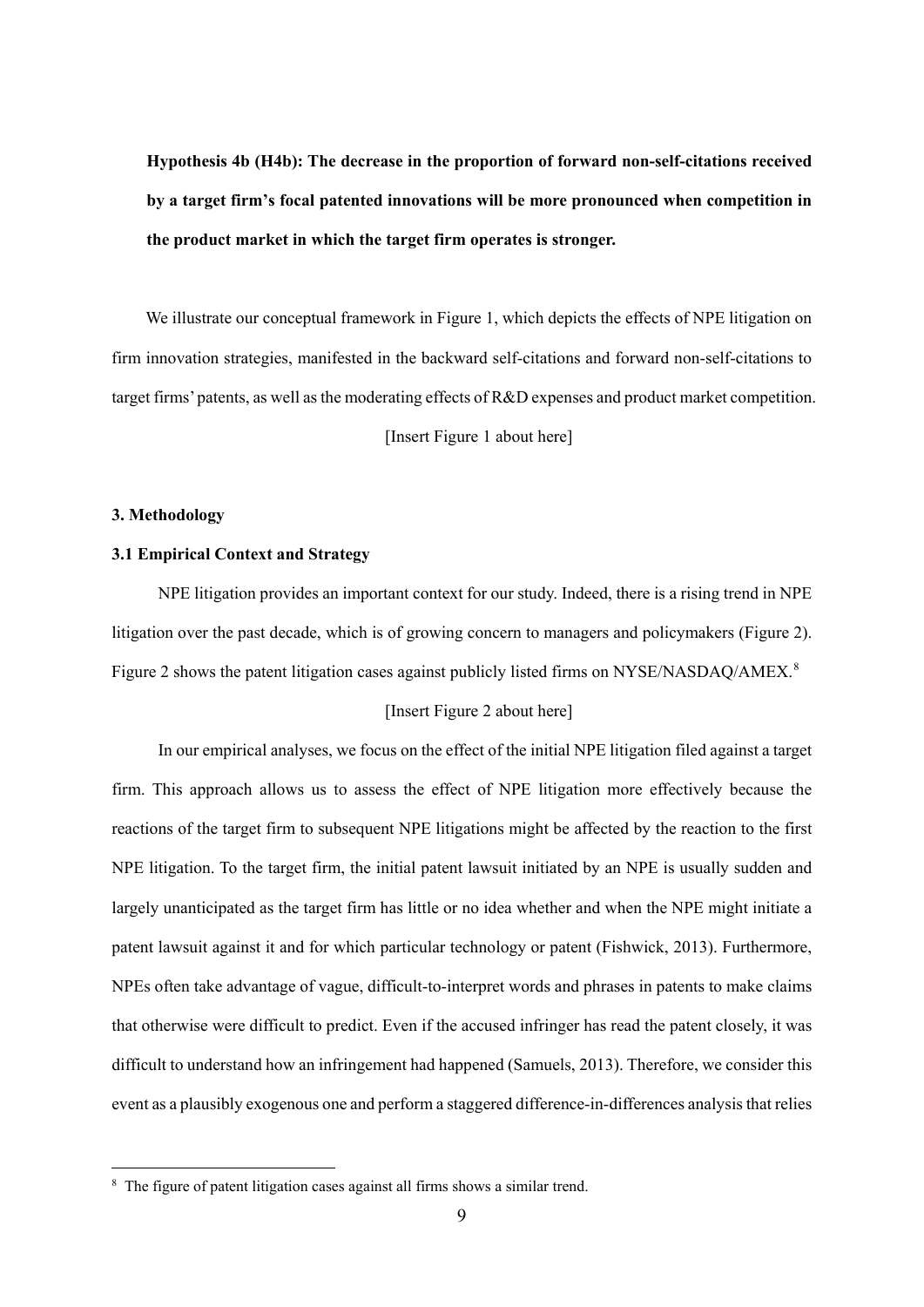on the different timings of the first patent lawsuit initiated by an NPE against given target firms. Our treatment group consists of firms that have ever been sued by NPEs for patent infringement in any year after 2008, while our control group consists of firms that have never been sued by NPEs.<sup>[9](#page-10-0)</sup>

We match firms in the treatment group to firms in the control group using propensity score matching (PSM) using the following variables: *Firm age*, *Firm size*, *Book-to-market ratio*, *Return-onassets*, *R&D-to-assets ratio*, *Ln(1+ patents)*, *Ln(1+cumulative patents)* and *Year of observation*. [10](#page-10-1) *Firm age* is the number of years since a firm was publicly listed. *Firm size* is the natural logarithm of total assets, i.e., ln(assets). *Book-to-market ratio* is the book value of equity divided by the market value of equity. *Return-on-assets* is the net income divided by total assets. *R&D-to-assets ratio* is the amount of R&D expense divided by total assets. *Ln(1+patents)* is the natural logarithm of one plus a firm's total number of the United States Patent and Trademark Office (USPTO) patent applications in a given year that are eventually granted, while *Ln(1+cumulative patents)* is the natural logarithm of one plus a firm's cumulative number of patents filed with the USPTO in the last three years. Specifically, using the entire sample, we estimate the propensity score as the predicted value of a logistics regression where the dependent variable is an indicator variable taking the value of 1 if a firm is a treatment firm and 0 if otherwise. For each treatment firm, we find the firm from the control group in the same Standard Industrial Classification (SIC) code that is closest to it in terms of propensity score as its control firms. This is a rigorous matching process that yields a quality sample where both firms with and without the experience of being targeted by NPEs receive comparable representation.

While an NPE-initiated litigation is typically sudden and unanticipated, we cannot completely exclude the possibility that certain NPE litigation cases might not be fully exogenous as specific firm characteristics like cash holding might influence the likelihood of being sued by NPEs. In addition to controlling for these potential variables, to mitigate this issue, we employ an instrumental variable regression analysis and a quasi-experimental analysis using the enactment of anti-patent troll laws as

-

<span id="page-10-0"></span><sup>9</sup> The firms in our control group have never been sued by NPEs since 2001, the beginning year of Lex Machina's lawsuit database. Note that the concept and definition of "patent troll" were initially discussed in 2001 (Osenga 2014).

<span id="page-10-1"></span><sup>&</sup>lt;sup>10</sup> We find qualitatively similar and consistent results using coarsened exact matching (detailed results are available upon request).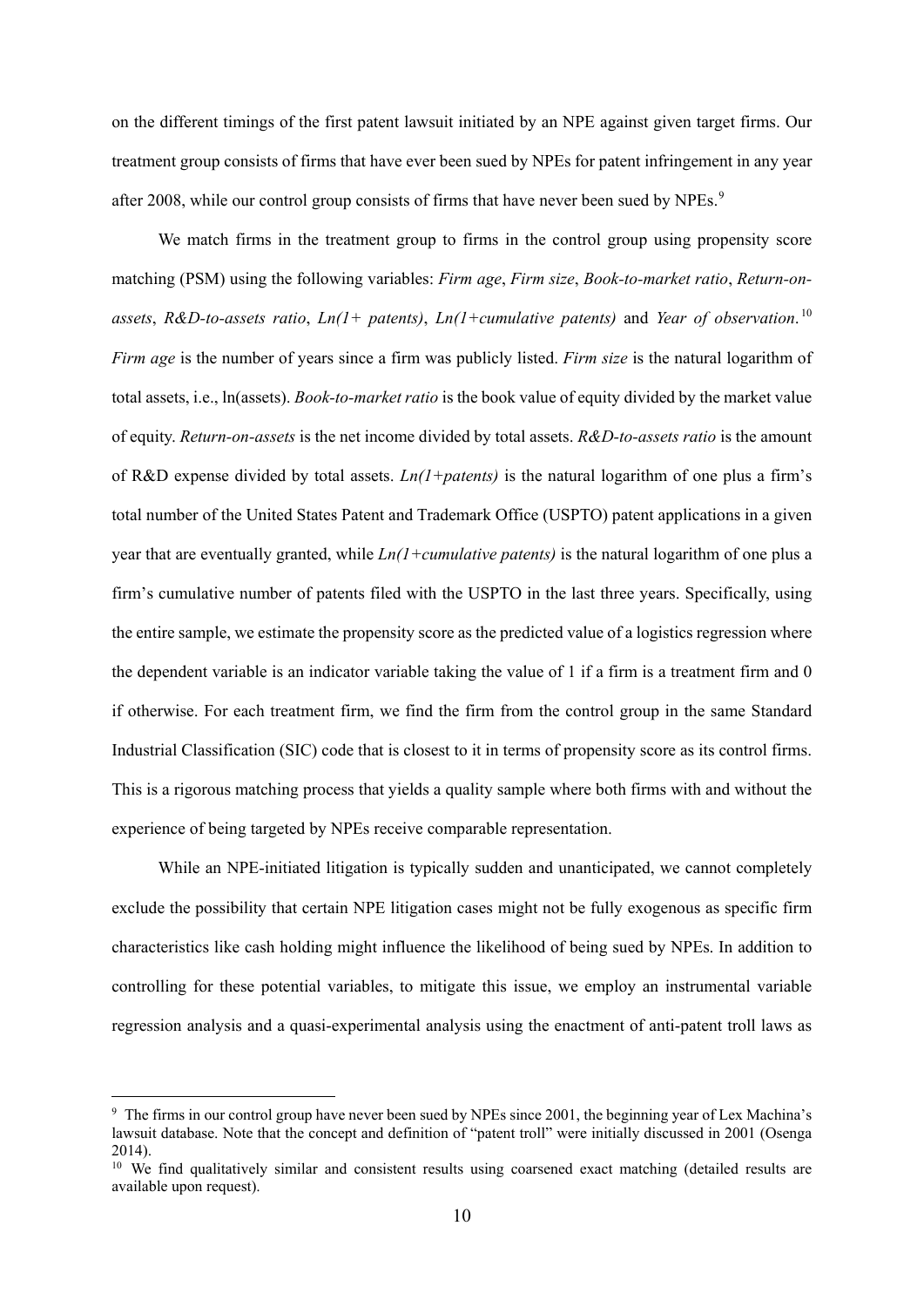the setting, as described in the Supplementary and Robustness Analyses Section. Results are consistent with those in the staggered difference-in-differences analysis.

#### **3.2 Data**

-

To test our predictions, we construct a longitudinal dataset of US public companies with comprehensive patent litigation data between 2008 and 2016 from the following datasets: (i) patent litigation cases from the Lex Machina database; (ii) NPE data from the Stanford NPE litigation dataset (Miller, 2018); (iii) patent and patent-related data from the Worldwide Patent Statistical Database (PATSTAT, 2018 edition); and (iv) firm financial data and other attributes from the Compustat database.

We construct our sample through the following procedure. First, we obtain comprehensive patent infringement lawsuit data from Lex Machina, a part of LexisNexis. Our dataset includes detailed information on the lawsuit cases filed in US courts from 2008 to 2018, including the case title, case filing date, the names of plaintiffs and defendants, and the patents asserted by plaintiffs. Second, we obtain the NPE data from Stanford University's NPE Patent Data Project to determine which lawsuit cases were initiated by NPEs.<sup>[11](#page-11-0)</sup> The Stanford Project identifies 13 categories of patent asserters and labels each patent asserter accordingly based on to which category an asserter belongs. To identify NPEs, Miller (2018) recommends that "those who use the term … 'patent troll' are generally referring to entities that fall within Category 1 (acquired patents), Category 4 (corporate heritage), or Category 5 (individual-inventor-started company)." We thus follow the same approach and identify a firm being sued by NPEs if the firm is involved as a defendant in a lawsuit initiated by an NPE. As a result, of the 43,122 lawsuit cases filed during 2008–2018, there are 19,251 cases of which at least one plaintiff is identified as an NPE. Third, we collect detailed patent and patent-related data from the EPO Worldwide Patent Statistical Database (PATSTAT, 2018 edition).

Lastly, we conduct a matching process to identify the public company defendants as reported in Compustat or the Center for Research in Security Prices (CRSP) database. Specifically, we first perform the separate matching of defendant names to corporate names in the Compustat and to the corporate

<span id="page-11-0"></span><sup>&</sup>lt;sup>11</sup> The details of the Stanford NPE Litigation Database can be found at https://npe.law.stanford.edu/.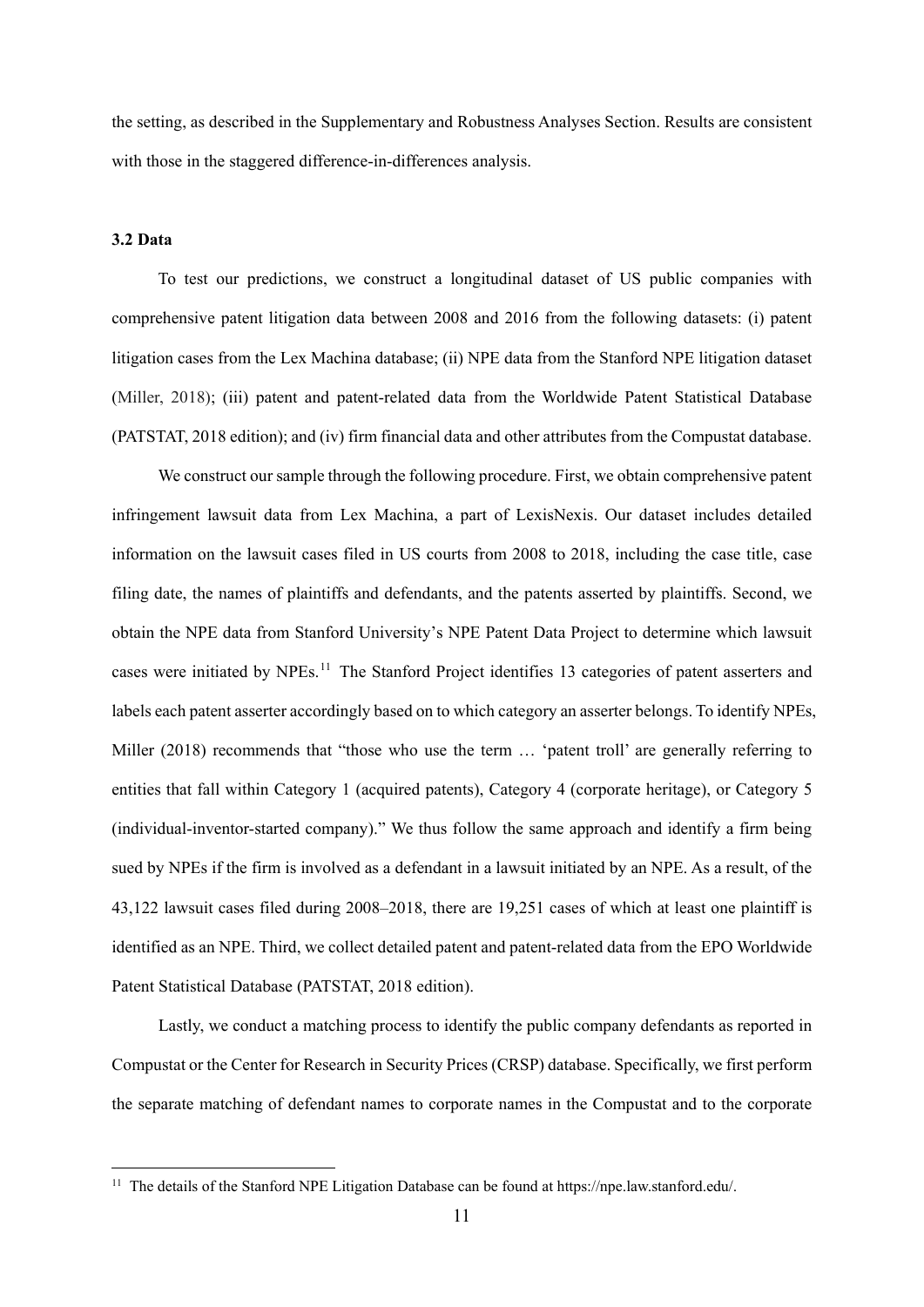names in CRSP, respectively. Then, we conduct manual checks for those observations that have high but imperfect matching quality to ensure correct matching. This process yields 11,529 lawsuit cases in all of which at least one defendant is a public company. We then construct a firm-year panel dataset including the entire Compustat/CRSP dataset between 2008 and 2016. After performing the PSM procedure as described in Section 3.1, the sample contains 2,205 firm-year observations, including both treatment and control group firms within a seven-year window surrounding a target firm's first NPE lawsuit.

#### **3.3 Variables and Measures**

We describe our variables and measures in this section. First, we construct the following two dependent variables to shed light on firm innovation strategy and trajectory. The first dependent variable is *Backward self-citations*, which is the ratio of the total number of self-citations that a firm has cited in all its patent applications filed in a given year (which are eventually granted) relative to the total number of all citations (self or external) made to the firm's patent applications filed in the same year (which are eventually granted). *Backward self-citation* captures a firm's tendency to undertake an inward innovation strategy by investing and drawing upon its own in-house technologies relative to technologies from other firms.

The second dependent variable is *Forward non-self-citations*, which is the ratio of the total number of forward non-self-citations relative to the total number of all forward citations (self or external). To be specific, a patent's forward non-self-citation refers to the citations made by the applicants who are not the patent holders themselves. *Forward non-self-citations* captures other (nontarget) firms' tendency to undertake follow-on R&D on the patented technologies held by the target firm. A higher value indicates a greater tendency for a non-target firm to conduct follow-on R&D in a similar technology area as the target firm.

The key independent variable *Post-NPE* is an indicator variable that takes the value of 1 if, in and after the first year, a firm is targeted by an NPE-initiated lawsuit as a defendant (i.e., for the treatment group) and 0 if otherwise. For the control group of firms, *Post-NPE* always takes on the value of 0. *Post-NPE* is our main difference-in-differences variable of interest.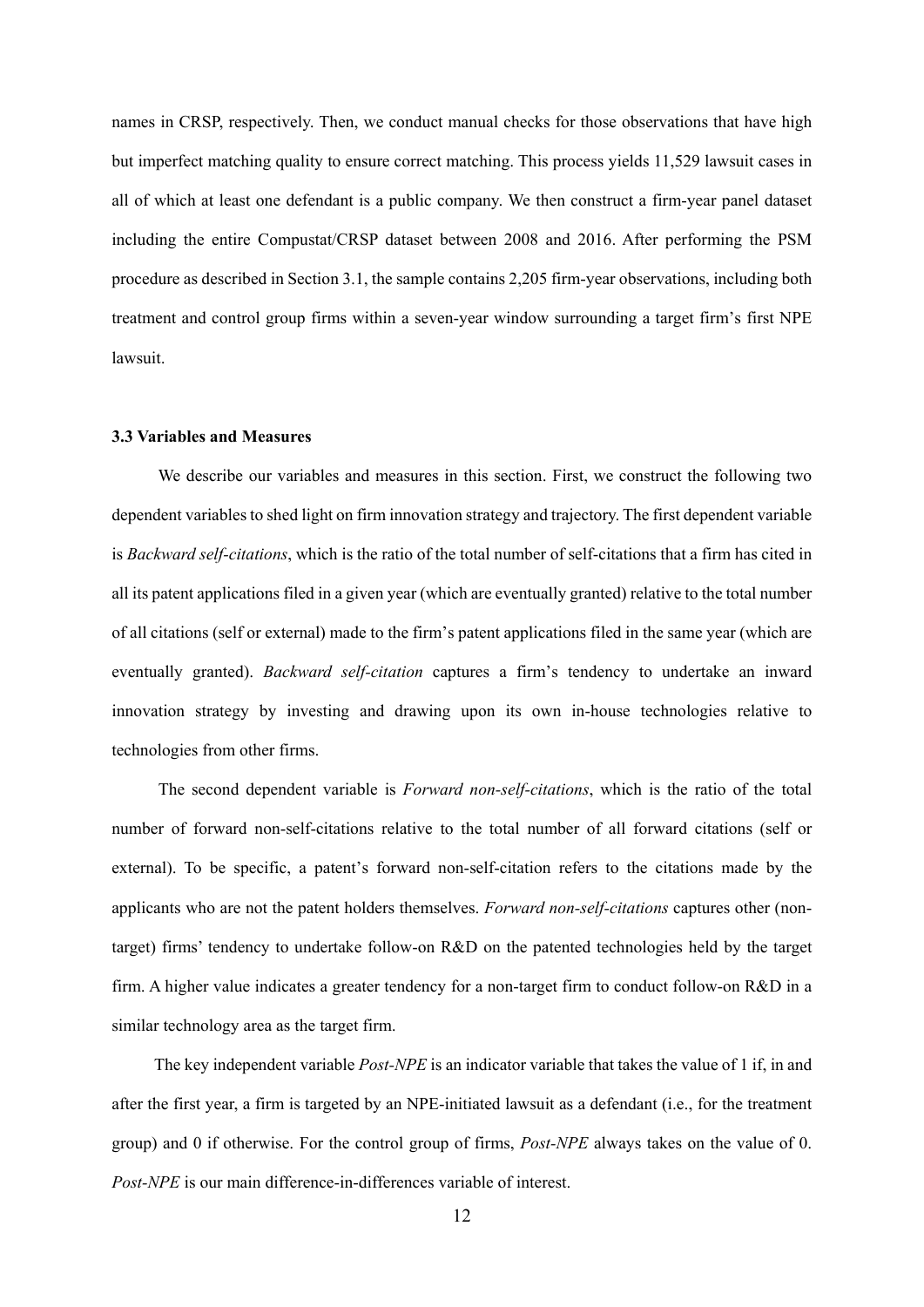We construct the following moderating variables. To measure R&D expenditure for each patented technology, we construct *High (Low) R&D per patent*, which is an indicator variable that equals 1 if a firm's R&D expenses per patent are above (below) the median and 0 if otherwise. Specifically, R&D expenses per patent are defined as the total R&D expenses (in millions of dollars) in the recent three years divided by the total number of patents in the same period. When *High R&D per patent* takes on the value of 1, it indicates that the R&D cost of developing a patented technology for a firm is relatively high.

For the empirical measure of product market competition, we rely on the product similarity measure provided by Hoberg and Phillips (2010; 2016), which is widely used in the innovation literature (e.g., Angus, 2019; Chen et al., 2020; Frésard et al., 2020). This measure is constructed based on the notion of how "similar" the product descriptions are as provided in the 10-K filings of any pair of firms. A higher similarity score indicates that two firms are similar in product space and are likely to be competitors. Specifically, we construct the following two sets of alternative variables: *High (Low) rival similarity* and *More (Fewer) rivals. High (Low) rival similarity* is an indicator variable that equals 1 if a firm's total similarity is above (below) median and 0 if otherwise, where total similarity is a score that gauges the product similarity between paired firms based on Text-based Network industry classification (TNIC) and is negatively related to pricing power in the framework of product differentiation theory. [12](#page-13-0) *More (Fewer) rivals* is an indicator variable that equals 1 if a firm's number of rivals in the same TNIC industry is above (below) median and 0 if otherwise. When *High rival similarity* or *More rivals* equals 1, it suggests that the firms face a relatively high level of competition in the product market.

For the control variables, we include a set of variables at the firm level including those related to firm innovation characteristics and financials. First, a control variable that we include in the more stringent regression models is *Litigation window dummy*, which is an indicator variable that equals 1 in the year when a firm is sued by an NPE and 0 if otherwise. *Litigation window dummy* always takes on the value of 0 for the control group of firms. This variable allows us to account for the possibility that

1

<span id="page-13-0"></span> $12$  We thank Professors Hoberg and Phillips for making the TNIC data publicly available on their website: [https://hobergphillips.tuck.dartmouth.edu/.](https://hobergphillips.tuck.dartmouth.edu/) More detailed descriptions of these variables are available on their website as well.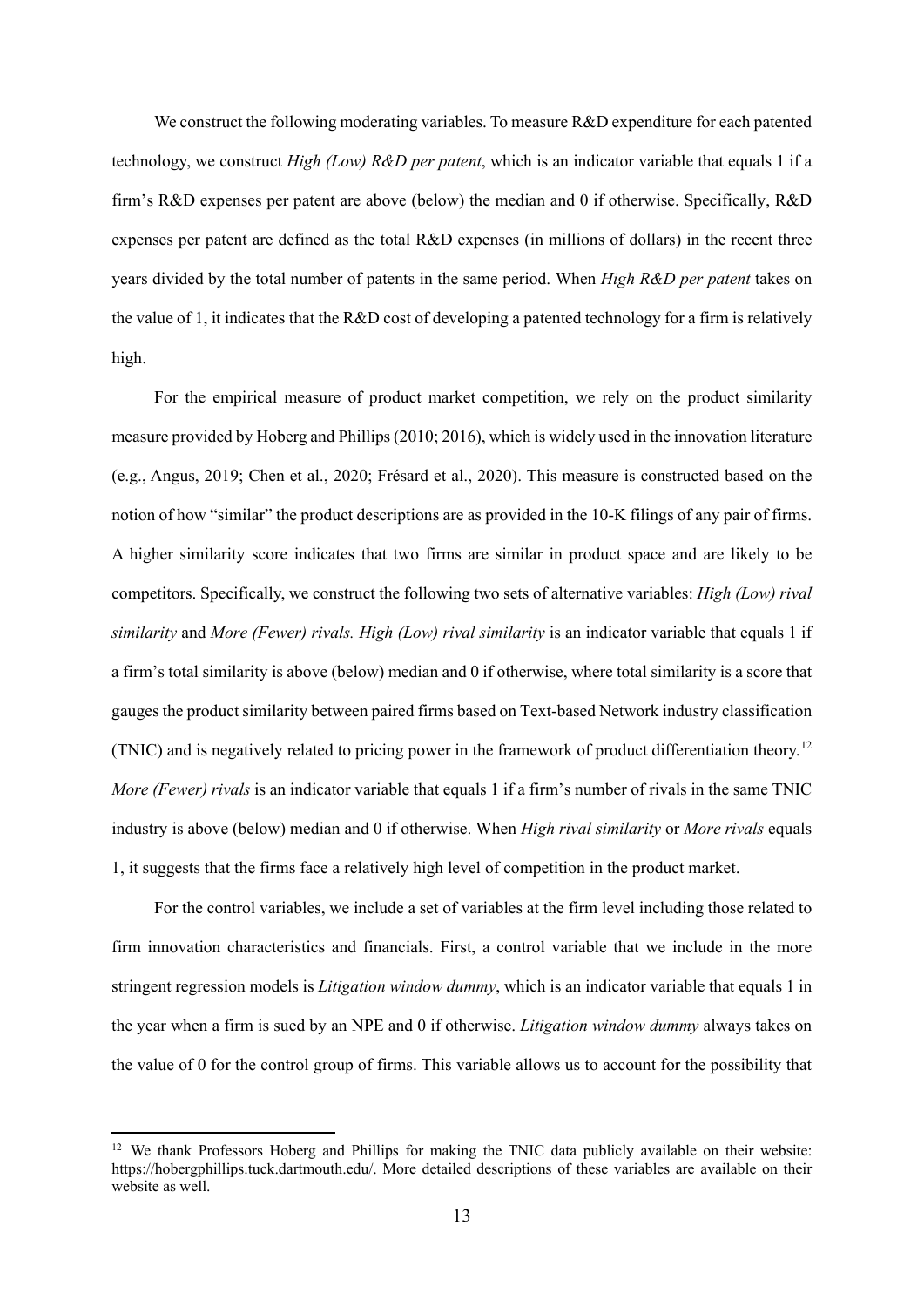the effect NPE litigation on firm innovation strategy in the actual year of litigation might be noisy.

Consistent with prior studies, we control for *Firm age* and *Firm size,* which affect firm performance in terms of its growth and amount of resources respectively. We control for *Ln(1+cumulative patents)*, the cumulative amount of innovation output produced by the firm in the recent three years*.* [13](#page-14-0) We also control for *R&D intensity*, which is the firm's investment in R&D calculated as the amount of R&D expenses divided by sales. In addition, we control for the following financial variables. *Tobin's Q* is the ratio of the market value of assets to book assets. *Sales growth* is the average change in sales in percent over the last three years. *Cash ratio* is the amount of cash holding defined as the sum of cash and short-term investments divided by book assets. *Capital intensity* is the property, plant, and equipment divided by the number of employees. *Return-on-assets* is the net income divided by total assets. *Leverage* refers to financial leverage defined as the total debts divided by assets. *Z-score* refers to the Altman's Z-score, which is a measure of creditworthiness. Lastly, *Industry Tobin's Q* is the industry-level growth opportunity defined as the median Tobin's Q of firms in a given threedigit SIC industry.

We provide the variable definitions and summary statistics of the firm-year panel dataset in Table 1. In Table 2, we provide the pairwise correlations for these variables. The low correlation between *Backward self-citations* and *Forward non-self-citations* lends further support to the notion that these two variables capture distinct types of innovation strategies as described above.

[Insert Tables 1 and 2 about here]

#### **3.4 Model Specification and Estimation**

-

To capture the effect of NPE lawsuits, we estimate baseline regressions as follows. The dependent variables are *Backward self-citations* and *Forward non-self-citations*, and the key independent variable is the indicator variable *Post-NPE* that takes the value of 1 since the first year in which a company was targeted by NPEs (i.e., the year in which a firm was involved in an NPE-initiated lawsuit case as a defendant for the first time) and 0 if otherwise. The coefficient of *Post-NPE* as an independent variable

<span id="page-14-0"></span><sup>13</sup> The results remain consistent when we substitute *Ln(1+cumulative patents)* by *Ln(1+patents)*.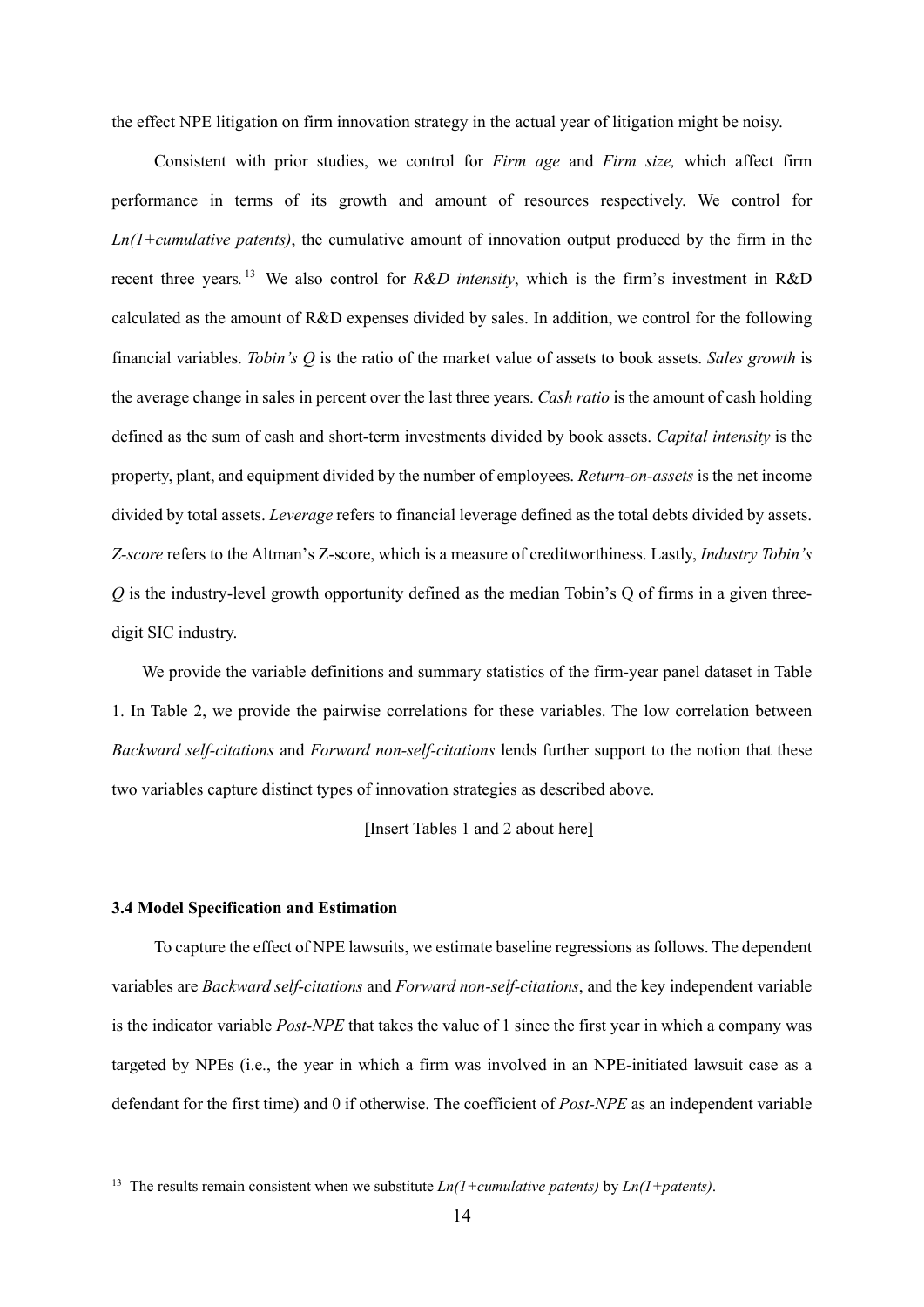in these regressions hence represents the change in a firm's innovation strategy after it was targeted by NPEs. In these regression models, we also include the following control variables: *Litigation window dummy, Firm age*, *Firm size*, *Ln(1+cumulative patents)*, *R&D intensity*, *Tobin's Q*, *Sales growth*, *Cash ratio*, *Capital intensity*, *Return-on-assets*, *Leverage*, *Z-score*, and *Industry Tobin's Q*. We specify the ordinary least squares regression model in equation (1) below:

*Backward self-citation*<sub>it</sub> (*Forward non-self-citations*<sub>it</sub>)  $a = \alpha + \beta_1$  *Post-NPE<sub>it</sub>*  $+\beta_2$  *Litigation window dummy<sub>it</sub>*  $+\beta_3$  *Firm age<sub>it-1</sub>*  $+\beta_4$  *Firm size<sub>it-1</sub>*  $+ \beta_5$  *Ln(1+cumulative patents)*<sub>*i,t-1</sub>* +  $\beta_6$  *R&D intensity<sub>i,t-1</sub> +*  $\beta_7$  *Tobin's*  $Q_{i,t-1}$ </sub>  $+ \beta_{8}$  *Sales growth*<sub>i,t-1</sub>  $+ \beta_{9}$  *Cash ratio*<sub>i,t-1</sub>  $+ \beta_{10}$  *Capital intensity*<sub>i,t-1</sub>  $+ \beta_{11}$  *Return-on-assets*<sub>i,t-1</sub>  $+ \beta_{12}$  *Leverage*<sub>*i*,t-1</sub>  $+ \beta_{13}$  *Z-score*<sub>*i*,t-1</sub>  $+ \beta_{14}$  *Industry Tobin's Q<sub>i,t-1</sub> + Firm fixed effect + Year fixed effect +*  $\varepsilon$ *<sub><i>i,t*</sub></sub> (1)</sub>  $(1)$ 

where *i* refers to firm and *t* refers to year.

#### **4. Results**

#### **4.1 Descriptive Statistics**

Table 3 provides the descriptive statistics of our PSM sample by comparing the treatment and control firms. For each variable used to estimate the propensity score, we present the mean of the variable for the treatment and control groups respectively and perform the two-sample test. The differences between the treatment and control firms are small and not significant for most of the variables. Overall, the PSM process yields a well-matched treatment group and control group of firms for the empirical analysis.

#### [Insert Table 3 about here]

We first inspect the temporal trend of the effects of the initial NPE lawsuit on target firms' *Backward self-citations* and *Forward non-self-citations*, as presented in Figure 3 and 4. Prior to the initial NPE lawsuit event, there are no significant pre-trends in both graphs. However, there is a significant jump in *Backward self-citations* after the initial NPE lawsuit event as shown in Figure 3. By contrast, there is a significant decline in *Forward non-self-citations* after the NPE lawsuit event as shown in Figure 4. These temporal changes in *Backward self-citations* and *Forward non-self-citations*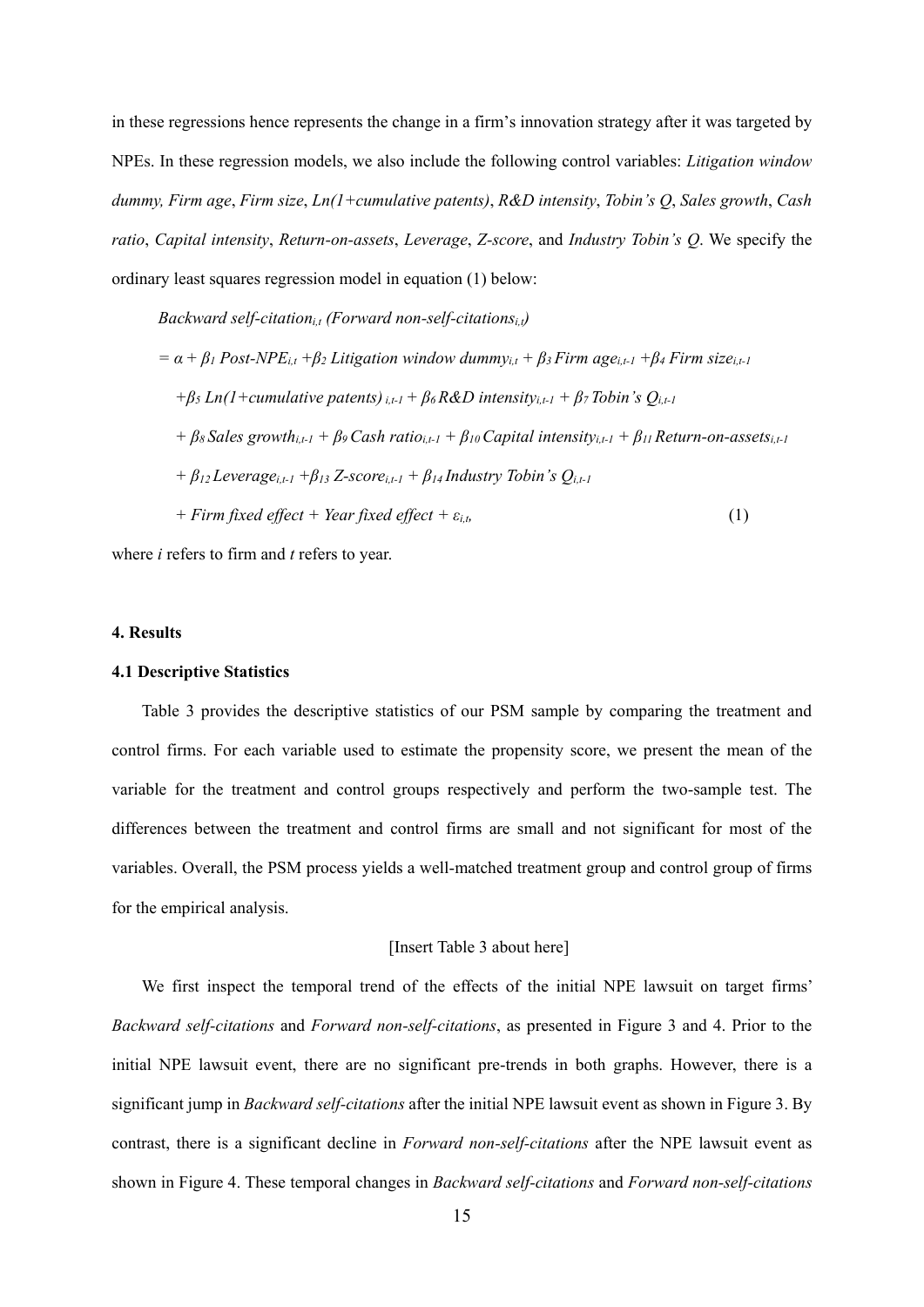are consistent with our hypotheses. Firms targeted by NPE lawsuits subsequently draw more upon their in-house technologies to reduce the potential legal ground for future NPE lawsuits. Furthermore, nontarget firms in related technology areas seem to shift the locus of their innovation activities away from those of the target firms to avoid the areas with high NPE litigation risks.

[Insert Figures 3 and 4 about here]

#### **4.2 Main Effect of NPE Lawsuits on Target Firms'Innovation Strategies**

We start our multivariate analyses by investigating whether a firm shifts its innovation strategy after being targeted by NPEs for the first time. As shown in Models 1 and 2 of Table 4, we regress the dependent variables, *Backward self-citations* and *Forward non-self-citations*, on only the control variables, including firm fixed effects and year fixed effects. In Models 3 and 4, we include the key difference-in-differences variable of interest, *Post-NPE*. We find a positive effect of *Post-NPE* on *Backward self-citations*. When the value of *Post-NPE* changes from 0 to 1 (i.e., the first NPE lawsuit occurs), *Backward self-citations* increase by 0.9% (*p* = .001). By contrast, we find a *negative* effect of *Post-NPE* on *Forward non-self-citations*. After the first NPE case, *Forward non-self-citations* decrease by 1.7% (*p* = .069). In the most stringent (and preferred) Model 5 and Model 6, we include *Litigation window dummy* as an additional control variable. The results of Model 5 and Model 6 are consistent with those shown in Model 3 and Model 4, respectively. In Model 5, we find a positive effect of *Post-NPE* on *Backward self-citations*. After the first NPE case, *Backward self-citations* increase by 0.8% (*p* = .021) or 7.69% relative to the standard error. Therefore, results from Models 3 and 5 lend support to Hypothesis 1. In Model 6, we find a *negative* effect of *Post-NPE* on *Forward non-self-citations*. After the first NPE case, *Forward non-self-citations* decrease by 1.9% (*p* = .024) or 5.81% relative to the standard error. Therefore, results from Models 4 and 6 provide support for Hypothesis 2.<sup>[14](#page-16-0)</sup>

[Insert Table 4 about here]

-

<span id="page-16-0"></span><sup>&</sup>lt;sup>14</sup> As a supplementary analysis, we study the effect of NPE litigation on target firms' patenting behavior. Please refer to Section 5.4 on "NPE litigation risk and firm patenting" for more details.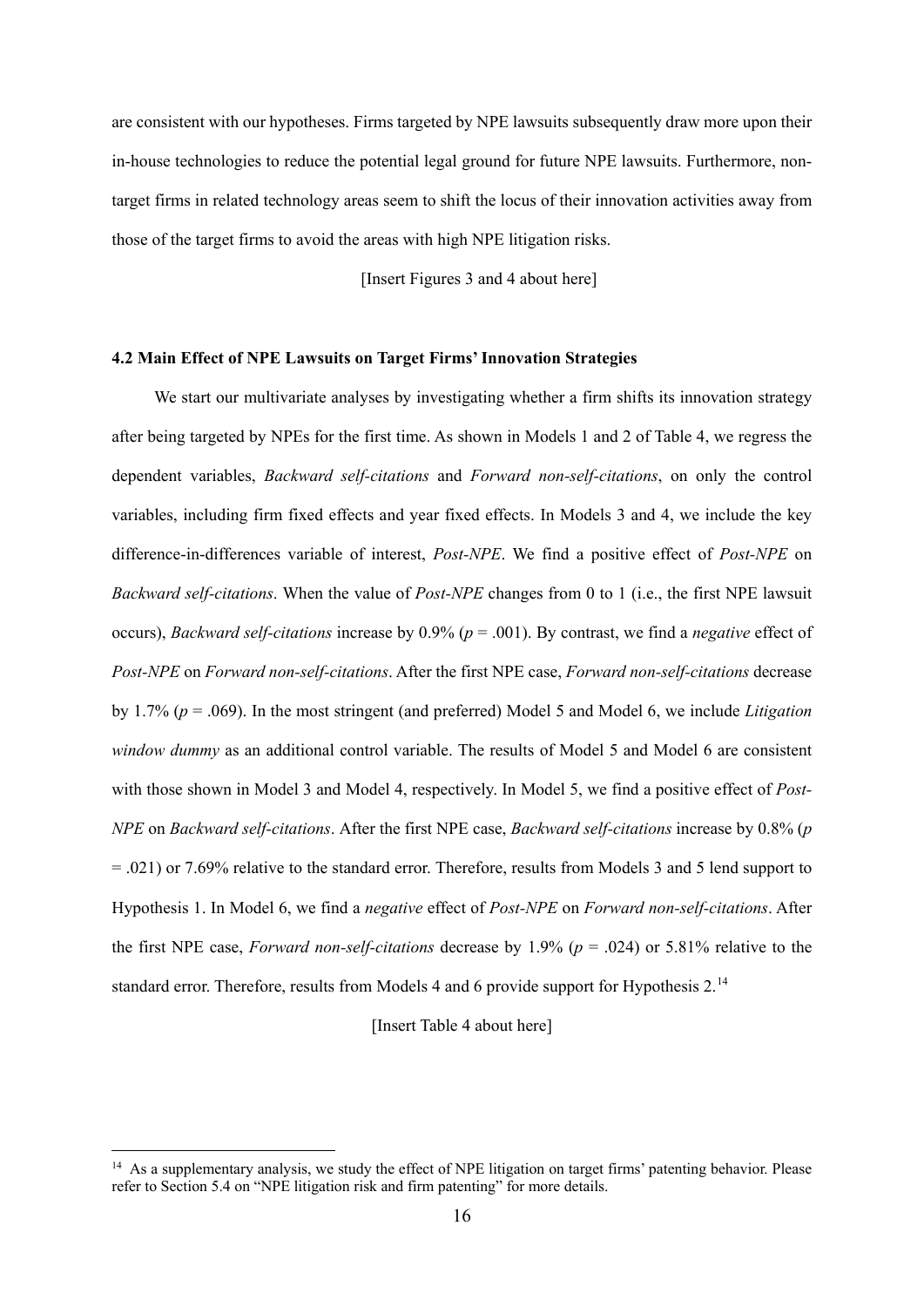#### **4.3 Moderating Effects of R&D Expenditures**

We first investigate how R&D expenditure on a patented technology moderates the effects of NPE litigation risk on firm innovation strategy. Following Murray and Stern (2007) and Huang and Li (2019), we employ a "constrained model" by including the pair of variables *High (low) R&D per patent* in our regression Models 1 and 2 in Table 5.[15](#page-17-0) The coefficient of the interaction variable *Post-NPE* × *High (low) R&D per patent* captures the moderating effect. As shown in Model 1 of Table 5, the coefficient of *Post-NPE* × *High R&D per patent* is positive and significant ( $\beta$  = 0.035,  $p$  = .018) while the coefficient of *Post-NPE* × *Low R&D per patent* is not significant ( $\beta$  = 0.008,  $p$  = .464). By comparing these two coefficients, our results support Hypothesis 3a. That is, the increase in the proportion of backward self-citations to patented innovations of the target firm after the initial NPE lawsuit will be more pronounced when the R&D expense for the patented innovation is higher.

On the other hand, as shown in Model 2, the coefficient of *Post-NPE* × *High R&D per patent* is negative and significant (*β* = -0.058, *p* = .014), but the coefficient of *Post-NPE* × *Low R&D per patent* is not significant ( $\beta$  = 0.009,  $p$  = .377). Therefore, our results support Hypothesis 3b. It suggests that the decrease in the proportion of forward non-self-citations received by a target firm's focal patented innovations will be more pronounced when the R&D expense for the patented innovation is higher.

[Insert Table 5 about here]

#### **4.4 Moderating Effects of Product Market Competition**

-

We predict that the effects of NPE litigation risk should be particularly strong when the target firm operates in a competitive market because firms are under great pressure to avoid any direct or indirect costs resulting from potential infringement lawsuits. To assess product market competition, we employ these two sets of indicator variables: *High (Low) rival similarity* and *More (Fewer) rivals*. [16](#page-17-1)

<span id="page-17-0"></span><sup>&</sup>lt;sup>15</sup> A "constrained" model is a standard approach in econometrics, which compares two sets of constrained interactions (e.g., Huang & Murray 2009; Murray & Stern 2007), i.e., *Post-NPE × High R&D per patent* versus *Post-NPE × Low R&D per patent*. As is standard for such constrained models, we are not able to add the main effect term, *Post-NPE*, in the regression model further because it is fully partialed out and included in the two separate interaction variables.

<span id="page-17-1"></span><sup>&</sup>lt;sup>16</sup> We derive qualitatively similar results when employing the Herfindahl-Hirschman Index (HHI) constructed for each three-digit SIC code industry as an alternative measure of product market competition. HHI is defined as the sum of the squared market shares of all firms in the same industry, where market share is a firm's annual sales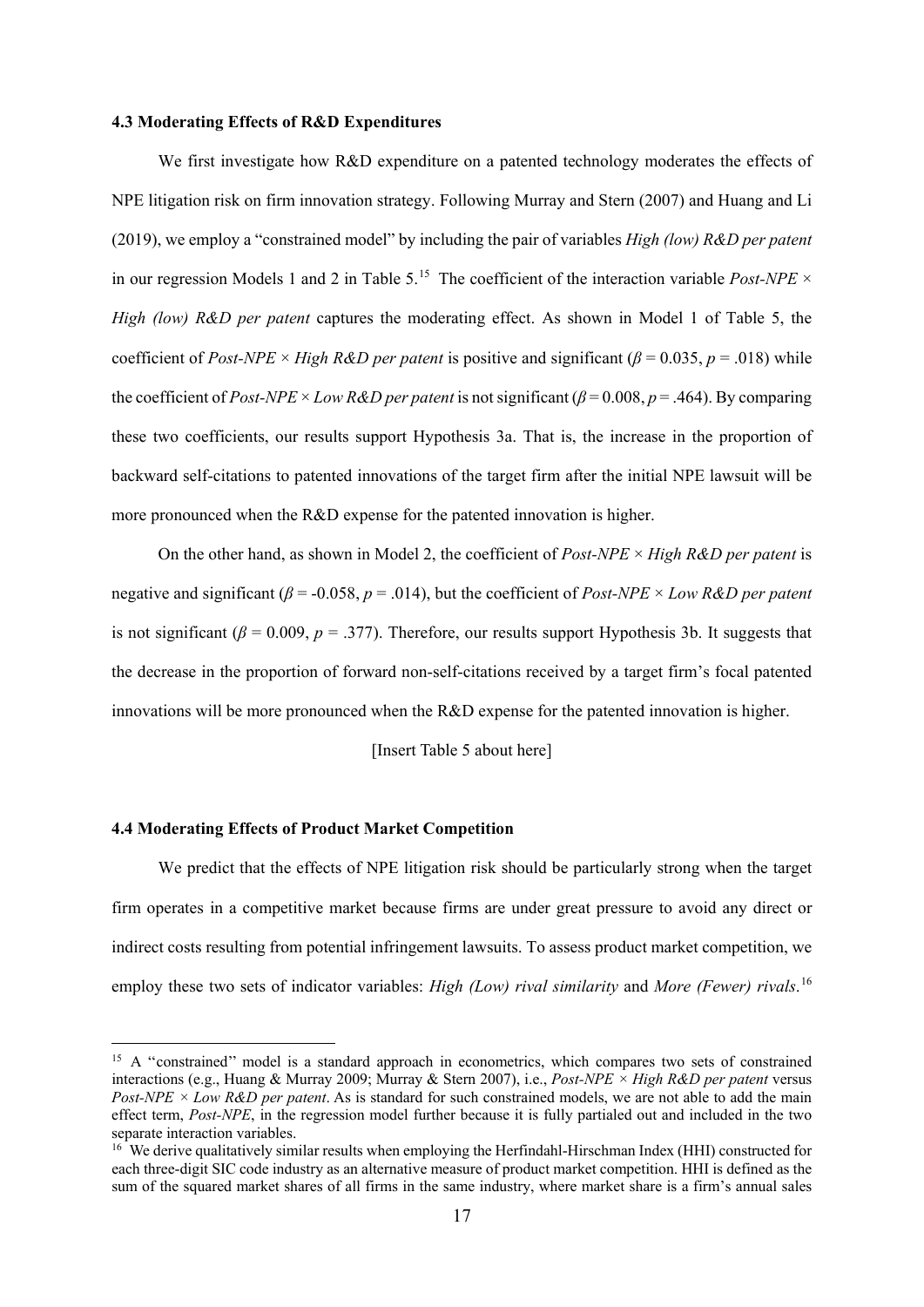As shown in Model 3 of Table 5, the coefficient of the interaction term *Post-NPE* × *High rival similarity* is positive and significant ( $\beta$  = 0.016,  $p$  = .009), whereas the coefficient of *Post-NPE* × *Low rival similarity* is not significant ( $\beta$  = 0.007,  $p$  = .318). This finding is further supported by the result in Model 5 where the coefficient of the interaction term  $Post\text{-}NPE \times More$  *rivals* is positive and significant ( $\beta$  = 0.016,  $p = .011$ ), whereas the interaction term *Post-NPE* × *Fewer rivals* is not significant ( $\beta = 0.009$ , *p* = .244)*.* Taken together, these results lend support to Hypothesis 4a. That is, the increase in the proportion of backward self-citations to patented innovations of the target firm after the initial NPE lawsuit will be more pronounced when competition in the product market is stronger.<sup>[17](#page-18-0)</sup>

As shown in Model 4 of Table 5, the coefficient of the interaction term *Post-NPE* × *High rival similarity* is negative and significant ( $\beta$  = -0.042,  $p$  = .045), while the coefficient of the interaction term of *Post-NPE* × *Low rival similarity* is not significant ( $\beta$  = 0.012,  $p$  = .661). Similarly, in Model 6, the coefficient of the interaction term  $Post-NPE \times More$  *rivals* is negative and significant ( $\beta$  = -0.044, *p*  $=$  .038) but the coefficient of *Post-NPE* × *Fewer rivals* is not significant ( $\beta$  = -0.013, *p* = .732). Taken together, our results support Hypothesis 4b. It suggests that the decrease in the proportion of forward non-self-citations received by a target firm's focal patented innovations will be more pronounced when competition in the product market is stronger.

#### **5. Supplementary and Robustness Analyses**

The initial patent lawsuit initiated by an NPE is usually sudden and largely unanticipated as the target firm has little or no idea whether and when the NPE might initiate a patent lawsuit against them and for which particular technology or patent. Nevertheless, we cannot completely exclude the possibility that certain NPE litigation cases might not be fully exogenous due to particular firm attributes. In addition to controlling for these potential variables, we mitigate this concern by undertaking two supplementary analyses: (i) a two-stage least squares regression analysis (Section 5.1) and (ii) a

.

divided by the total sales of all firms in the same industry.

<span id="page-18-0"></span><sup>&</sup>lt;sup>17</sup> Our results are conservative in the sense that under higher product competition, we should observe less litigation from NPEs due to potentially lower profit from the firms. Nevertheless, the effects of NPE litigation on our results are significant and robust.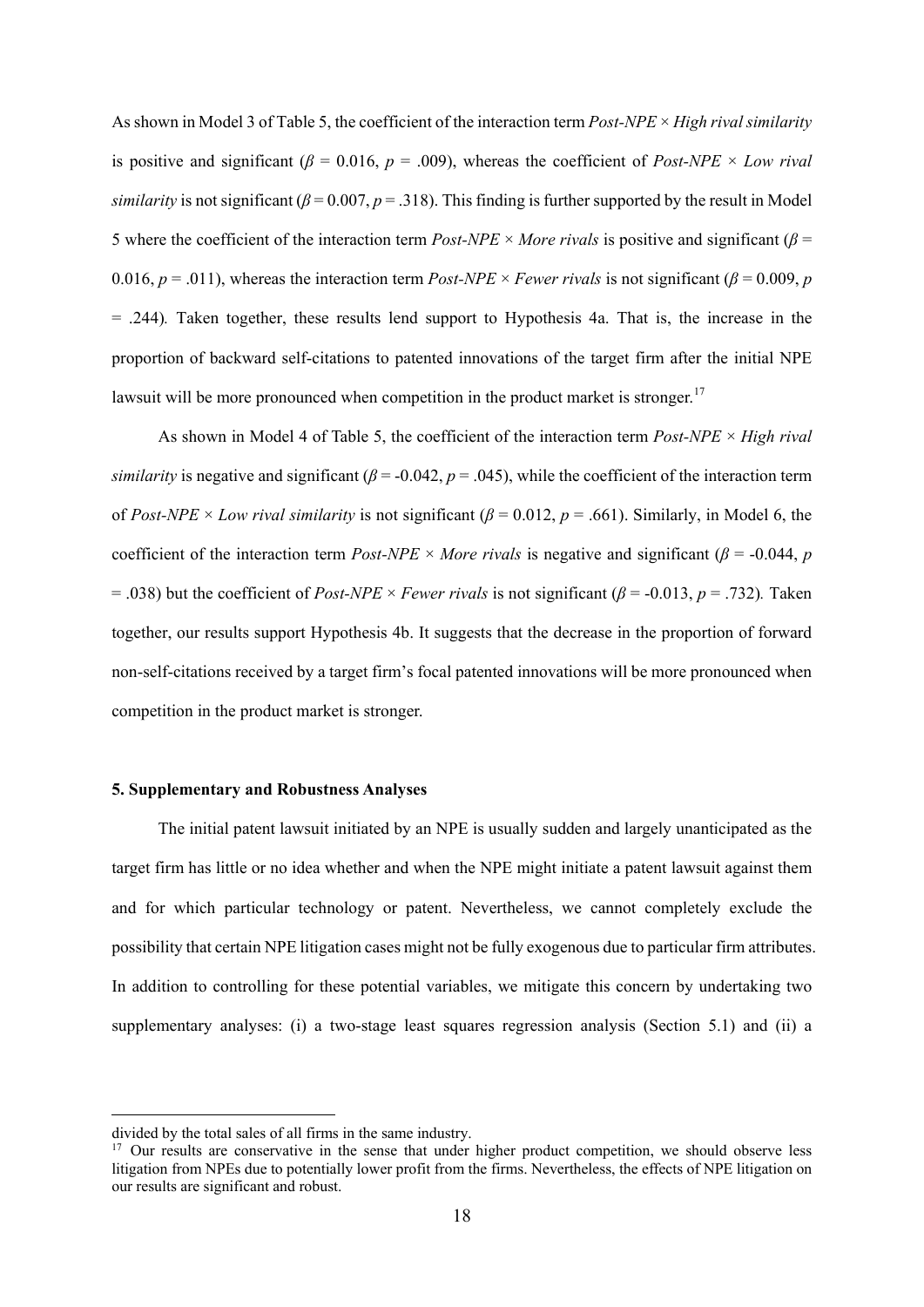difference-in-differences estimation using the difference in the timing of the enactment of the antipatent troll law across different US states as an exogenous event (Section 5.2).

In Section 5.3, we provide further analyses of how an inward-looking innovation strategy is associated with fewer subsequent NPE litigations. In Section 5.4, we conduct a supplementary analysis of the effect of NPE litigation on target firms' patenting behavior. In Section 5.5, we perform a supplementary analysis of NPE litigation risk and technology competition. Lastly, in Section 5.6, we discuss the effect of NPE litigation on alternative measures of citations in the same patent class as the patents of the target firms.

#### **5.1 Two-Stage Least Squares (2SLS) Regression Analysis**

1

In 2012, the US passed the America Invents Act (AIA), which significantly increased the litigation costs for patent trolls. For example, the cost for patent trolls is higher because the listing of multiple targeted defendants in one litigation case is prohibited.<sup>[18](#page-19-0)</sup> To cope with the higher litigation costs, NPEs turn to the court of the Eastern District of Texas—the court that is known to be generally friendly to plaintiffs.[19](#page-19-1) As a result, there has been a remarkable increase in the number of patent infringement cases filed in the court of the Eastern District of Texas since 2012, as well as in the share of cases filed in this court relative to all cases nationwide (Love & Yoon, 2017). Therefore, firms headquartered in Texas since 2012 should be subject to a significantly high level of NPE litigation risk because lawsuit filing in Texas is less costly than that in other states.<sup>[20](#page-19-2)</sup> Further, since the passage of the AIA is exogenous to the firms and not influenced by the firm managers, this potential instrument meets the following criteria (Bettis et al., 2014). First, it does not directly affect the dependent variable other than through the

<span id="page-19-0"></span><sup>&</sup>lt;sup>18</sup> Patent trolls often target multiple defendants in one case to save costs before the AIA. The AIA prohibits such a speculative strategy that "hits many birds with one stone" (Schwartz, 2012). See details at <https://btlj.org/2011/10/patent-trolls-under-the-patent-reform-act/>

<span id="page-19-1"></span><sup>&</sup>lt;sup>19</sup> For example, even though the AIA prohibits plaintiffs from prosecuting multiple defendants in one litigation case, in the Eastern District of Texas, it is still quite common for the individual patent cases filed by the same NPE to be consolidated into what is effectively a single suit (Love & Yoon, 2017). Such a practice reduces the litigation costs for NPEs.

<span id="page-19-2"></span><sup>&</sup>lt;sup>20</sup> According to the decision of TC Heartland LLC v. Kraft Foods Group Brands LLC, 581 U.S.  $(2017)$ , after 2017: "patent lawsuits can only be brought in the state where the defendant is incorporated", or "where the defendant has committed acts of infringement and has a regular and established place of business." As such, the filing cases in Texas started to drop after 2017. Nevertheless, such legal environment change does not affect our argument as our sample period ends in 2016. See details at [https://supreme.justia.com/cases/federal/us/581/16-](https://supreme.justia.com/cases/federal/us/581/16-341/) [341/](https://supreme.justia.com/cases/federal/us/581/16-341/)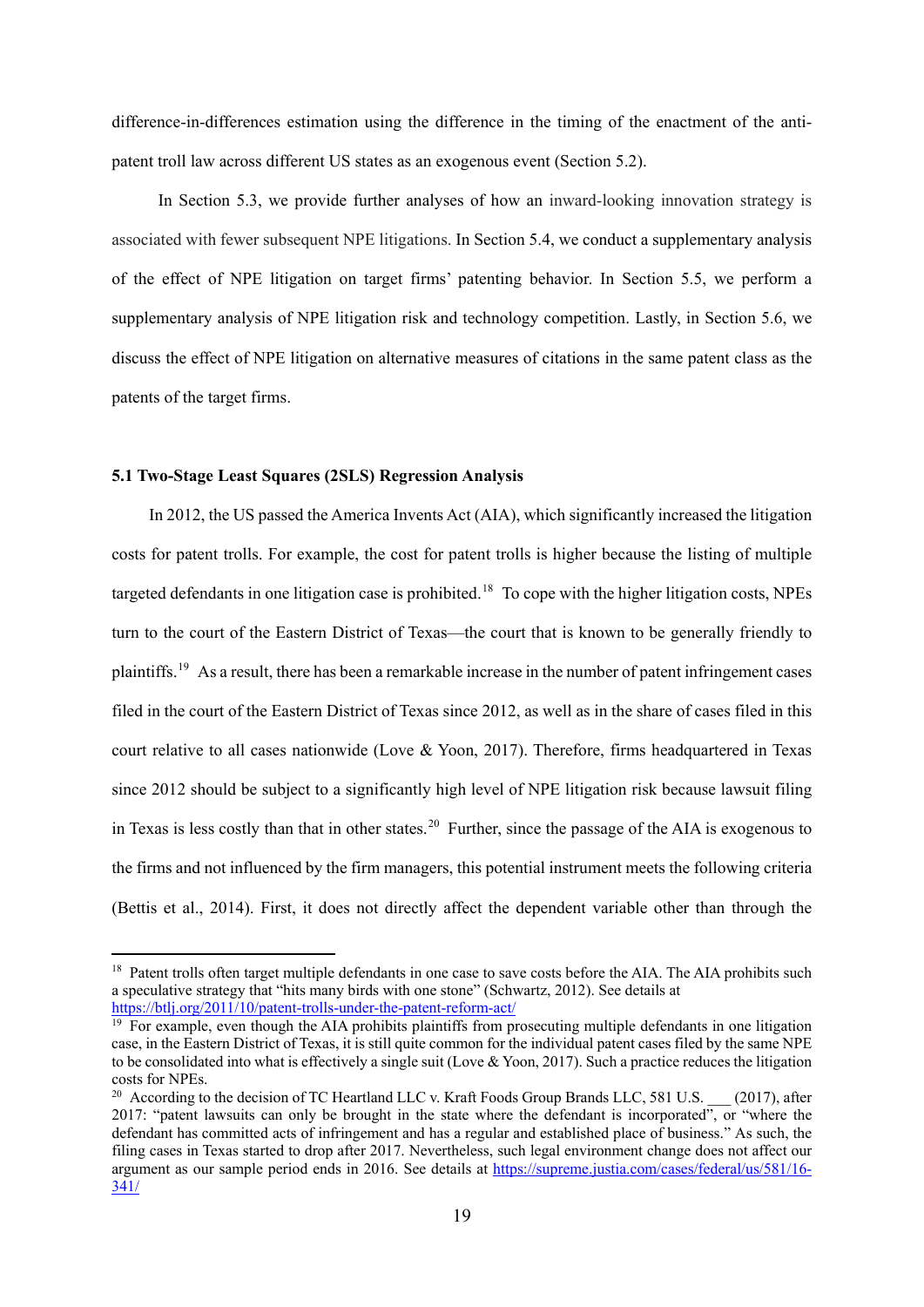potentially endogenous variable. Second, it is exogenous to the system (i.e., unaffected by other variables in the system). Third, it has a logical relationship with endogenous variables. Therefore, we construct the instrumental variable, *Texas HQ after 2011*, which equals 1 if a firm-year observation satisfies both the following conditions: (i) this firm is headquartered in the state of Texas, and (ii) this observation is in any year after 2011; and equals 0 if otherwise. We use this instrumental variable in the two-stage least squares (2SLS) regression analysis to mitigate the potential endogeneity issue.

In Table 6, we report the results of the 2SLS regression. In the first stage, we regress *Post-NPE* on *Texas HQ after 2011*, including all of the control variables, firm fixed effects and year fixed effects in the regression model. The positive coefficient on *Texas HQ after 2011* ( $\beta$  = 0.070,  $p$  < .000) supports the notion that firms headquartered in Texas are subject to higher litigation risk. In addition, *Texas HQ after 2011* passes the weak identification test with the *F*-value of about 11.341, greater than the rule-ofthumb value of 10 (Stock & Yogo, 2005). These results show that our instrument satisfies the relevance restriction. Importantly, Model 1 and Model 2 show the results of the second-stage regressions. Here, we continue to find that *Post-NPE* has a positive effect on *Backward self-citations* (*β* = 0.032, *p* = .085) and a negative effect on *Forward non-self-citations* ( $\beta$  = -0.783,  $p$  = .041). These results are consistent with the results from the main analyses, as shown in Table 4.

[Insert Table 6 about here]

#### **5.2 Difference-in-Differences Analysis of Anti-Patent Troll Laws**

.

Although patent laws such as the AIA are executed at the federal level, state governments can still take initiatives in combatting NPEs by enacting state-level anti-patent troll laws. Anti-patent troll laws are legislations that punish bad faith patent assertions in an attempt to halt patent trolling.<sup>[21](#page-20-0)</sup> Figure 5 presents a map of the different enactment years of the anti-patent troll laws across the different states in the US. As of 2016, 29 states have enacted the anti-patent troll laws, with Vermont as the first state to pass such a law in 2013. In terms of Vermont, for instance, 9 VSA § 4195 explicitly expressed its

<span id="page-20-0"></span><sup>&</sup>lt;sup>21</sup> The information of anti-patent troll law can be found on the website of National Conference of State Legislatures (NCSL), namely, [https://www.ncsl.org/research/financial-services-and-commerce/2015-patent](https://www.ncsl.org/research/financial-services-and-commerce/2015-patent-trolling-legislation.aspx)[trolling-legislation.aspx](https://www.ncsl.org/research/financial-services-and-commerce/2015-patent-trolling-legislation.aspx) and [https://www.ncsl.org/research/financial-services-and-commerce/patent-trolling](https://www.ncsl.org/research/financial-services-and-commerce/patent-trolling-legislation.aspx)[legislation.aspx.](https://www.ncsl.org/research/financial-services-and-commerce/patent-trolling-legislation.aspx)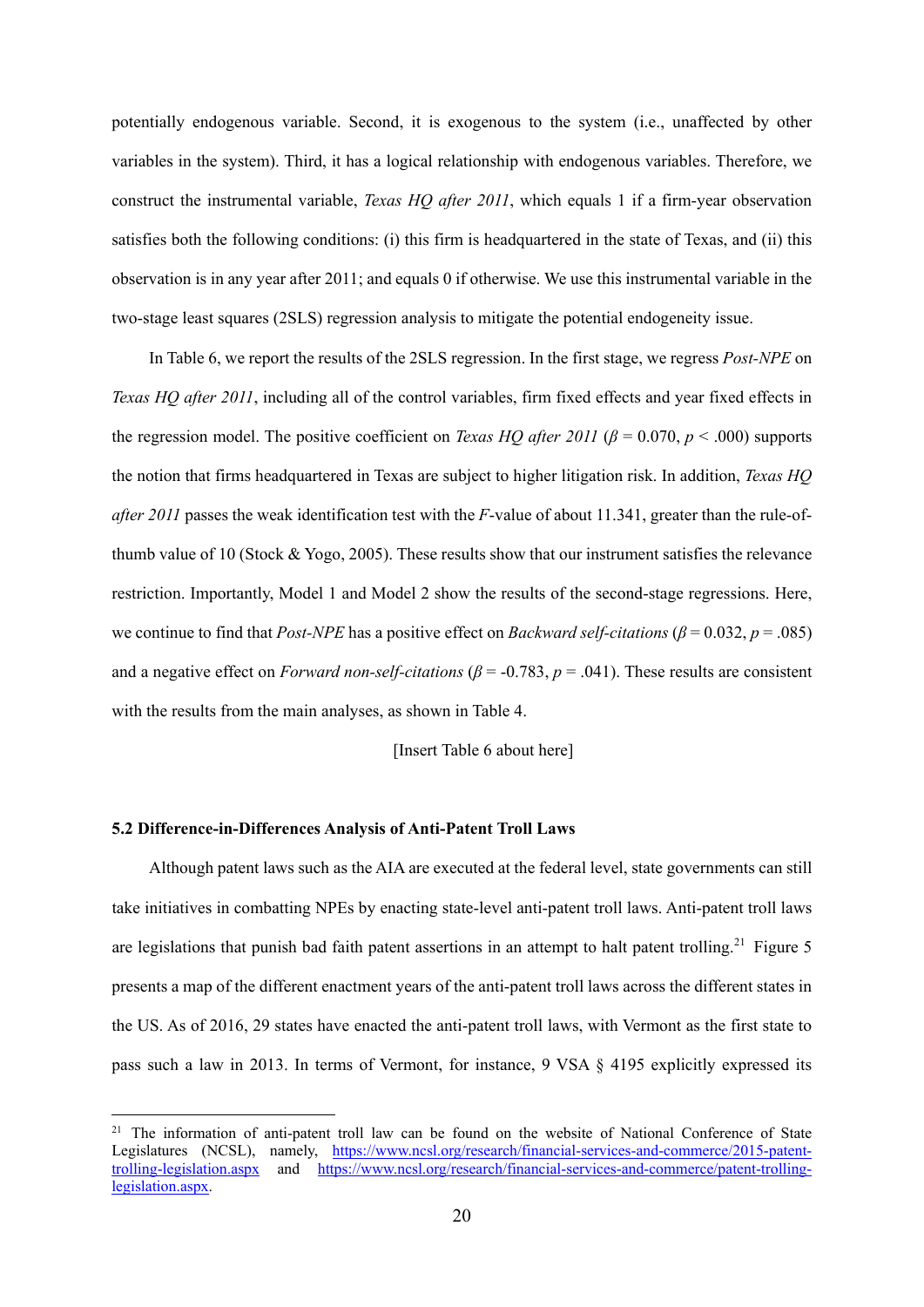ambition to protect Vermont from abusive and bad faith assertions of patent infringement. In 9 VSA § 4197, a set of key factors is provided for courts to consider as evidence to determine whether a plaintiff has made a bad faith assertion. These factors include the information specified in the demand letter, such as payments of license fee within an unreasonable short period of time, and actions taken or not taken by the plaintiff prior to sending the demand letter, such as failing to conduct a comparison analysis of the claims in the patent and the target's products or technology.[22](#page-21-0) Given that the anti-patent troll laws are designed to prevent deceptive and aggressive patent assertions, we expect that firms located in the states that passed anti-patent troll laws face lower litigation risks from NPEs and thus are less compelled to shift their innovation strategies. Since the passage of the anti-patent troll laws is a topdown regulatory change made by the state governments, which occurs in different years across different states and is largely exogenous to the firms, we use it as an exogenous event in a difference-indifferences regression analysis.

#### [Insert Figure 5 about here]

To construct our sample for this difference-in-differences analysis, we first construct a new treatment group of firms, which are those headquartered in the states with anti-patent troll laws. Next, using the PSM approach we find a group of control firms which are headquartered in the states without anti-patent troll laws. We then combine the treatment and control groups with firm-year observations as our sample for analyses. Lastly, we construct the difference-in-differences variable of interest, *Poststate law*, which is an indicator variable that equals 1 if a firm is headquartered in the states that have passed the anti-patent troll laws and if the year of observation falls on or after the year in which the law is passed. Otherwise, the variable equals 0. For control firms headquartered in the states without the anti-patent troll laws, *Post-state law* always equals 0.

We present the results of the difference-in-differences regression analysis in Table 7. The coefficient of *Post-state law* has a negative effect on *Backward self-citations* (*β* = -0.007, *p* = .039) and a positive effect on *Forward non-self-citations* ( $\beta$  = 0.009,  $p$  = .085). These results suggest that when the threat of patent trolling reduces after the passage of the anti-patent troll laws, firms rely less on in-

-

<span id="page-21-0"></span><sup>&</sup>lt;sup>22</sup> See<https://legislature.vermont.gov/statutes/section/09/120/04195> for 9 VSA § 4195 and <https://legislature.vermont.gov/statutes/section/09/120/04197> for 9 VSA 8 4197.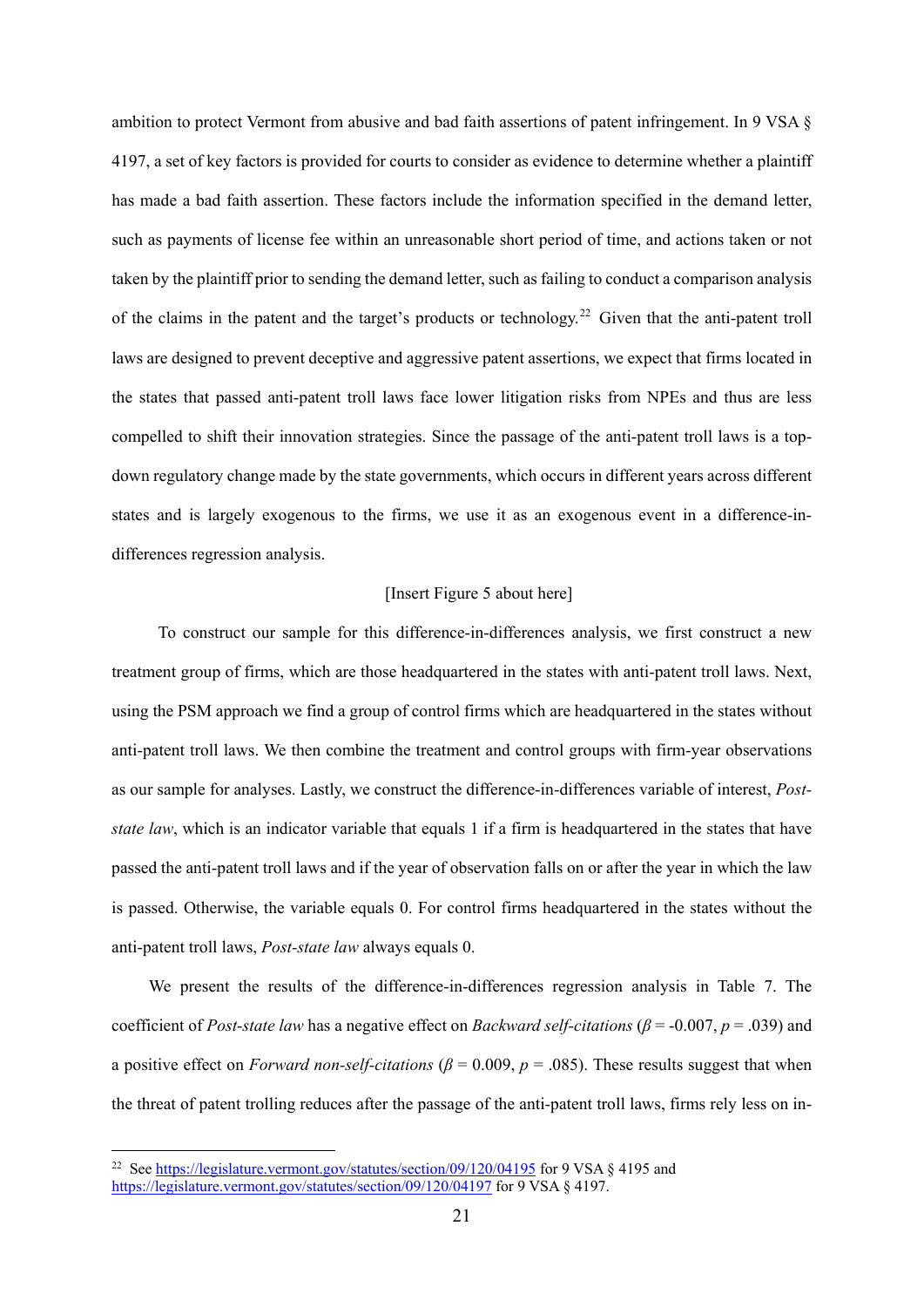house technologies, and non-target firms in related technology areas continue to build on the patented innovations of the target firms. These results provide further support to H1 and H2.

[Insert Table 7 about here]

#### **5.3 Inward-Looking Innovation Strategy and NPE Litigation Risk**

We have shown that when firms are initially sued by NPEs, target firms will draw more upon their in-house technologies to reduce the potential legal ground for NPE lawsuits. While it is not the focus of our study, a related question is to what extent such inward-looking innovation strategy would be associated with fewer NPE litigations. To answer this question, we perform a logit regression analysis of NPE litigations using a sample consisting of firms with the first NPE litigation as shown in Appendix Table 1. In Model 1, the dependent variable is a binary variable, which takes the value of 1 if the firm was sued by an NPE starting from year *t*+1 and 0 if otherwise. We regress the binary dependent variable on *Backward self-citations* together with the control variables: *Firm age, Firm size*, *Ln(1+cumulative patent)*, *R&D intensity*, *Tobin's Q*, *Sales growth*, *Cash ratio*, *Capital intensity*, *Return-on-assets*, *Leverage*, *Z-score*, and *Industry Tobin's Q* (all lagged by one year). As expected, we find that the adoption of a more inward-looking innovation strategy (i.e., greater *Backward self-citations*) is associated with less ( $\beta$  = -3.014,  $p$  = .056) future risk of a given firm being sued by an NPE. As shown in Model 2, the result is consistent  $(\beta = -2.702, p = .076)$  if we use the dependent variable that equals 1 if the firm was sued by an NPE between year *t*+1 and *t*+5 and 0 if otherwise.

#### **5.4 NPE Litigation Risk and Firm Patenting**

As a supplementary analysis, we study the effect of NPE litigation on target firms' patenting behavior. We find that the number of patent applications (which were eventually granted) of the target firms reduced ( $\beta$  = -0.038,  $p$  = .087) after being sued by NPEs (see Appendix Table 2 Model 1). The result is consistent ( $\beta$  = -0.572,  $p$  = .005) if we use the dependent variable, *Change in number of patents*, as shown in Model 2. This suggests that NPE litigations not only influence the innovation strategy of target firms to be more inward-looking (i.e., increase the proportion of backward self-citations to their patented innovations) but also reduce the quantity of patented innovations.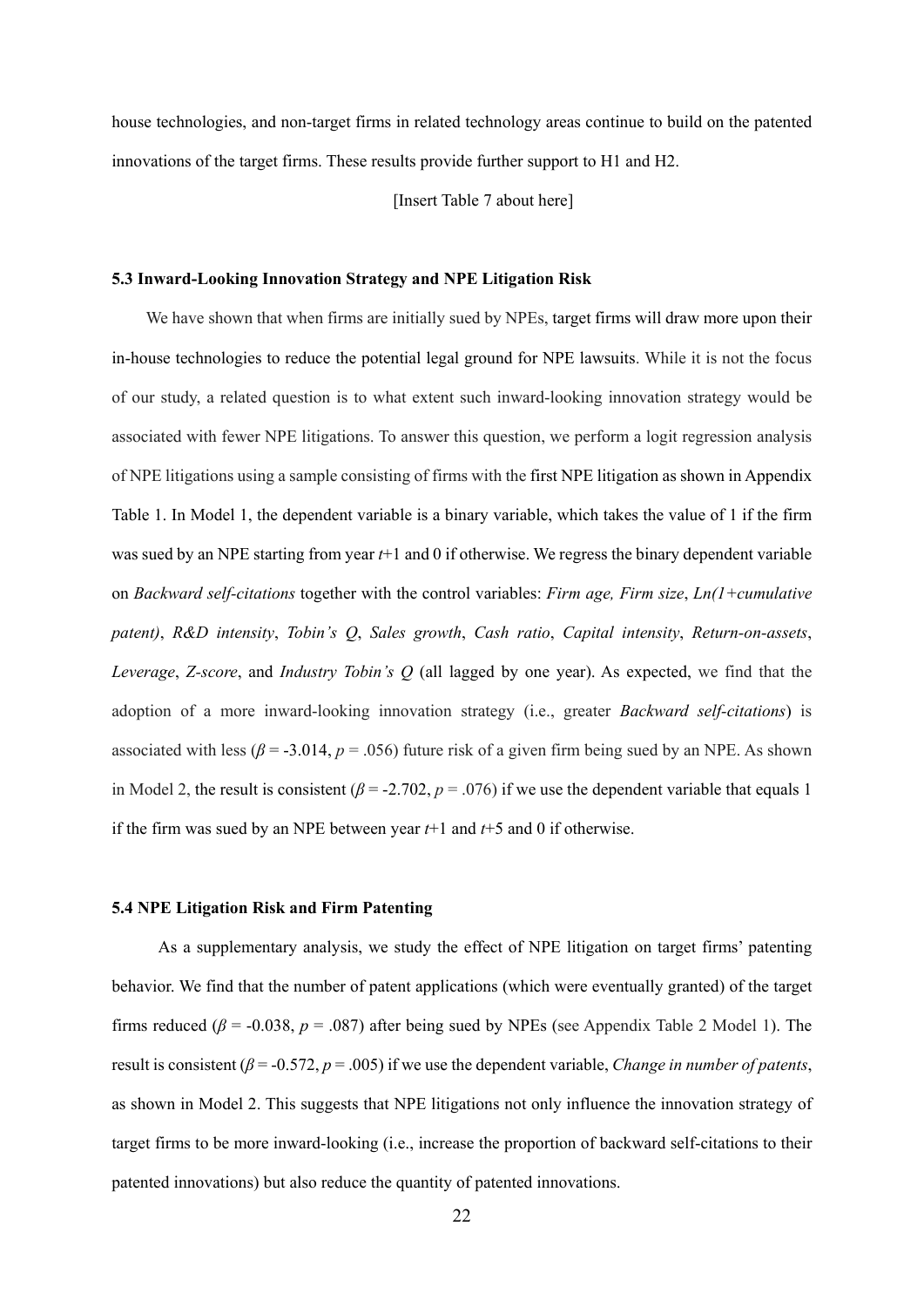#### **5.5 NPE Litigation Risk and Technology Competition**

Considering that the NPE-initiated patent infringement litigation is common in technologyintensive industries, it may be worthwhile looking into whether the reaction of target firms to NPE lawsuits is stronger in industries with a higher level of technology competition. We note that a firm does not need to be a technology-intensive firm (or compete in the same technology space) to own patents or be sued by NPEs for patent infringement. Nevertheless, to provide supplementary evidence, we construct an indicator of technology competition and examine whether the effect of NPE lawsuits on innovation strategy varies with technology competition. Following Eisdorfer and Hsu (2011), we define an industry as possessing a high level of technology competition if the rate of successful technology patent application within this industry is higher than 30%. This is denoted by the binary variable *Technology-intensive*, which equals 1 if a firm is in an industry with a high level of technology competition and equals 0 if otherwise. On the other hand, *Non-technology-intensive* is a binary variable that equals 1 if a firm is not in an industry with a high level of technology competition and equals 0 if otherwise. As shown in Appendix Table 3, our regression analyses compare the coefficients of the two sets of interaction terms—*Post-NPE × Technology-intensive* and *Post-NPE × Non-technologyintensive*—in a constrained model with the dependent variable *Backward self-citations* in Model 1 and *Forward non-self-citations* in Model 2. We find that the reactions of target firms to NPE lawsuits—in terms of both *Backward self-citations* (*β* = 0.012, *p* = .030) and *Forward non-self-citations* (*β* = -0.064, *p* < .000)*—*are stronger when firms operate in industries with a high level of technology competition compared with those firms not operating in these industries.

# **5.6 NPE Litigation Effect on Target Firms' Innovation Strategies - Alternative Measures using the Same Patent Class**

One might predict that the shift in innovation strategy following NPE litigation should be particularly observable for the citations made in technological areas that a company is already familiar with. Thus, to examine this notion, we replicate Table 4 using a set of alternative measures of the dependent variables, where we restrict the cited and citing patents to be in the same IPC code as the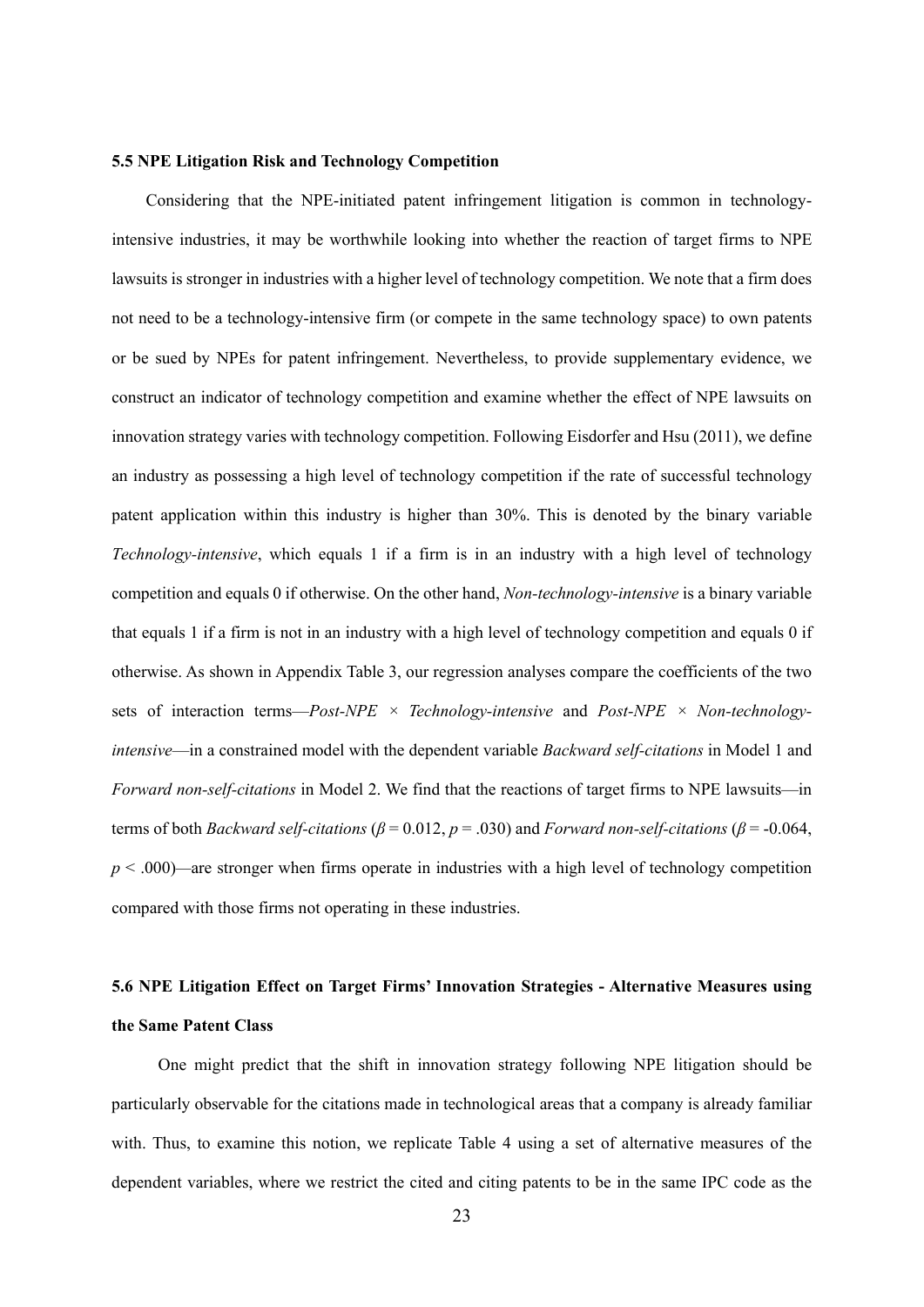patents held by the target firms. The results remain largely consistent, implying that target firms are likely to implement an inward innovation strategy by producing new patents in the same technological class as their existing patents.

#### **6. Discussion**

In this study, we theorize and show how firms targeted by NPEs can reduce their litigation risk by shifting their innovation strategy. Specifically, after the initial NPE lawsuits, target firms will draw more upon their in-house technologies to reduce the potential legal ground for NPE lawsuits. Furthermore, non-target firms in related technology areas tend to shift the locus of their innovation activities away from those of the target firms to avoid the areas with high NPE litigation risks. The effects are more pronounced when R&D expenses for the patented technologies are higher and when the product markets are more competitive. Taken together, these results lend further support to the notion that firms seek to escape the patent trolls by isolating themselves in the network of technology.

The findings from this paper yield important managerial implications. This study sheds light on the impact of patent infringement lawsuits initiated by NPEs on firm innovation strategies and interfirm innovation activities. Our results show that NPE litigations could interrupt the accumulation and build-up of follow-on technology, which disrupts technological development in the industry and is detrimental to inter-firm collaboration and society. Indeed, decision-makers and managers in firms should be cognizant of the impact of NPE litigations and how anti-patent troll laws can help enhance collaboration among firms and facilitate the systematic development of valuable technologies by allowing firms to build on one another's patented technologies. This would allow them to make better plans and more informed decisions.

This study also yields important policy implications. This study provides the theoretical and empirical support for governments to engage in anti-patent troll regulations. The US government enacted the AIA in 2012, which largely increased the litigation costs of NPEs. Indeed, many US state governments have adopted anti-patent troll laws since 2012. Nevertheless, there is still much-heated policy discussion on how to regulate NPE litigations and improve the effectiveness of patent infringement lawsuits in the US. Prior research has proposed an automatic process of administrative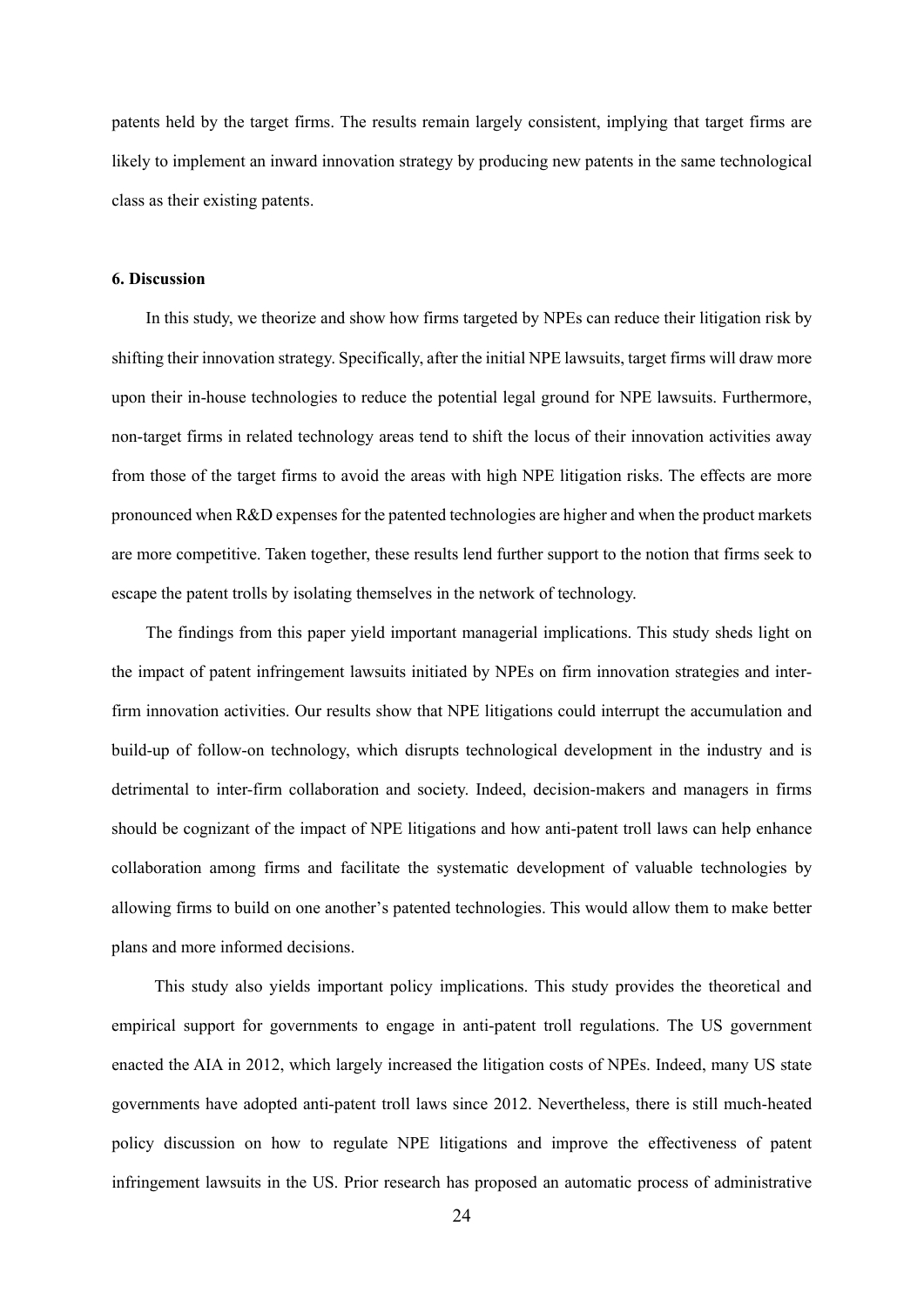review at the threshold of infringement lawsuits in US district courts (Cohen et al., 2017), which can provide policymakers with the information to evaluate and improve the performance of their patent system. Our study contributes to this discussion by shedding light on the underlying theoretical mechanisms and providing a detailed assessment of the impact of anti-patent troll laws and patent infringement lawsuits initiated by NPEs on firm innovation activities and collaboration. These laws regulating the behavior of NPEs are indeed vital and necessary to facilitate technological progress in the industry and in society.

#### **References**

- Alcacer, J., & Gittelman, M. (2006). Patent citations as a measure of knowledge flows: The influence of examiner citations. *The Review of Economics and Statistics, 88*(4), 774-779.
- Altman, E. I. (1968). Financial ratios, discriminant analysis and the prediction of corporate bankruptcy. *Journal of Finance, 23*(4), 589-609.
- Angus, R. W. (2019). Problemistic search distance and entrepreneurial performance. *Strategic Management Journal, 40*(12), 2011-2023.
- Arora, A., & Gambardella, A. (2010a). Ideas for rent: an overview of markets for technology. *Industrial and Corporate Change, 19*(3), 775-803.
- Arora, A., & Gambardella, A. (2010b). The market for technology. Hall BH, Rosenberg, eds. *Handbook of the Economics of Innovation*, 1 (Elsevier, Amsterdam), 641-678.
- Arrow, K. J. (1962). Economic welfare and the allocation of resources for invention. Nelson RR, ed. *The Rate and Direction of Inventive Activity: Economic and Social Factors* (Princeton University Press, Princeton, NJ), 609-626.
- Austin, P. C. (2011). An introduction to propensity score methods for reducing the effects of confounding in observational studies. *Multivariate Behavioral Research, 46*(3), 399-424.
- Baggs, J., & De Bettignies, J. E. (2007). Product market competition and agency costs. *The Journal of Industrial Economics, 55*(2), 289-323.
- Bessen, J., Ford, J., & Meurer, M. J. (2011). The private and social costs of patent trolls. *Regulation, 34*(4), 26-35.
- Bessen, J., & Meurer, M. J. (2012). The private costs of patent litigation. *Journal of Law, Economics and Policy, 9*, 59-80.
- Bessen, J., & Meurer, M. J. (2013). The direct costs from NPE disputes. *Cornell Law Review, 99*(2), 387-424.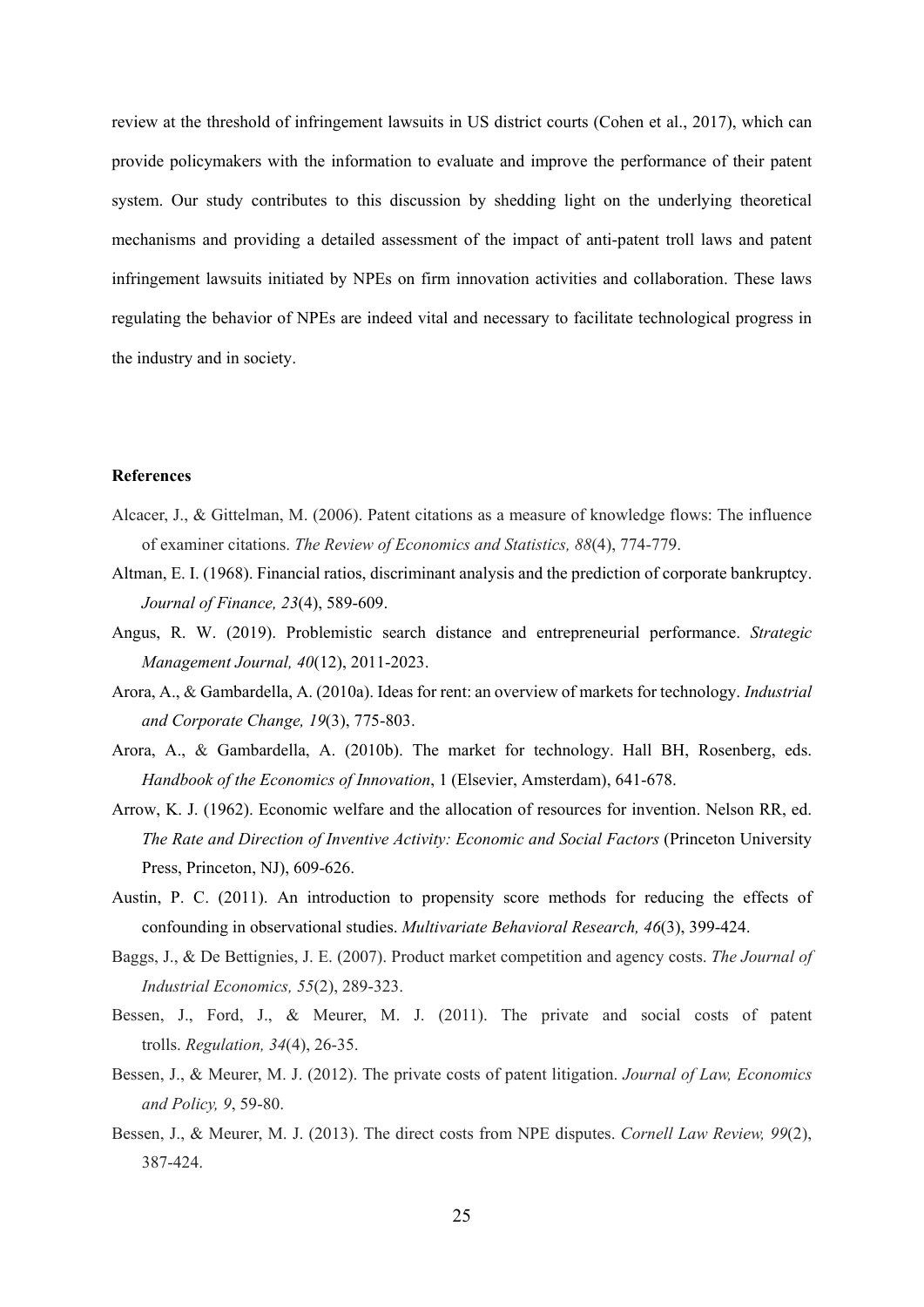- Bettis, R., Gambardella, A., Helfat, C., & Mitchell, W. (2014). Quantitative empirical analysis in strategic management. *Strategic Management Journal, 35*(7), 949-953.
- Bloom, N., Schankerman, M., & Van Reenen, J. (2013). Identifying Technology Spillovers and Product Market Rivalry. *Econometrica, 81*(4), 1347-1393.
- Brown, J. R., Fazzari, S. M., & Petersen, B. C. (2009). Financing innovation and growth: Cash flow, external equity, and the 1990s R&D boom. *Journal of Finance, 64*(1), 151-185.
- Chatain, O. (2014). How do strategic factor markets respond to rivalry in the product market?. *Strategic Management Journal, 35*(13), 1952-1971.
- Chen, E. H. (2013). Making abusers pay: Deterring patent litigation by shifting attorneys' fees. *Berkeley Technology Law Journal, 28*, 351-381.
- Chen, S., Chen, Y., Liang, W., & Wang, Y. (2013). R&D spillover effects and firm performance following R&D increases. *Journal of Financial and Quantitative Analysis, 48*(5), 1607-1634.
- Chen, I. J., Hsu, P. H., Officer, M. S., & Wang, Y. (2020). The Oscar goes to…: High-tech firms' acquisitions in response to rivals' technology breakthroughs. *Research Policy, 49*(7), 104078.
- Cho, D. S., Kim, D. J., & Rhee, D. K. (1998). Latecomer strategies: evidence from the semiconductor industry in Japan and Korea. *Organization Science, 9*(4), 489-505.
- Cohen, L., Golden, J. M., Gurun, U. G., & Kominers, S. D. (2017). "Troll" check: A proposal for administrative review of patent litigation. *Boston University Law Review, 97*(5), 1775-1841.
- Cohen, L., Gurun, U. G., & Kominers, S. D. (2016). The growing problem of patent trolling. *Science, 352*(6285), 521-522.
- Cohen, L., Gurun, U. G., & Kominers, S. D. (2017). Patent Trolling Isn't Dead—It's Just Moving to Delaware. *Harvard Business Review (website)*.
- Cohen, L., Gurun, U. G., & Kominers, S. D. (2019). Patent trolls: Evidence from targeted firms. *Management Science, 65*(12), 5461-5486.
- Eisdorfer, A., & Hsu, P. H. (2011). Innovate to survive: The effect of technology competition on corporate bankruptcy. *Financial Management, 40*(4), 1087-1117.
- Fishwick, L. (2013). Mediating with non-practicing entities. *Harvard Journal of Law & Technology, 27*, 331-348.
- Frésard, L., Hoberg, G., & Phillips, G. M. (2020). Innovation activities and integration through vertical acquisitions. *The Review of Financial Studies, 33*(7), 2937-2976.
- Fosfuri, A., & Rønde, T. (2004). High-tech clusters, technology spillovers, and trade secret laws. *International Journal of Industrial Organization, 22*(1), 45-65.
- Hall, B. H., Jaffe, A. B. & Trajtenberg, M. (2001). The NBER patent citation data file: Lessons, insights and methodological tools. Working Paper 8498, NBER, Cambridge, MA.
- Hall, B. H., Jaffe, A. B., & Trajtenberg, M. (2005). Market value and patent citations. *RAND Journal of Economics, 36*, 16-38.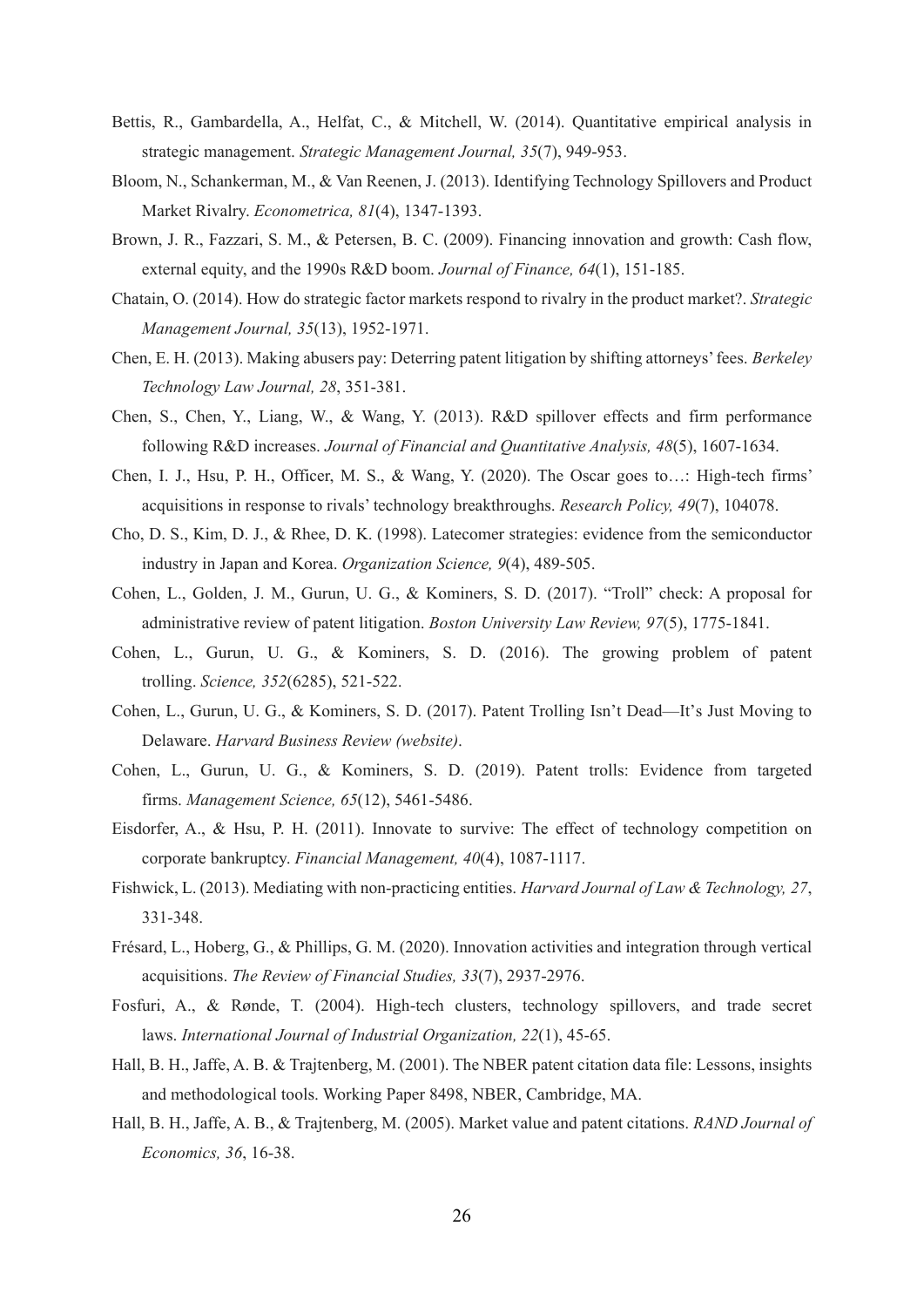- Hoberg, G., & Phillips, G, (2010). Product market synergies and competition in mergers and acquisitions: A text-based analysis. *The Review of Financial Studies, 23*(10), 3773-3811.
- Hoberg, G., & Phillips, G. (2016). Text-based network industries and endogenous product differentiation. *Journal of Political Economy, 124*(5), 1423-1465.
- Hu, A. G. Z., & Png, I. P. L. (2013). Patent rights and economic growth: Evidence from cross-country panels of manufacturing industries. *Oxford Economic Papers, 65*(3), 675-698.
- Huang, K. G., & Li, J. (2019). Adopting knowledge from reverse innovations? Transnational patents and signaling from an emerging economy. *Journal of International Business Studies, 50*(7), 1078- 1102.
- Huang, K. G., & Murray, F. E. (2009). Does patent strategy shape the long-run supply of public knowledge? Evidence from human genetics. *Academy of Management Journal, 52*(6), 1193-1221.
- Hrdy, C. A. (2018). The Reemergence of State Anti-Patent Law. *University of Colorado Law Review, 89*(1), 133-218.
- Jaffe, A. B. (1986). Technological opportunity and spillovers of R&D: Evidence from firms' patents, profits, and market value. *American Economic Review, 76*(5), 984–1001.
- LaLonde, A., & Gilson, J. (2017). Adios to the irreparable harm presumption in the trademark law. *The Trademark Reporter, 107*(5), 913-959.
- Levin, R. C., Klevorick, A. K., Nelson, R. R., Winter, S. G., Gilbert, R., & Griliches, Z. (1987). Appropriating the returns from industrial R&D. *Brookings Papers on Economic Activity*, *1987*(3),783-831.
- Liang, M. (2010). The aftermath of TS Tech: The end of forum shopping in patent litigation and implications for non-practicing entities. *Texas Intellectual Property Law Journal, 19*(1), 29-78.
- Love, B. J., & Yoon, J. (2017). Predictably expensive: A critical look at patent litigation in the Eastern District of Texas. *Stanford Technology Law Review, 2*0(1), 1-38.
- Martyn, S. (2014). I'll have a latte, scone, and your online data, please. *Colorado Technology Law Journal, 12*(2), 499-522.
- Mezzanotti, F., & Simcoe, T. (2019). Patent policy and American innovation after eBay: An empirical examination. *Research Policy, 48*(5), 1271-1281.
- Miller, S. P. (2018) Who's suing us: Decoding patent plaintiffs since 2000 with the Stanford NPE litigation dataset. *Stanford Technology Law Review, 21*(2), 235-275.
- Murray, F., & Stern, S. (2007). Do formal intellectual property rights hinder the free flow of scientific knowledge?: An empirical test of the anti-commons hypothesis. *Journal of Economic Behavior & Organization, 63*(4), 648-687.
- Osenga, K. (2014). Formerly manufacturing entities: Piercing the patent troll rhetoric. *Connecticut Law Review, 47*(2), 435-480.
- Prince, D. W., & Rubin, P. H. (2002). The effects of product liability litigation on the value of firms. *American Law and Economics Review, 4*(1), 44-87.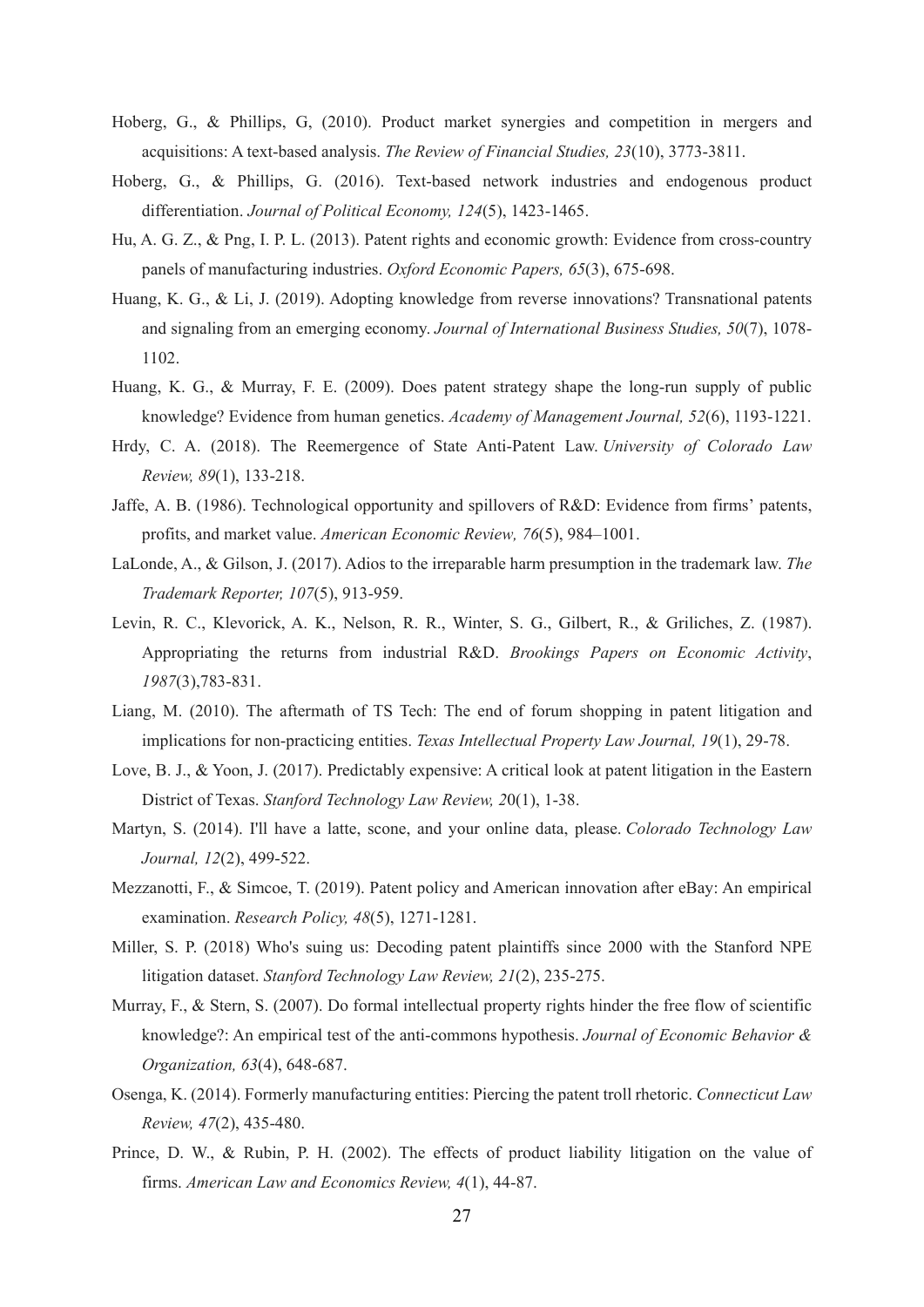- Rivera-Batiz, L. A., & Romer, P. M. (1991). Economic integration and endogenous growth. *The Quarterly Journal of Economics, 106*(2), 531-555.
- Rosenbaum, P. R., & Rubin, D. B. (1985). Constructing a control group using multivariate matched sampling methods that incorporate the propensity score. *The American Statistician, 39*(1), 33-38.
- Rubin, P. H., & Bailey, M. J. (1994). The role of lawyers in changing the law. *The Journal of Legal Studies, 23*(2), 807-831.
- Samuels, J. (2013). Patent trolls hurt innovation. *Politico*. March, 6. https://www.politico.com/story/2013/03/patent-trolls-are-draining-our-innovation-economy-088517
- Schmidt, K. M. (1997). Managerial incentives and product market competition. *The Review of Economic Studies, 64*(2), 191-213.
- Schwartz, D. L. (2012). The rise of contingent fee representation in patent litigation. *Alabama Law Review*, *64*(2), 335-388.
- Sorenson, O., & Fleming, L. (2004). Science and the diffusion of knowledge. *Research policy*, *33*(10), 1615-1634.
- Stock, J. H., & Yogo, M. (2005). Testing for weak instruments in linear IV regression. Andrews DWK, Stock JH, eds. *Identification and Inference for Econometric Models: Essays in Honor of Thomas Rothenberg* (Cambridge University Press, Cambridge, UK), 80-108.
- Thoman, E. M. (2014). A modern adaptation of three Billy Goats Gruff: Is Vermont's bad faith assertions of patent infringement statute strong enough to help patent owner's safely cross the bridge?. *University of Cincinnati Law Review, 83*(3), 989-1008.
- Urbanek, J. H. (2008). A Postmortem for permanent injunctions against business method patent infringement in the wake of EBay v. MercExchange. *DePaul Law Review, 57*(2), 607-638.
- Vogel, N. (2015). Patently Preempted. *The John Marshall Review of Intellectual Property Law*, *14*(2), 6.
- Yun, W., Kim, D., & Kim, J. (2017). Multi-categorical social media sentiment analysis of corporate events. *Proceedings of the International Conference on Electronic Commerce, 2017*, 1-8.
- Zhao, M. (2006). Conducting R&D in countries with weak intellectual property rights protection. *Management Science*, 52(8), 1185-1199.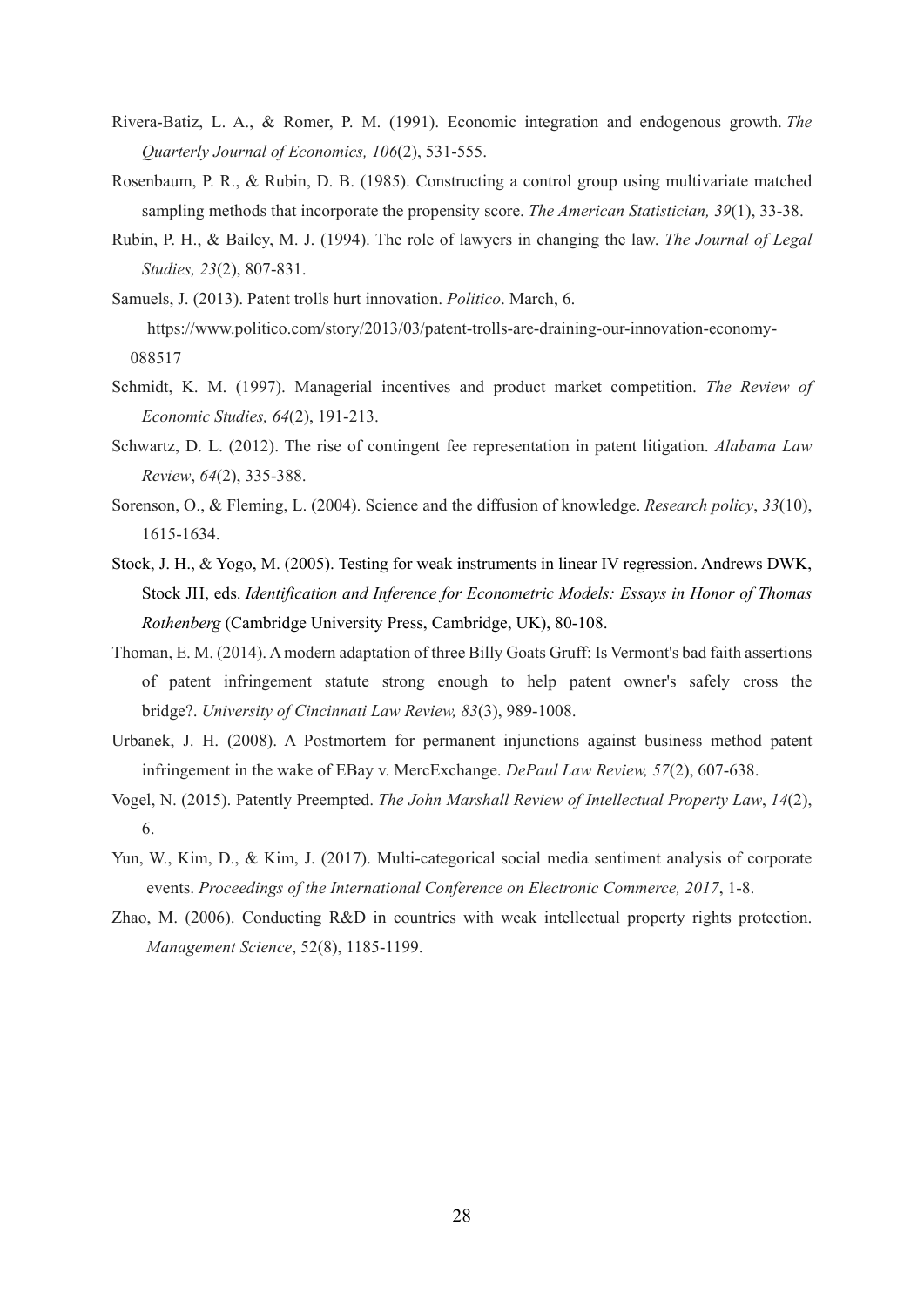| Variable                                              | Definition                                                                                                                                                                                                                                                                                                           | Mean   | <b>STD</b> | Median | Min      | Max    |
|-------------------------------------------------------|----------------------------------------------------------------------------------------------------------------------------------------------------------------------------------------------------------------------------------------------------------------------------------------------------------------------|--------|------------|--------|----------|--------|
| <b>Dependent Variables</b>                            |                                                                                                                                                                                                                                                                                                                      |        |            |        |          |        |
| Backward self-citations                               | A ratio of the total number of self-citations a firm cited in all its<br>patent applications filed in a given year (which are eventually<br>granted) relative to the total number of all citations (self or external)<br>to the firm's patent applications filed in the same year (which are<br>eventually granted). | 0.051  | 0.104      | 0.014  | 0.000    | 1.000  |
|                                                       | Forward non-self-citations A ratio of the total number of forward non-self-citations relative to<br>the total number of all forward citations (self or external), where a<br>patent's forward non-self-citation refers to the citations made by the<br>applicants who are not the patent holders themselves.         | 0.723  | 0.327      | 0.859  | 0.000    | 1.000  |
| <b>Explanatory, Interaction and Control Variables</b> |                                                                                                                                                                                                                                                                                                                      |        |            |        |          |        |
| Post-NPE                                              | For the treatment group ( <i>NPE target</i> = 1), <i>Post-NPE</i> takes the value<br>of 1 since the first year a firm becomes an NPE target, and 0 in the<br>years before that; for the control group ( $NPE$ target = 0), Post-NPE<br>takes on the value of 0 throughout the sample period.                         | 0.160  | 0.367      | 0.000  | 0.000    | 1.000  |
|                                                       | Litigation window dummy A dummy variable that equals one in the first year of the patent<br>litigation.                                                                                                                                                                                                              | 0.034  | 0.180      | 0.000  | 0.000    | 1.000  |
| Firm age                                              | The number of years since a firm is publicly listed in Compustat<br>database.                                                                                                                                                                                                                                        | 24.122 | 16.943     | 19.000 | 4.000    | 66.000 |
| Firm size                                             | Natural logarithm of book assets (i.e., ln(assets)).                                                                                                                                                                                                                                                                 | 6.203  | 2.071      | 6.019  | 2.707    | 11.292 |
|                                                       | Ln(1+cumulative patents) Natural logarithm of one plus firm's cumulative number of patents<br>in last three years.                                                                                                                                                                                                   | 1.468  | 1.515      | 1.099  | 0.000    | 5.606  |
| R&D intensity                                         | R&D expenses divided by sales.                                                                                                                                                                                                                                                                                       | 0.958  | 5.040      | 0.038  | 0.000    | 43.978 |
| Tobin's Q                                             | The ratio of the market value of assets to book assets, where the<br>market value of assets is defined as the book value of assets minus<br>the book common equity plus the market value of common equity.                                                                                                           | 2.302  | 1.916      | 1.659  | 0.844    | 12.283 |
| Sales growth                                          | The average of percent changes of the sales over the last 3 years.                                                                                                                                                                                                                                                   | 0.229  | 0.806      | 0.064  | $-0.182$ | 6.345  |
| Cash ratio                                            | The sum of cash and short-term investments divided by book assets.                                                                                                                                                                                                                                                   | 0.284  | 0.260      | 0.198  | 0.009    | 0.962  |

## **Table 1. Variable Definitions and Summary Statistics**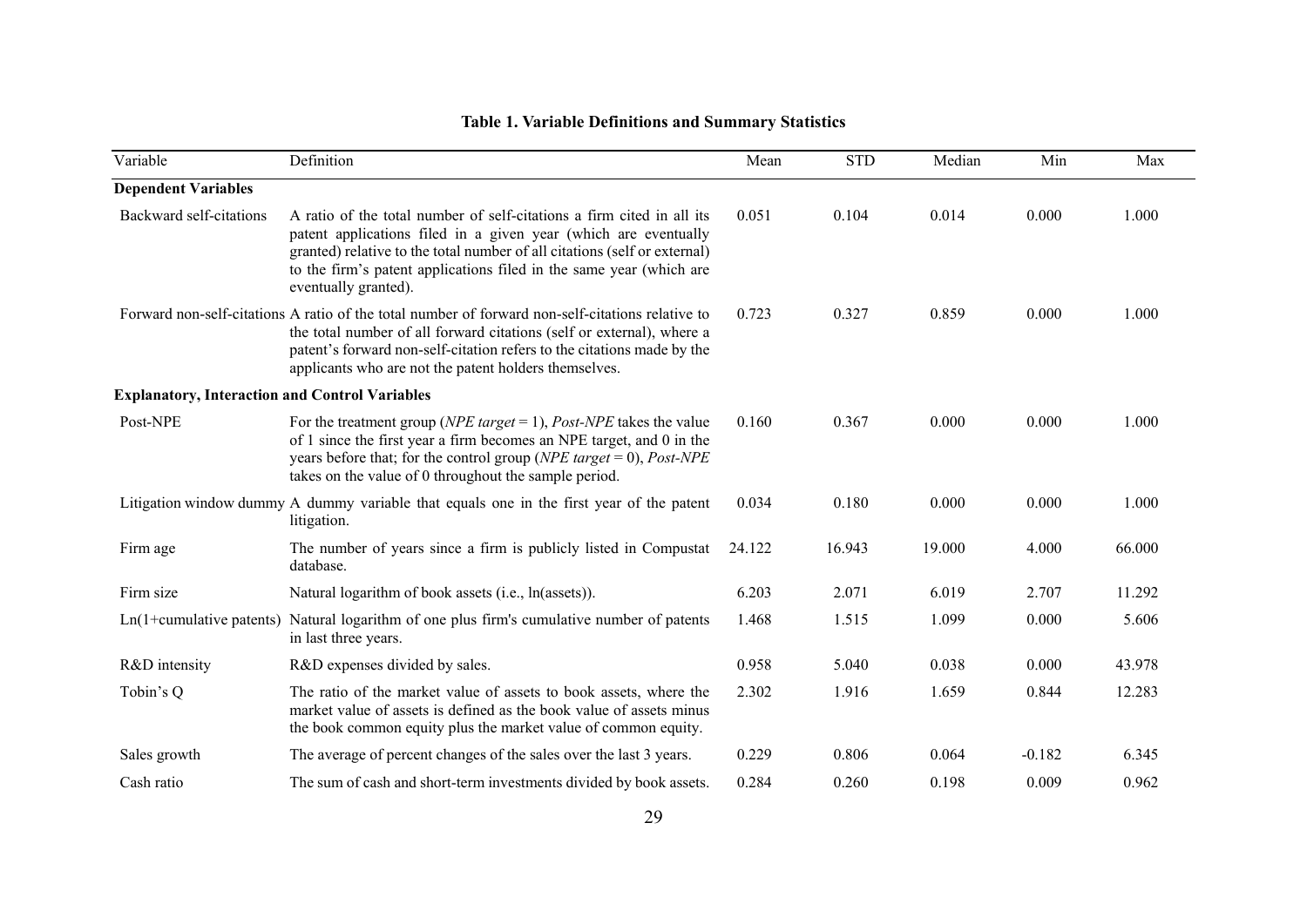| Capital intensity     | Property, plant and equipment divided by the number of employees.                                                                                                                                                                                                                                                      | 0.147    | 0.428 | 0.038 | 0.005    | 3.298  |
|-----------------------|------------------------------------------------------------------------------------------------------------------------------------------------------------------------------------------------------------------------------------------------------------------------------------------------------------------------|----------|-------|-------|----------|--------|
| Return-on-assets      | Net income divided by book assets.                                                                                                                                                                                                                                                                                     | $-0.065$ | 0.236 | 0.023 | $-0.732$ | 0.298  |
| Leverage              | The sum of long-term and short-term debts divided by the book<br>assets.                                                                                                                                                                                                                                               | 0.181    | 0.216 | 0.120 | 0.000    | 1.181  |
| Z-score               | Altman's (1968) Z-score, a measure of creditworthiness.                                                                                                                                                                                                                                                                | 3.766    | 7.027 | 3.107 | $-8.468$ | 36.951 |
| Industry Tobin's Q    | The median Tobin's Q of firms in a three-digit SIC industry.                                                                                                                                                                                                                                                           | 1.960    | 0.795 | 1.686 | 1.065    | 4.273  |
| High R&D per patent   | An indicator variable that equals 1 if a firm's R&D expenses per<br>patent are above the median and 0 if otherwise. Specifically, R&D<br>expenses per patent are defined as the total R&D expenses (in<br>millions of dollars) in the recent three years divided by the total<br>number of patents in the same period. | 0.500    | 0.500 | 1.000 | 0.000    | 1.000  |
| High rival similarity | An indicator variable that equals 1 if a firm's total similarity is above<br>median and 0 if otherwise, where total similarity is a score that<br>gauges the product similarity between paired firms based on Text-<br>based Network industry classification (TNIC).                                                   | 0.501    | 0.500 | 1.000 | 0.000    | 1.000  |
| More rivals           | An indicator variable that equals 1 if a firm's number of rivals in the<br>same TNIC industry is above median and 0 if otherwise.                                                                                                                                                                                      | 0.502    | 0.500 | 1.000 | 0.000    | 1.000  |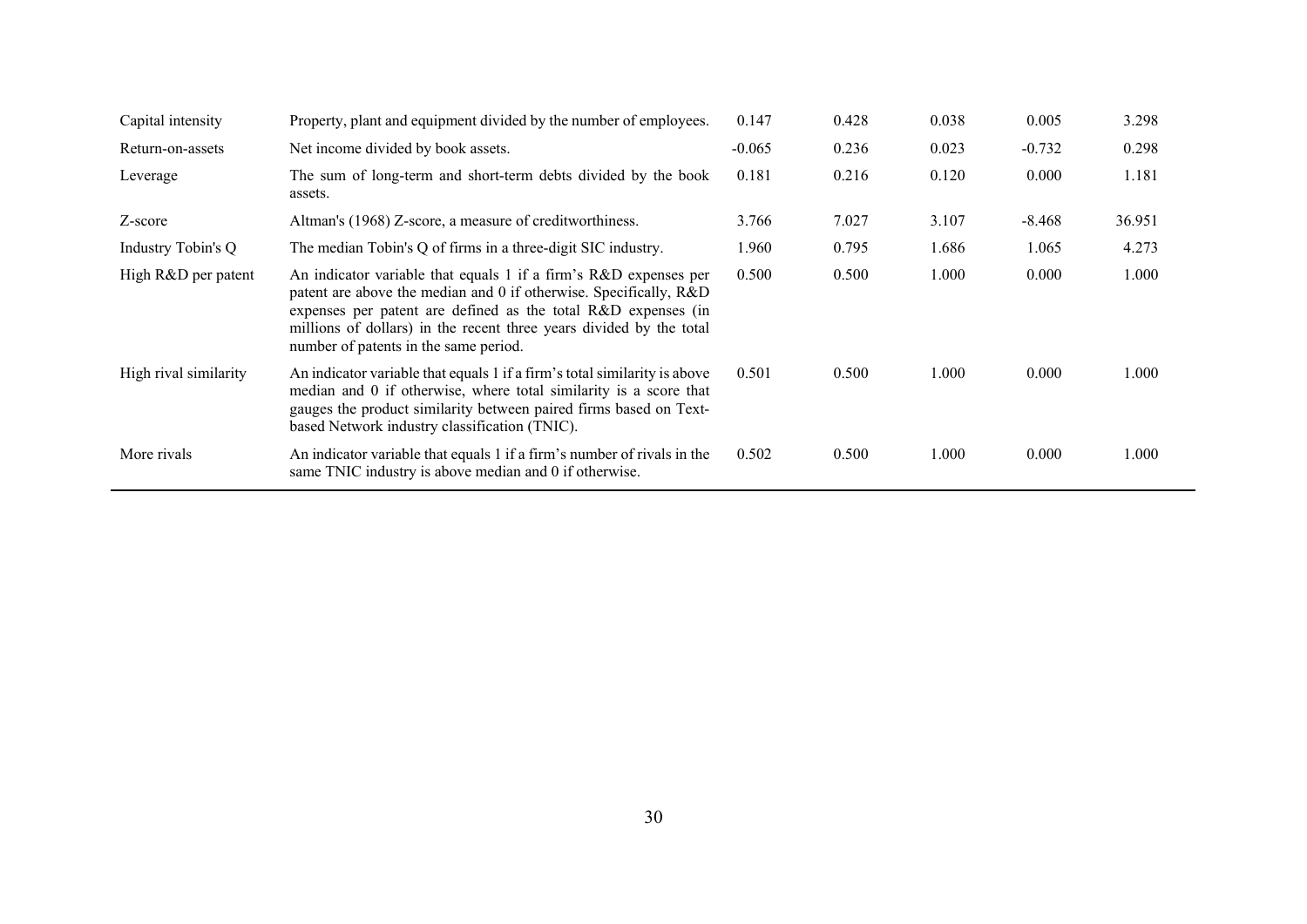|   |                                    |         | 2            | 3            | 4              | 5              | 6          |           | 8              | 9          | 10                                             | 11           | 12             | 13              | 14        | 15             | 16             | 17              | 18       | 19 |
|---|------------------------------------|---------|--------------|--------------|----------------|----------------|------------|-----------|----------------|------------|------------------------------------------------|--------------|----------------|-----------------|-----------|----------------|----------------|-----------------|----------|----|
|   | Backward self-citations            |         |              |              |                |                |            |           |                |            |                                                |              |                |                 |           |                |                |                 |          |    |
| 2 | Forward non-self-citations -.328 1 |         |              |              |                |                |            |           |                |            |                                                |              |                |                 |           |                |                |                 |          |    |
|   | 3 Post-NPE                         | .044    | $-.066$ 1    |              |                |                |            |           |                |            |                                                |              |                |                 |           |                |                |                 |          |    |
| 4 | Ligation window dummy              | .013    | .013         | $.426\quad1$ |                |                |            |           |                |            |                                                |              |                |                 |           |                |                |                 |          |    |
|   | 5 Firm age                         | $-.097$ | .088         | .077         | $.007 \quad 1$ |                |            |           |                |            |                                                |              |                |                 |           |                |                |                 |          |    |
| 6 | Firm size                          | $-.085$ | .051         | .251         | .089           | $.430 \quad 1$ |            |           |                |            |                                                |              |                |                 |           |                |                |                 |          |    |
| 7 | $Ln(1+cumulative$ patents)         | .083    | $-.118$      | .129         | .056           | .000           | $.171 - 1$ |           |                |            |                                                |              |                |                 |           |                |                |                 |          |    |
| 8 | R&D intensity                      | .123    | $-.141$      | $-.069$      | $-.031$        | $-.132$        | $-.159$    | $-.005$ 1 |                |            |                                                |              |                |                 |           |                |                |                 |          |    |
|   | 9 Tobin's Q                        | .170    | $-.213$      | .008         | .017           | $-.206$        | $-.231$    | .085      | $.179 \quad 1$ |            |                                                |              |                |                 |           |                |                |                 |          |    |
|   | 10 Sales growth                    | .125    | $-.091$      | $-.057$      | $-.015$        | $-.171$        | $-.104$    | .018      | .083           | $.174 - 1$ |                                                |              |                |                 |           |                |                |                 |          |    |
|   | 11 Cash ratio                      |         | .254 -.240   | $-.072$      | $-.014$        | $-427$         | $-.440$    | .111      | .317           | .380       | $.268 \quad 1$                                 |              |                |                 |           |                |                |                 |          |    |
|   | 12 Capital intensity               | $-.034$ | .050         | $-.023$      | .009           | .177           | .290       | $-.098$   | $-.021$        | $-.100$    | $-.022$                                        | $-.196$ 1    |                |                 |           |                |                |                 |          |    |
|   | 13 Return-on-assets                | $-155$  | .113         | .140         | .054           | .291           | .457       | .041      | $-.359$        | $-.272$    | $-.180$                                        | $-0.424$     | $.052 \quad 1$ |                 |           |                |                |                 |          |    |
|   | 14 Leverage                        |         | $-.004-.013$ | .014         | $-.013$        | .136           | .223       | $-.015$   | $-.019$        | .057       | $-.001$                                        | $-.285$      |                | $.154 - .112$ 1 |           |                |                |                 |          |    |
|   | 15 Z-score                         | .036    | $-.067$      | .043         | .037           | $-.028$        | .060       | .080      | .034           | .323       | .023                                           | .163         | $-.065$        | .341            | $-.361$ 1 |                |                |                 |          |    |
|   | 16 Industry Tobin's Q              |         | .255 -.347   | .027         | $-.017$        | $-.245$        | $-.234$    | .028      | .239           | .419       | .212                                           | .467         | $-.128$        | $-.275$         | $-.053$   | $.097 \quad 1$ |                |                 |          |    |
|   | 17 High R&D per patent             | $-.045$ | .147         | .018         | .011           | .070           | .151       | $-.707$   | .004           | $-.072$    | $-.019$                                        | $-.105$      | .068           | .002            | .133      | $-.155$        | $.108 \quad 1$ |                 |          |    |
|   | 18 High rival similarity           | $-.114$ | .016         | $-.046$      | $-.037$        | .302           | .062       | $-.095$   | $-.170$        | $-.176$    |                                                | $-.184-.343$ | $-.085$        | .112            | .120      | $-.092$        | $-.225$        | $-.004 \quad 1$ |          |    |
|   | 19 More rivals                     | $-.114$ | .009         | $-.077$      | $-.055$        | .308           |            |           |                |            | .095 - .138 - .178 - .199 - .174 - .382 - .056 |              |                | .118            |           | $.165 - .117$  | $-.257$        | .038            | $.868$ 1 |    |

**Table 2. Correlation Matrix**

*Notes*. All correlation coefficients with a magnitude of 0.02 or greater are significant at the 0.05 level.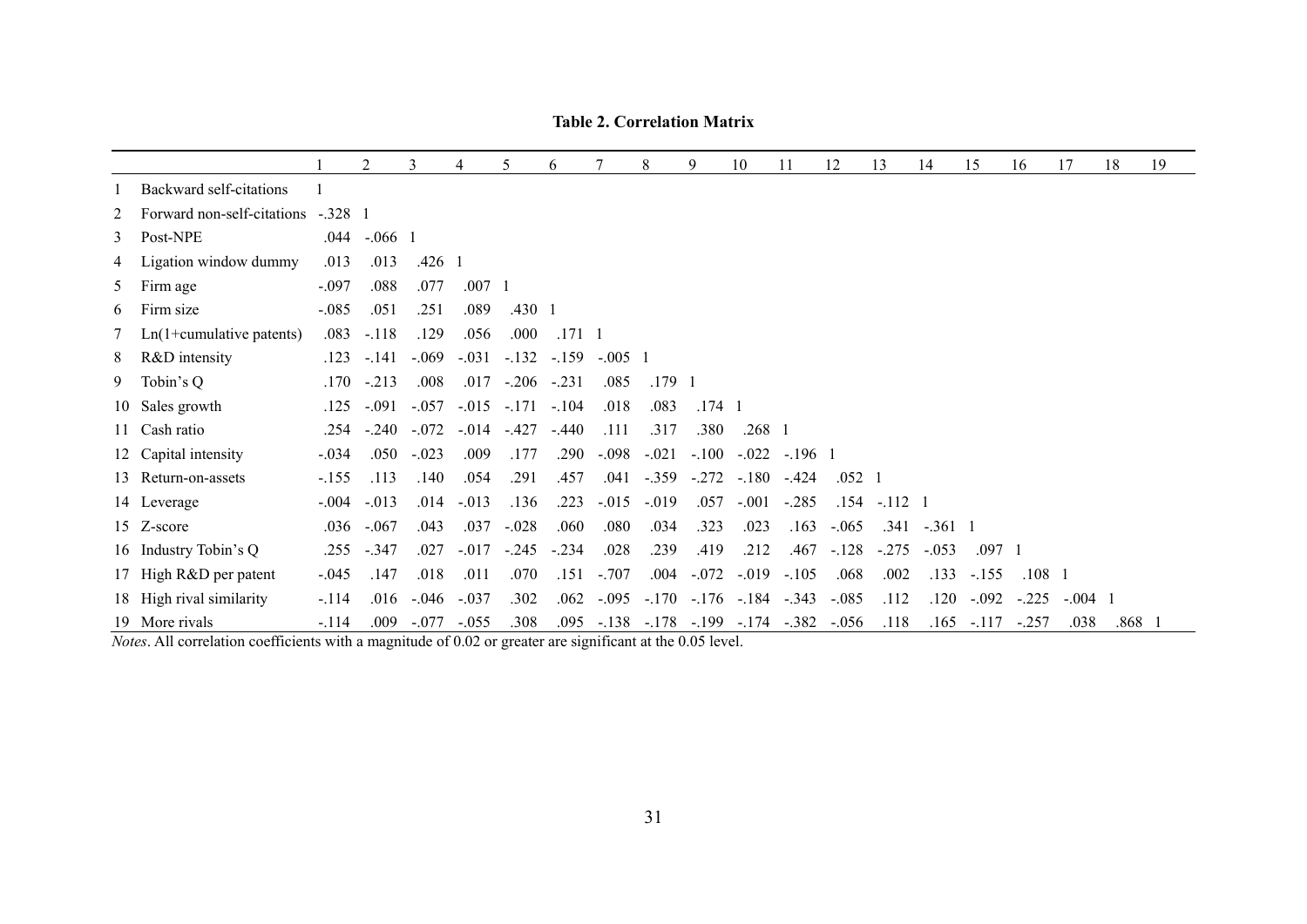| Variable                     | Treatment (Mean) | Control (Mean) | Diff.    | <i>p</i> -value |
|------------------------------|------------------|----------------|----------|-----------------|
| Firm age                     | 24.195           | 25.476         | $-1.281$ | .343            |
| Firm size                    | 6.876            | 6.742          | 0.134    | .331            |
| Book-to-market ratio         | 0.446            | 0.454          | $-0.007$ | .897            |
| Return-on-assets             | 0.010            | $-0.004$       | 0.013    | .387            |
| $R&D$ -to-assets ratio       | 0.092            | 0.077          | 0.015    | .104            |
| $Ln(1 + patent)$             | 1.496            | 1.277          | 0.219    | .056            |
| $Ln(1+cumulative\ patterns)$ | 2.040            | 1.832          | 0.208    | .117            |

**Table 3. Descriptive Statistics of the Attributes of Treatment Firms and Control Firms** 

#### **Table 4. Main Effects of NPE Litigation on Target Firm Innovation Strategies**

|                            | Model 1        | Model 2        | Model 3         | Model 4            | Model 5         | Model 6            |
|----------------------------|----------------|----------------|-----------------|--------------------|-----------------|--------------------|
|                            | Backward       | Forward non-   | Backward        | Forward non-       | Backward        | Forward non-       |
|                            | self-citations | self-citations | self-citations  | self-citations     | self-citations  | self-citations     |
| Post-NPE                   |                |                | 0.009<br>(.001) | $-0.017$<br>(.069) | 0.008<br>(.021) | $-0.019$<br>(.024) |
| Litigation<br>window dummy |                |                |                 |                    | 0.004<br>(.322) | 0.005<br>(.563)    |
| Firm age                   | $-0.006$       | $-0.072$       | $-0.006$        | $-0.073$           | $-0.006$        | $-0.073$           |
|                            | (.132)         | (.176)         | (.104)          | (.177)             | (.103)          | (.177)             |
| Firm size                  | 0.004          | $-0.058$       | 0.004           | $-0.058$           | 0.004           | $-0.059$           |
|                            | (.240)         | (.000)         | (.218)          | (.000)             | (.225)          | (.000)             |
| $Ln(1+cumulative)$         | 0.003          | 0.013          | 0.003           | 0.013              | 0.003           | 0.013              |
| patents)                   | (.253)         | (.731)         | (.223)          | (.731)             | (.209)          | (.730)             |
| R&D intensity              | $-0.109$       | 0.001          | $-0.121$        | 0.027              | $-0.121$        | 0.027              |
|                            | (.061)         | (.974)         | (.045)          | (.524)             | (.043)          | (.515)             |
| Tobin's Q                  | 0.000          | $-0.001$       | 0.000           | $-0.001$           | 0.000           | $-0.001$           |
|                            | (.611)         | (.740)         | (.765)          | (.827)             | (.728)          | (.850)             |
| Sales growth               | 0.016          | 0.030          | 0.014           | 0.032              | 0.014           | 0.032              |
|                            | (.295)         | (.420)         | (.361)          | (.390)             | (.362)          | (.387)             |
| Cash ratio                 | $-0.013$       | 0.060          | $-0.012$        | 0.056              | $-0.012$        | 0.055              |
|                            | (.406)         | (.261)         | (.455)          | (.286)             | (.440)          | (.299)             |
| Capital intensity          | $-0.001$       | 0.472          | $-0.001$        | 0.476              | $-0.001$        | 0.476              |
|                            | (.380)         | (.078)         | (.452)          | (.077)             | (.425)          | (.077)             |
| Return-on-assets           | $-0.033$       | 0.151          | $-0.034$        | 0.154              | $-0.034$        | 0.155              |
|                            | (.061)         | (.017)         | (.049)          | (.015)             | (.048)          | (.014)             |
| Leverage                   | 0.008          | $-0.019$       | 0.009           | $-0.021$           | 0.009           | $-0.021$           |
|                            | (.619)         | (.424)         | (.568)          | (.383)             | (.571)          | (.377)             |
| Z-score                    | 0.000          | 0.000          | 0.000           | 0.000              | 0.000           | 0.000              |
|                            | (.878)         | (.903)         | (.813)          | (.906)             | (.808)          | (.905)             |
| Industry Tobin's Q         | $-0.000$       | 0.008          | $-0.000$        | 0.008              | $-0.000$        | 0.008              |
|                            | (.538)         | (.000)         | (.502)          | (.000)             | (.542)          | (.000)             |
| Constant                   | 0.160          | 2.846          | 0.168           | 2.851              | 0.168           | 2.851              |
|                            | (.122)         | (.064)         | (.094)          | (.065)             | (.092)          | (.065)             |
| Firm fixed effects         | Yes            | Yes            | Yes             | Yes                | Yes             | Yes                |
| Year fixed effects         | Yes            | Yes            | Yes             | Yes                | Yes             | Yes                |
| $\boldsymbol{N}$           | 2205           | 1728           | 2205            | 1728               | 2205            | 1728               |
| Adj. $R^2$                 | 0.619          | 0.550          | 0.621           | 0.550              | 0.622           | 0.550              |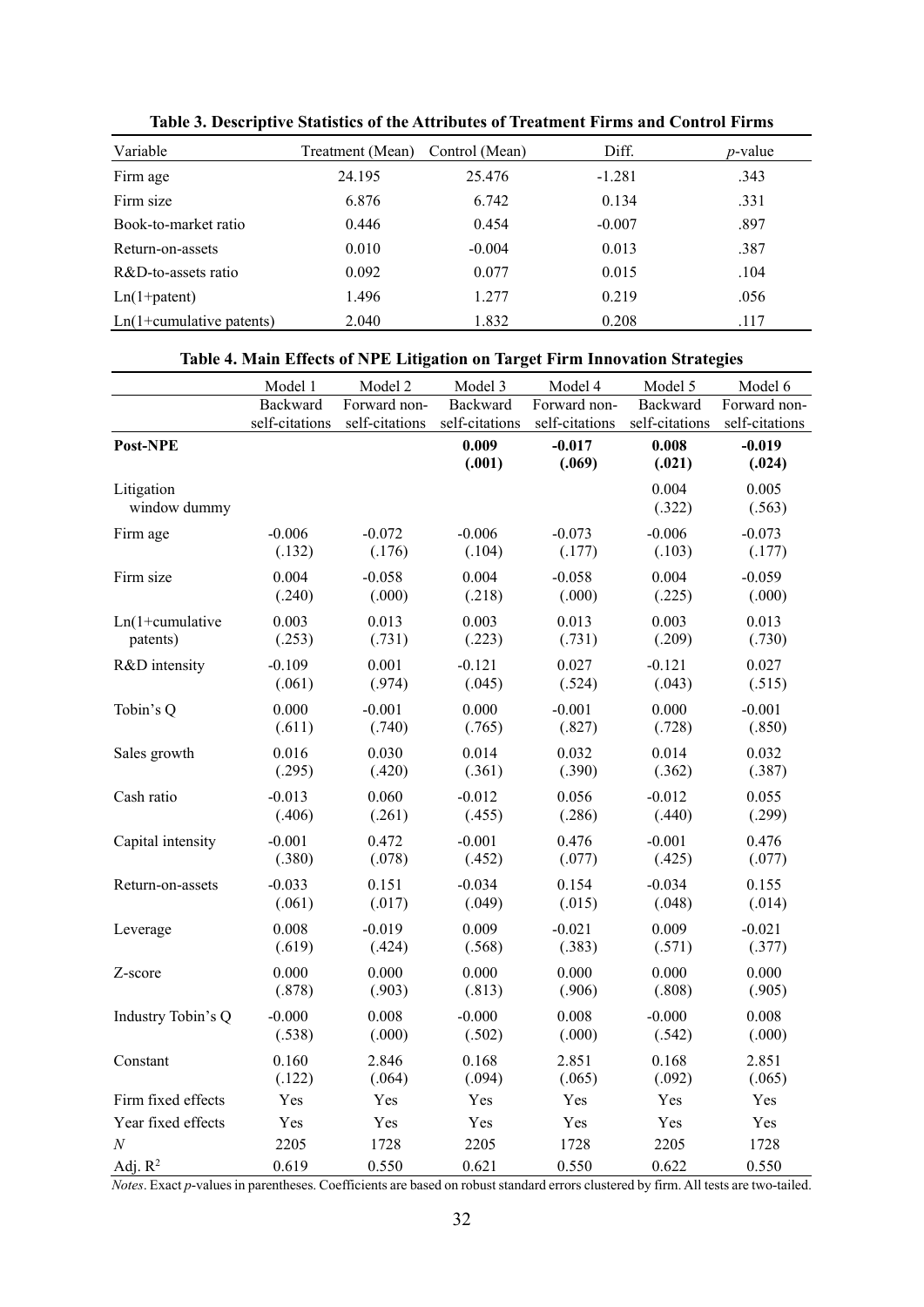|                                            | Model 1         | Model 2                                                                                   | Model 3         | Model 4            | Model 5         | Model 6            |
|--------------------------------------------|-----------------|-------------------------------------------------------------------------------------------|-----------------|--------------------|-----------------|--------------------|
|                                            | Backward        | Forward non-                                                                              | Backward        | Forward non-       | Backward        | Forward non-       |
|                                            |                 | self-citations self-citations self-citations self-citations self-citations self-citations |                 |                    |                 |                    |
| Post-NPE<br>× High R&D per patent          | 0.035<br>(.018) | $-0.058$<br>(.014)                                                                        |                 |                    |                 |                    |
| Post-NPE<br>$\times$ Low R&D per patent    | 0.008<br>(.464) | 0.009<br>(.377)                                                                           |                 |                    |                 |                    |
| Post-NPE<br>$\times$ High rival similarity |                 |                                                                                           | 0.016<br>(.009) | $-0.042$<br>(.045) |                 |                    |
| Post-NPE<br>$\times$ Low rival similarity  |                 |                                                                                           | 0.007<br>(.318) | 0.012<br>(.661)    |                 |                    |
| Post-NPE<br>$\times$ More rivals           |                 |                                                                                           |                 |                    | 0.016<br>(.011) | $-0.044$<br>(.038) |
| Post-NPE<br>$\times$ Fewer rivals          |                 |                                                                                           |                 |                    | 0.009<br>(.244) | $-0.013$<br>(.732) |
| Litigation window dummy                    | 0.003           | $-0.012$                                                                                  | 0.003           | 0.006              | 0.003           | 0.013              |
|                                            | (.656)          | (.220)                                                                                    | (.518)          | (.415)             | (.616)          | (.148)             |
| Firm age                                   | $-0.016$        | 0.000                                                                                     | $-0.014$        | $-0.007$           | $-0.027$        | $-0.007$           |
|                                            | (.278)          | (.986)                                                                                    | (.222)          | (.346)             | (.245)          | (.166)             |
| Firm size                                  | 0.006           | $-0.069$                                                                                  | 0.002           | $-0.061$           | 0.002           | $-0.049$           |
|                                            | (.508)          | (.002)                                                                                    | (.636)          | (.001)             | (.587)          | (.000)             |
| $Ln(1+cumulative\ patterns)$               | 0.003           | 0.013                                                                                     | 0.002           | 0.012              | 0.003           | 0.002              |
|                                            | (.444)          | (.732)                                                                                    | (.517)          | (.761)             | (.095)          | (.951)             |
| R&D intensity                              | $-0.211$        | 0.058                                                                                     | $-0.160$        | 0.039              | $-0.194$        | 0.003              |
|                                            | (.158)          | (.504)                                                                                    | (.168)          | (.559)             | (.055)          | (.969)             |
| Tobin's Q                                  | $-0.001$        | $-0.005$                                                                                  | $-0.001$        | $-0.004$           | $-0.000$        | 0.012              |
|                                            | (.639)          | (.364)                                                                                    | (.615)          | (.285)             | (.958)          | (.200)             |
| Sales growth                               | 0.017           | 0.034                                                                                     | 0.017           | 0.038              | 0.021           | 0.003              |
|                                            | (.382)          | (.439)                                                                                    | (.387)          | (.385)             | (.379)          | (.927)             |
| Cash ratio                                 | 0.013           | 0.014                                                                                     | $-0.009$        | 0.040              | $-0.006$        | 0.023              |
|                                            | (.680)          | (.718)                                                                                    | (.666)          | (.390)             | (.679)          | (.575)             |
| Capital intensity                          | $-0.016$        | 0.627                                                                                     | $-0.002$        | 0.501              | $-0.003$        | 0.502              |
|                                            | (.716)          | (.085)                                                                                    | (.291)          | (.062)             | (.225)          | (.061)             |
| Return-on-assets                           | $-0.051$        | 0.191                                                                                     | $-0.035$        | 0.143              | $-0.036$        | 0.120              |
|                                            | (.135)          | (.002)                                                                                    | (.102)          | (.015)             | (.017)          | (.030)             |
| Leverage                                   | 0.002           | $-0.019$                                                                                  | 0.017           | $-0.047$           | 0.019           | $-0.047$           |
|                                            | (.962)          | (.616)                                                                                    | (.541)          | (.179)             | (.496)          | (.282)             |
| Z-score                                    | $-0.000$        | 0.001                                                                                     | 0.000           | 0.001              | 0.000           | 0.001              |
|                                            | (.730)          | (.519)                                                                                    | (.952)          | (.383)             | (.757)          | (.699)             |
| Industry Tobin's Q                         | 0.003           | $-0.004$                                                                                  | $-0.000$        | 0.008              | 0.000           | 0.008              |
|                                            | (.627)          | (.698)                                                                                    | (.959)          | (.000)             | (.756)          | (.000)             |
| Constant                                   | 0.393           | 1.129                                                                                     | 0.394           | 1.259              | 0.667           | 1.162              |
|                                            | (.269)          | (.040)                                                                                    | (.186)          | (.001)             | (.222)          | (.001)             |
| Firm fixed effects                         | Yes             | Yes                                                                                       | Yes             | Yes                | Yes             | Yes                |
| Year fixed effects                         | Yes             | Yes                                                                                       | Yes             | Yes                | Yes             | Yes                |
| $\boldsymbol{N}$                           | 2205            | 1728                                                                                      | 2205            | 1728               | 2205            | 1728               |
| Adj. $R^2$                                 | 0.622           | 0.550                                                                                     | 0.465           | 0.542              | 0.583           | 0.549              |

## **Table 5. Moderating Effects of R&D Expenses and Product Market Competition**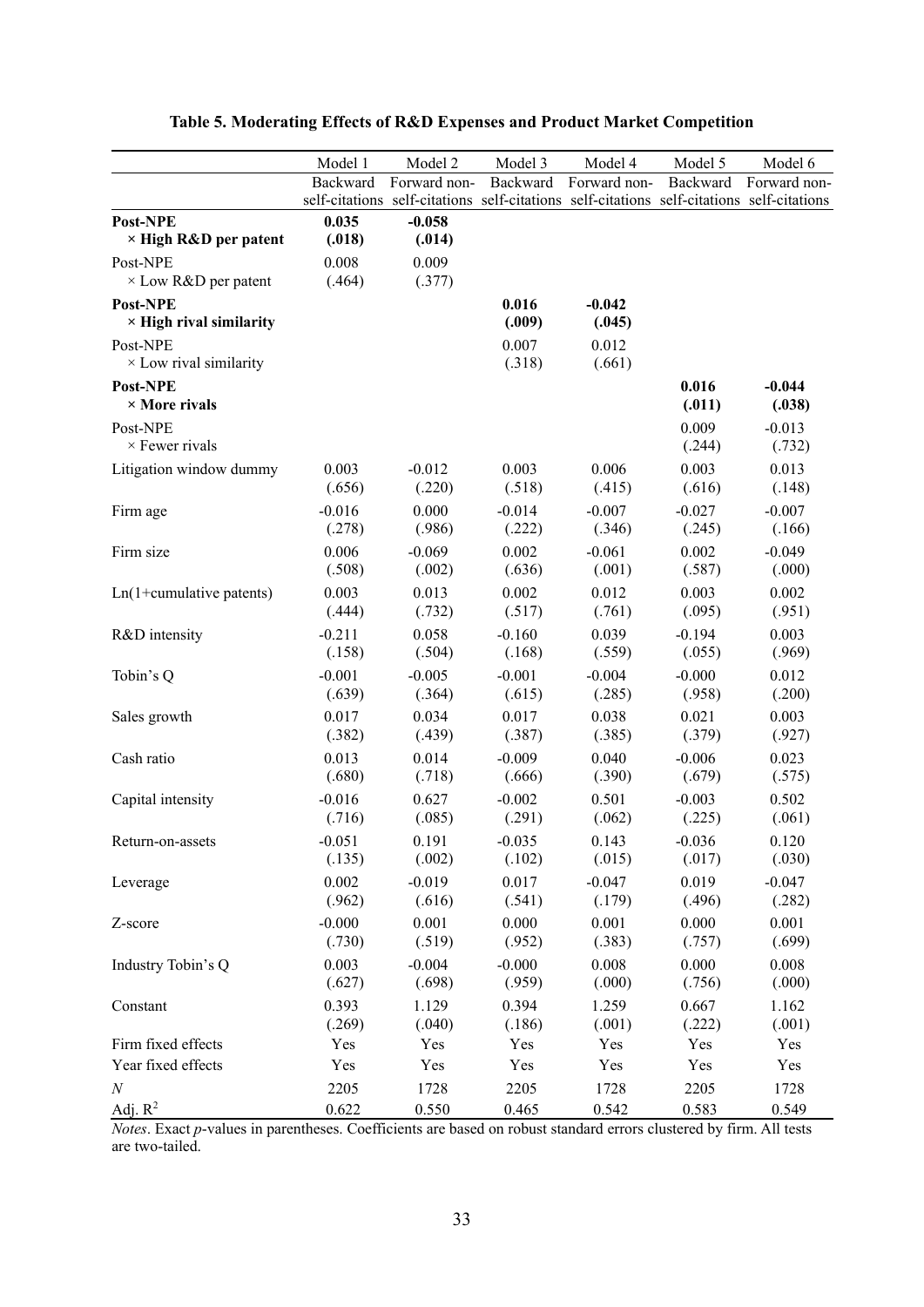|                                            | First stage        | Second stage                            |                                            |  |
|--------------------------------------------|--------------------|-----------------------------------------|--------------------------------------------|--|
|                                            | Post-NPE           | Model 1:<br>Backward self-<br>citations | Model 2:<br>Forward non-self-<br>citations |  |
| Texas HQ after 2011                        | 0.070<br>(.000)    |                                         |                                            |  |
| Post-NPE                                   |                    | 0.032<br>(.085)                         | $-0.783$<br>(.041)                         |  |
| Firm age                                   | 0.046              | $-0.013$                                | $-0.089$                                   |  |
|                                            | (.393)             | (.188)                                  | (.060)                                     |  |
| Firm size                                  | $-0.019$           | 0.004                                   | $-0.065$                                   |  |
|                                            | (.662)             | (.288)                                  | (.219)                                     |  |
| $Ln(1+cumulative\ patterns)$               | 0.004              | 0.003                                   | 0.002                                      |  |
|                                            | (.816)             | (.311)                                  | (.954)                                     |  |
| R&D intensity                              | 0.004              | 0.001                                   | 0.002                                      |  |
|                                            | (.000)             | (.006)                                  | (.221)                                     |  |
| Tobin's Q                                  | 0.013              | 0.001                                   | 0.014                                      |  |
|                                            | (.206)             | (.588)                                  | (.186)                                     |  |
| Sales growth                               | 0.012              | 0.003                                   | 0.010                                      |  |
|                                            | (.017)             | (.019)                                  | (.054)                                     |  |
| Cash ratio                                 | $-0.074$           | $-0.009$                                | $-0.182$                                   |  |
|                                            | (.467)             | (.610)                                  | (.188)                                     |  |
| Capital intensity                          | $-0.032$           | $-0.001$                                | 0.550                                      |  |
|                                            | (.223)             | (.421)                                  | (.080)                                     |  |
| Return-on-assets                           | 0.100              | $-0.017$                                | 0.252                                      |  |
|                                            | (.247)             | (.131)                                  | (.032)                                     |  |
| Leverage                                   | $-0.118$           | 0.011                                   | $-0.005$                                   |  |
|                                            | (.187)             | (.334)                                  | (.978)                                     |  |
| Z-score                                    | $-0.001$           | $-0.000$                                | 0.001                                      |  |
|                                            | (.802)             | (.927)                                  | (.364)                                     |  |
| Industry Tobin' Q                          | 0.016              | 0.001                                   | 0.043                                      |  |
|                                            | (.639)             | (.871)                                  | (.431)                                     |  |
| Constant                                   | $-0.945$<br>(.547) |                                         |                                            |  |
| Firm fixed effects                         | Yes                | Yes                                     | Yes                                        |  |
| Year fixed effects                         | Yes                | Yes                                     | Yes                                        |  |
| $\cal N$                                   | 3748               | 2205                                    | 1728                                       |  |
| Log likelihood<br>F-value for weak IV test | 238.5<br>11.341    | 4641.9                                  | 42.1                                       |  |

## **Table 6. Two-Stage Least Squares Regression Analysis**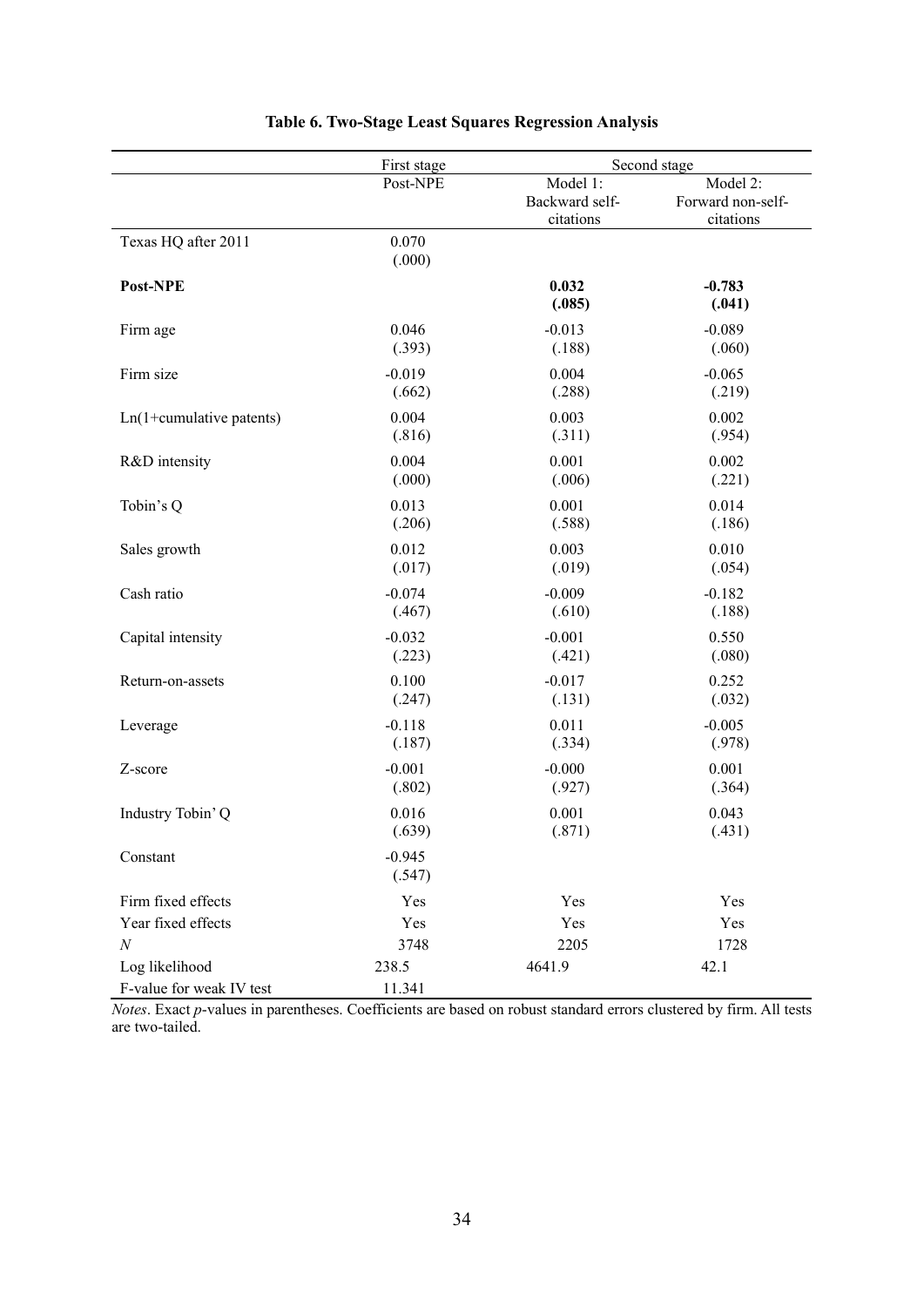|                              | Model 1                 | Model 2                    |
|------------------------------|-------------------------|----------------------------|
|                              | Backward self-citations | Forward non-self-citations |
| Post-state law               | $-0.007$<br>(.039)      | 0.009<br>(.085)            |
| Firm age                     | $-0.007$<br>(.458)      | $-0.009$<br>(.607)         |
| Firm size                    | $-0.000$<br>(.996)      | 0.047<br>(.017)            |
| $Ln(1+cumulative\ patterns)$ | 0.008<br>(.091)         | $-0.020$<br>(.004)         |
| R&D intensity                | 0.035<br>(.725)         | 0.241<br>(.014)            |
| Tobin's Q                    | 0.002<br>(.657)         | 0.011<br>(.113)            |
| Sales growth                 | $-0.020$<br>(.221)      | 0.016<br>(.008)            |
| Cash ratio                   | 0.009<br>(.536)         | $-0.060$<br>(.090)         |
| Capital intensity            | $-0.011$<br>(.224)      | 0.106<br>(.004)            |
| Return-on-assets             | 0.032<br>(.585)         | 0.011<br>(.417)            |
| Leverage                     | 0.015<br>(.786)         | $-0.002$<br>(.563)         |
| Z-score                      | $-0.000$<br>(.496)      | $-0.001$<br>(.118)         |
| Industry Tobin's Q           | 0.000<br>(.261)         | $-0.004$<br>(.740)         |
| Constant                     | 0.183<br>(.252)         | $-0.048$<br>(.898)         |
| Year fixed effects           | Yes                     | Yes                        |
| Firm fixed effects           | Yes                     | Yes                        |
| $\cal N$<br>Adj. $R^2$       | 4444<br>0.734           | 4444<br>0.598              |

## **Table 7. Effects of Anti-Patent Troll Law on Innovation Strategy**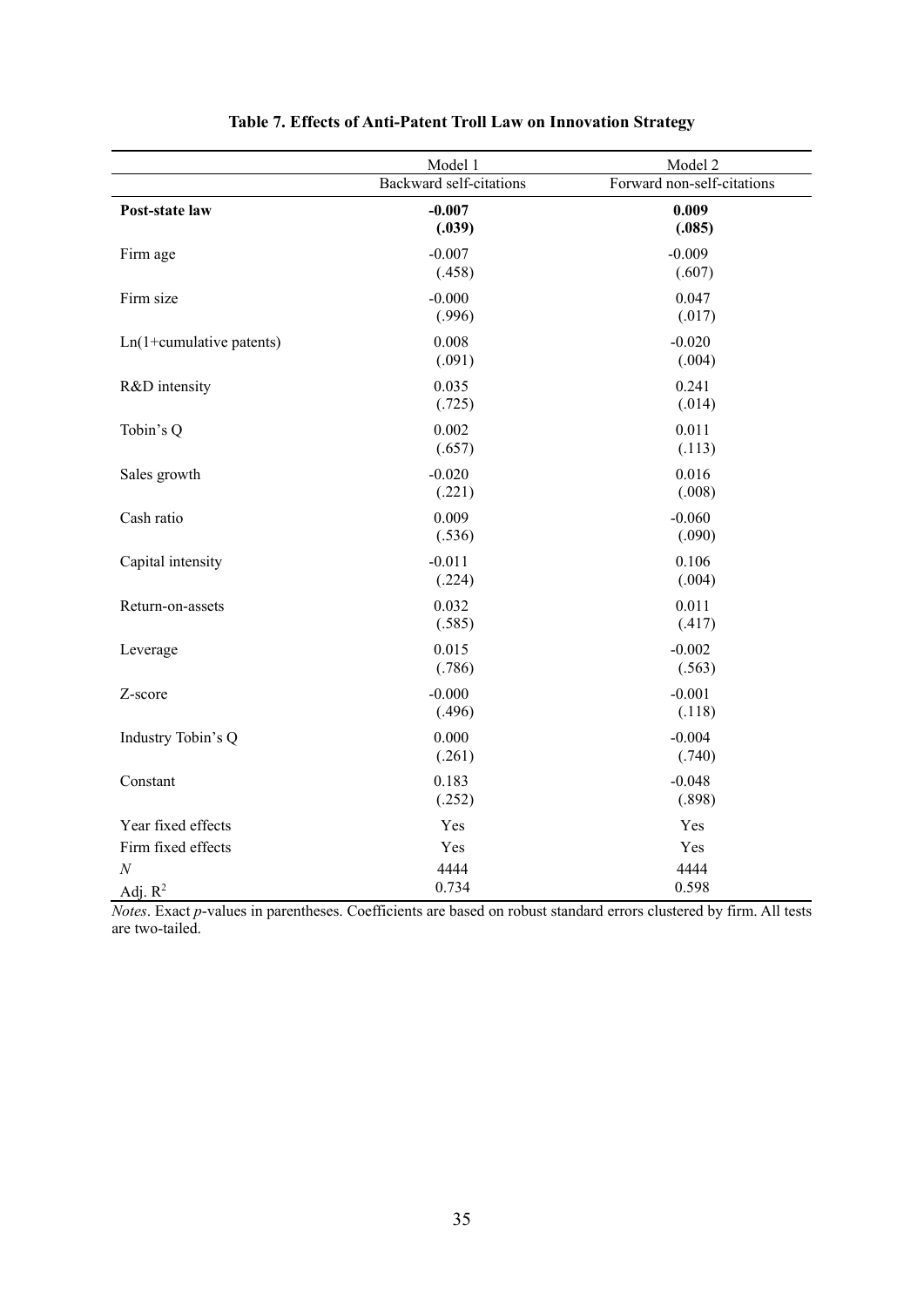#### **Figure 1. Conceptual Framework**



**H1:** After the initial NPE lawsuit, target firms will increase the proportion of backward self-citations to their patent applications.

**H2:** After the initial NPE lawsuit, the proportion of forward non-self-citations received by a target firm's focal patents will decrease.

**Figure 2. Patent Litigation Cases against Publicly Listed Firms**

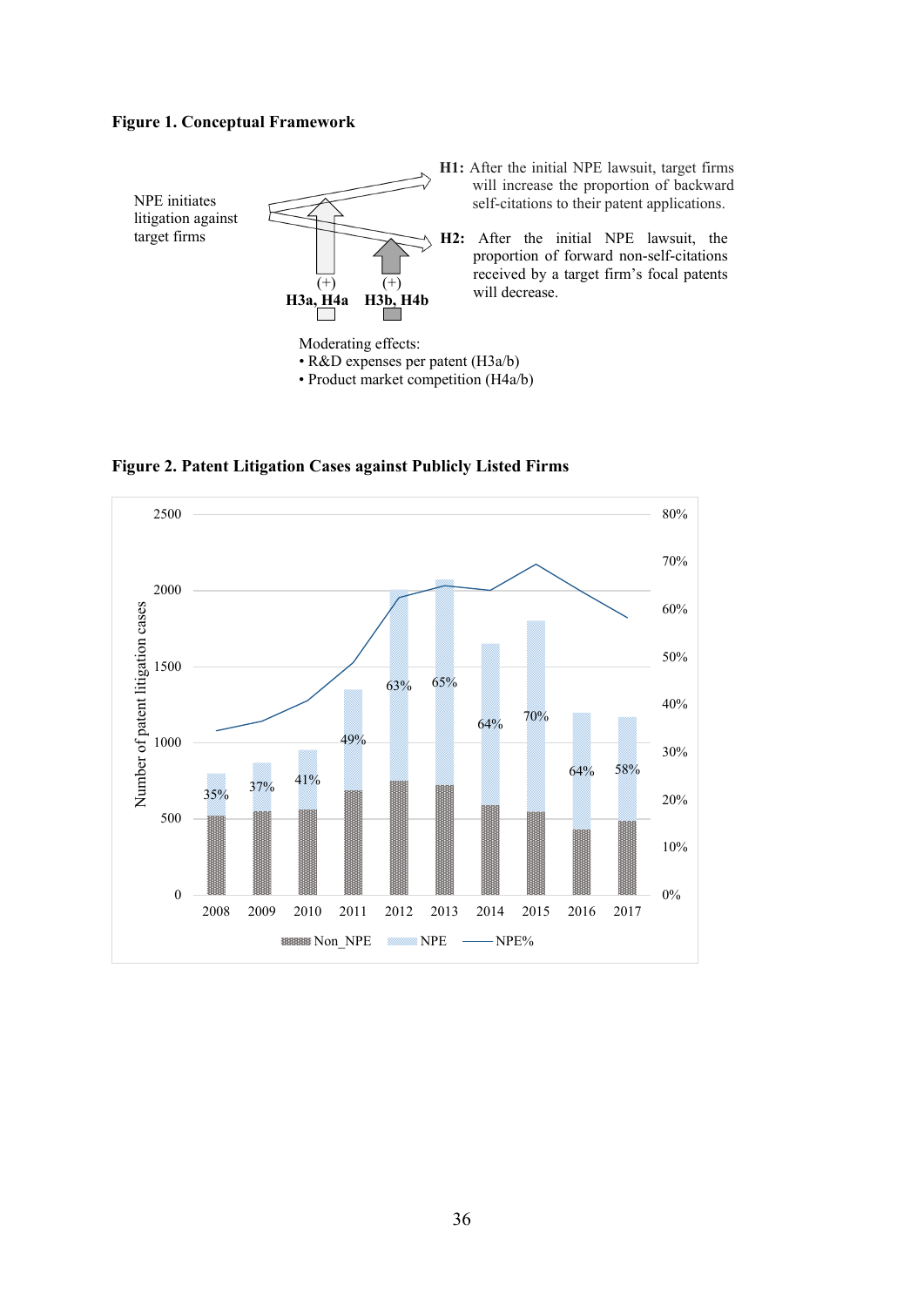**Figure 3. Estimated Effect of NPE Lawsuit on Backward Self-Citations**



**Figure 4. Estimated Effect of NPE Lawsuit on Forward Non-Self-Citations**



**Figure 5. Enactment of the Anti-Patent Troll Law across Different States in the US**

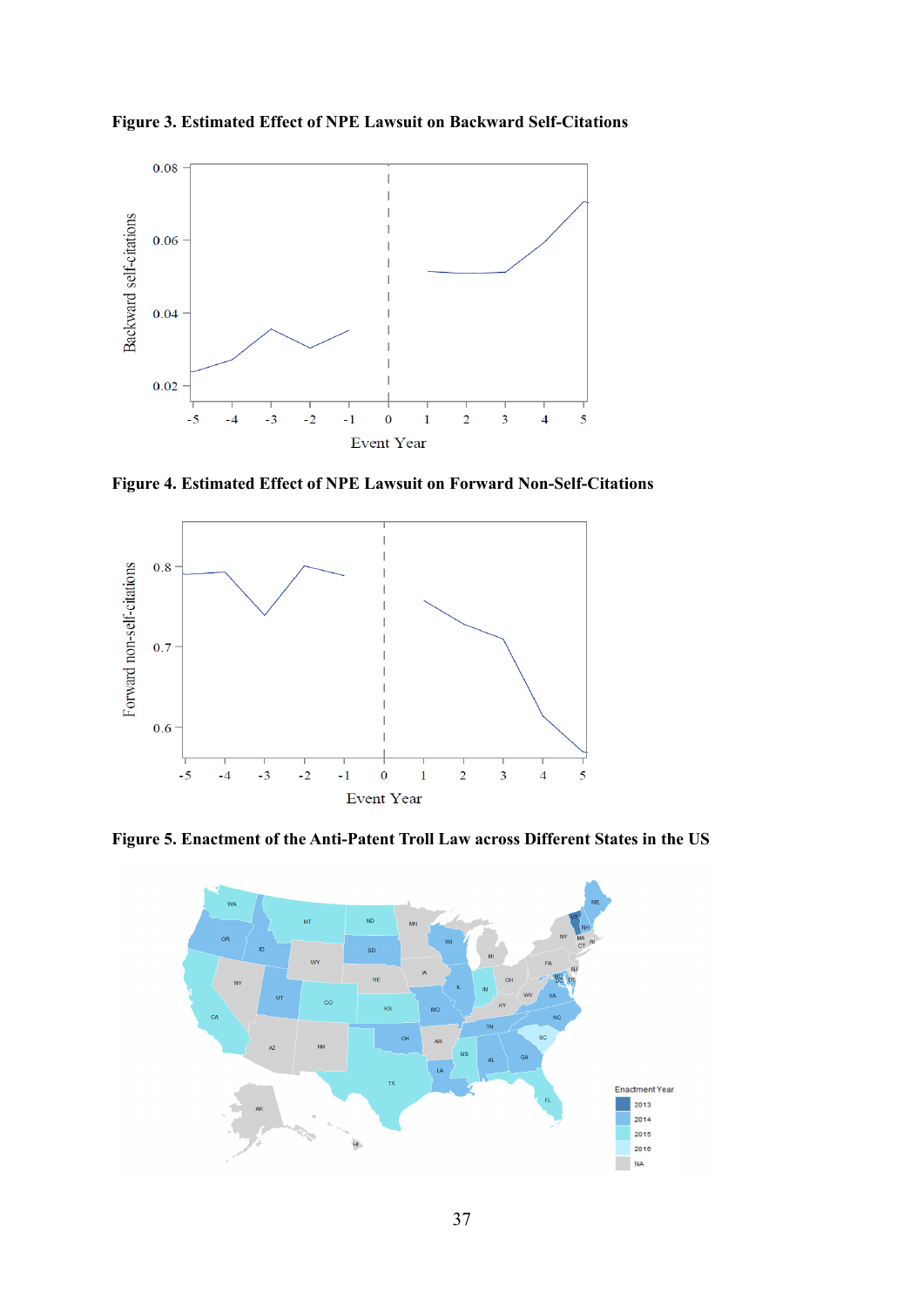# **Appendices**

|                                | Model 1                                                 | Model 2                                                     |
|--------------------------------|---------------------------------------------------------|-------------------------------------------------------------|
|                                | Indicator of Sued<br>by NPE starting<br>from year $t+1$ | Indicator of Sued<br>by NPE between<br>year $t+1$ and $t+5$ |
| <b>Backward self-citations</b> | $-3.014$<br>(.056)                                      | $-2.702$<br>(.076)                                          |
| Firm age                       | $-0.037$<br>(.000)                                      | $-0.036$<br>(.000)                                          |
| Firm size                      | 0.640<br>(.000)                                         | 0.614<br>(.000)                                             |
| $Ln(1+cumulative$ patents)     | 0.437<br>(.000)                                         | 0.372<br>(.000)                                             |
| R&D intensity                  | $-3.086$<br>(.012)                                      | $-2.893$<br>(.015)                                          |
| Tobin's Q                      | $-0.017$<br>(.857)                                      | 0.012<br>(.897)                                             |
| Sales growth                   | $-0.534$<br>(.313)                                      | $-0.832$<br>(.155)                                          |
| Cash ratio                     | 2.182<br>(.007)                                         | 1.941<br>(.013)                                             |
| Capital intensity              | $-0.100$<br>(.922)                                      | 0.010<br>(.992)                                             |
| Return-on-assets               | $-0.892$<br>(.422)                                      | $-0.752$<br>(.487)                                          |
| Leverage                       | $-0.899$<br>(.356)                                      | $-0.950$<br>(.315)                                          |
| Z-score                        | $-0.026$<br>(.315)                                      | $-0.025$<br>(.320)                                          |
| Industry Tobin's Q             | 0.015<br>(.936)                                         | $-0.020$<br>(.911)                                          |
| Constant                       | $-6.305$<br>(.000)                                      | $-5.826$<br>(.000)                                          |
| Year fixed effects             | Yes                                                     | Yes                                                         |
| $\cal N$                       | 528                                                     | 528                                                         |
| $-2$ Log L                     | 724.666                                                 | 720.986                                                     |

## **Appendix Table 1. Inward-Looking Innovation Strategy and NPE Litigation Risk**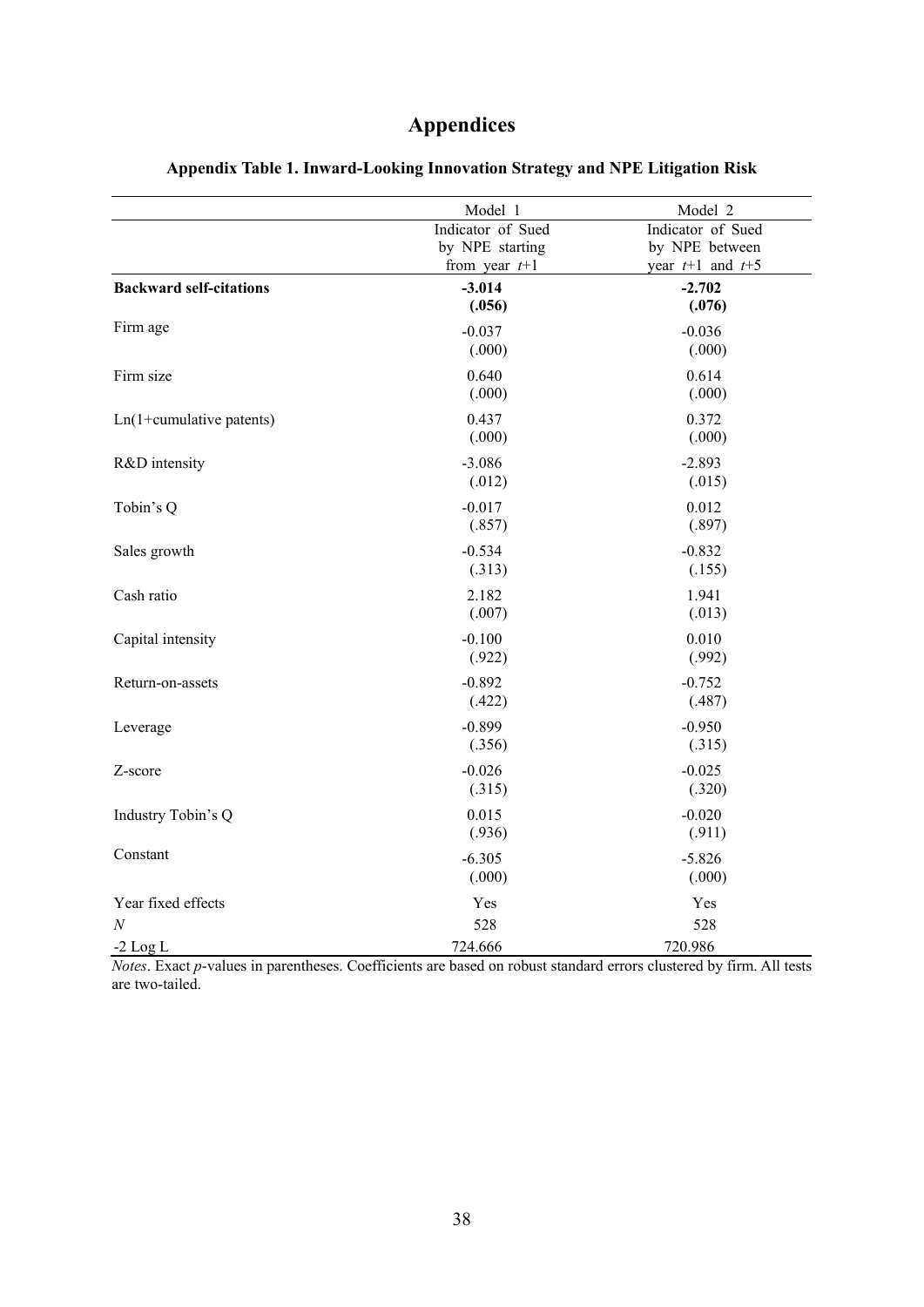|                         | Model 1            | Model 2                     |
|-------------------------|--------------------|-----------------------------|
|                         | Number of patents  | Change in number of patents |
| Post-NPE                | $-0.038$<br>(.087) | $-0.572$<br>(.005)          |
| Litigation window dummy | 0.074<br>(.022)    | 0.594<br>(.305)             |
| Firm age                | $-0.011$<br>(.768) | 0.025<br>(.870)             |
| Firm size               | 0.235<br>(.000)    | $-0.239$<br>(.599)          |
| R&D intensity           | 0.004<br>(.962)    | 1.139<br>(.104)             |
| Tobin's Q               | 0.029<br>(.000)    | 0.248<br>(.000)             |
| Sales growth            | 0.074<br>(.205)    | 1.635<br>(.110)             |
| Cash ratio              | $-0.485$<br>(.008) | 0.979<br>(.481)             |
| Capital intensity       | $-0.264$<br>(.000) | 0.461<br>(.026)             |
| Return-on-assets        | 0.239<br>(.045)    | 3.133<br>(.025)             |
| Leverage                | $-0.170$<br>(.349) | $-0.971$<br>(.358)          |
| Z-score                 | $-0.003$<br>(.501) | 0.011<br>(.638)             |
| Industry Tobin's Q      | $-0.015$<br>(.363) | 0.002<br>(.001)             |
| Constant                | 2.064<br>(.052)    | $-0.540$<br>(.798)          |
| Firm fixed effects      | Yes                | Yes                         |
| Year fixed effects      | Yes                | Yes                         |
| $\cal N$                | 3845               | 3845                        |
| Adj. $R^2$              |                    | 0.033                       |
| pseudo $R^2$            | 0.833              |                             |

## **Appendix Table 2. NPE Litigation Risk and Firm Patenting**